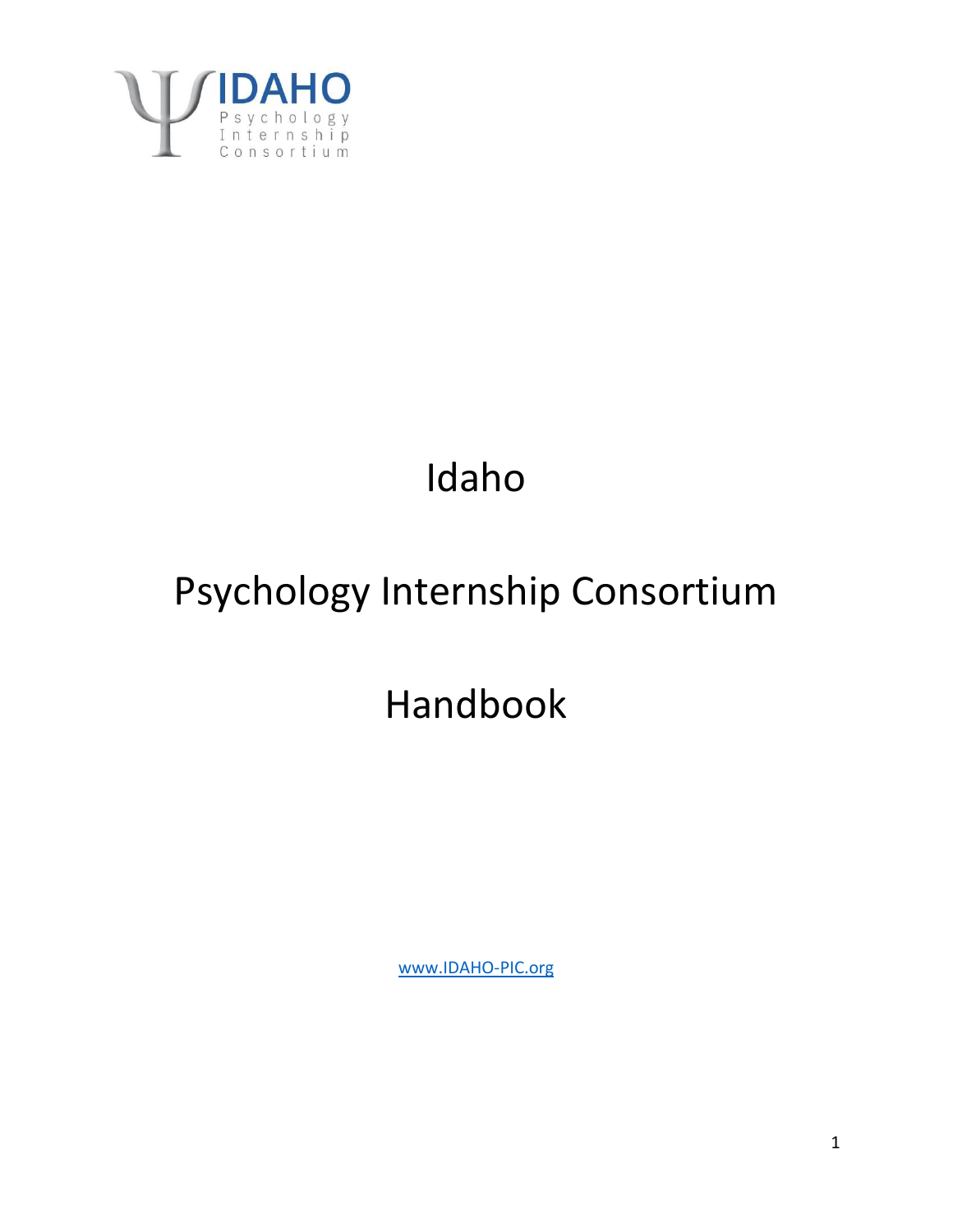

# **Contents**

| ID-PIC Training Committee Contact Information                  | 4  |
|----------------------------------------------------------------|----|
| Overview                                                       | 5  |
| ID-PIC Aims and Competencies                                   | 7  |
| Profession Wide Competencies and Learning Elements             | 8  |
| <b>Evaluation of Competencies</b>                              | 12 |
| Quick Reference Guide for ID-PIC Minimum Training Requirements | 13 |
| <b>Group Supervision and Didactics</b>                         | 14 |
| <b>APA Ethics Code</b>                                         | 16 |
| <b>ID-PIC Due Process</b>                                      | 47 |
| Policies                                                       | 53 |
| Signature Page                                                 | 72 |
| Appendix A: Supervisor Evaluation of Intern                    | 73 |
| Appendix B: Supervision Coverage Plan                          | 75 |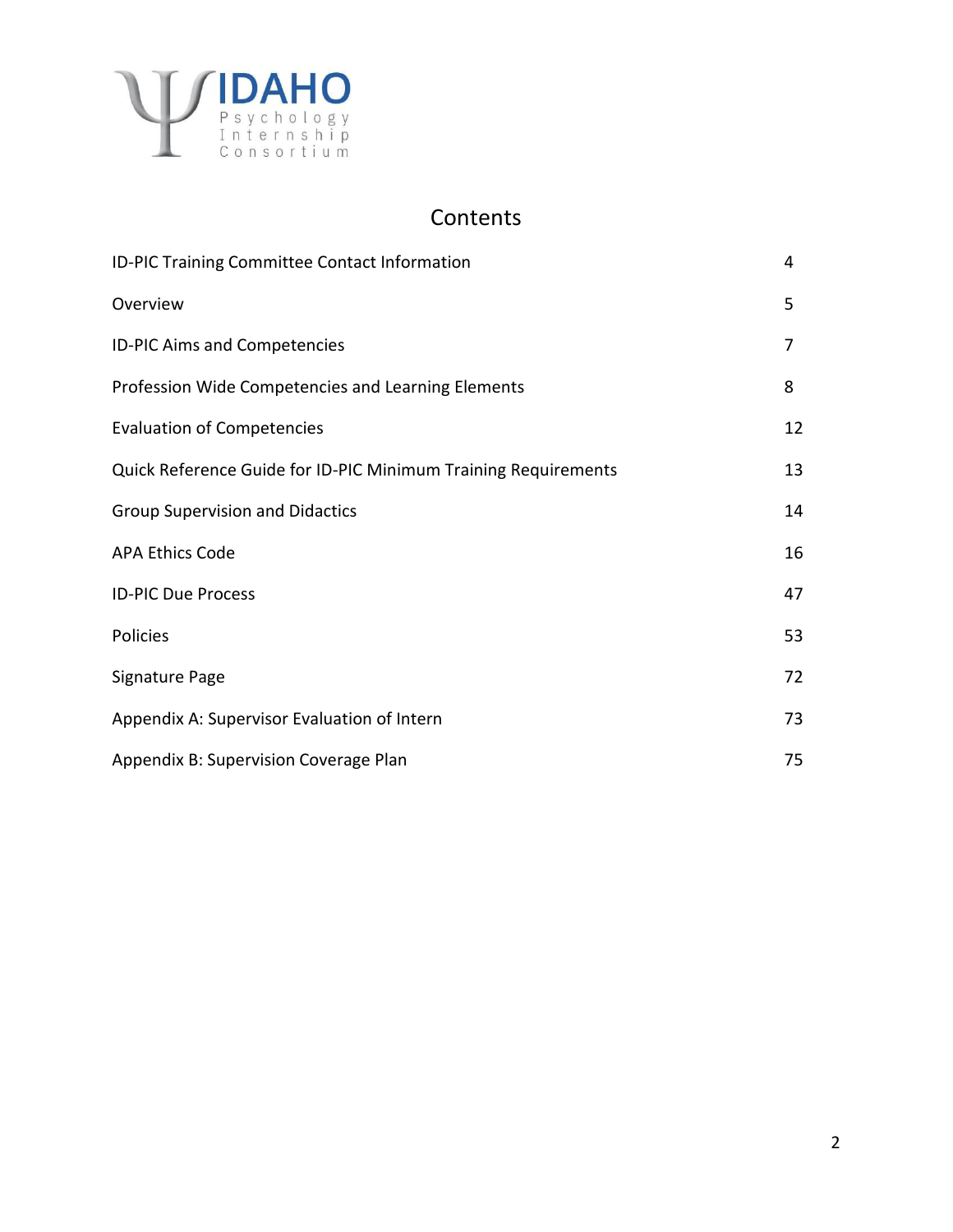

#### **Welcome to ID-PIC!**

Dear Incoming Interns,

Welcome to the Idaho Psychology Internship Consortium!

The Idaho Psychology Internship Consortium (ID-PIC) was created through the determined efforts of many individuals dedicated to creating a high-quality, psychology internship training consortium across the state of Idaho. We are currently seeking accreditation, on contingency status by the American Psychological Association (APA). The ID-PIC faculty has worked diligently to develop an internship program that meets your needs as well as the behavioral health needs of the population of Idaho. Serving a multicultural population of many different backgrounds and beliefs allows us to broaden our training and skillset in important and lasting ways. We strive to train interns who come from ethnically and racially diverse communities and to approach psychology training through a lens of anti-racism, privilege awareness and other aspects pertaining to cultural competence. The faculty of ID-PIC is excited to support your professional development, and we look forward to a successful training year.

As health service psychologists-in-training utilizing the resources of ID-PIC, you have an opportunity this year to enhance your skills and gain a breadth of knowledge. The internship training program is designed to build on your current knowledge through your work with your on-site supervisors, other ID-PIC and organizational faculty, and each other as a cohort. The training year will be challenging and at times will push you beyond your comfort zone, all in service of providing you a rich and rewarding training experience and expanding your competencies as a health service professional.

The ID-PIC faculty looks forward to working with each of you!

Sincerely,

Susan A. Martin, PsyD

Program Director, ID-PIC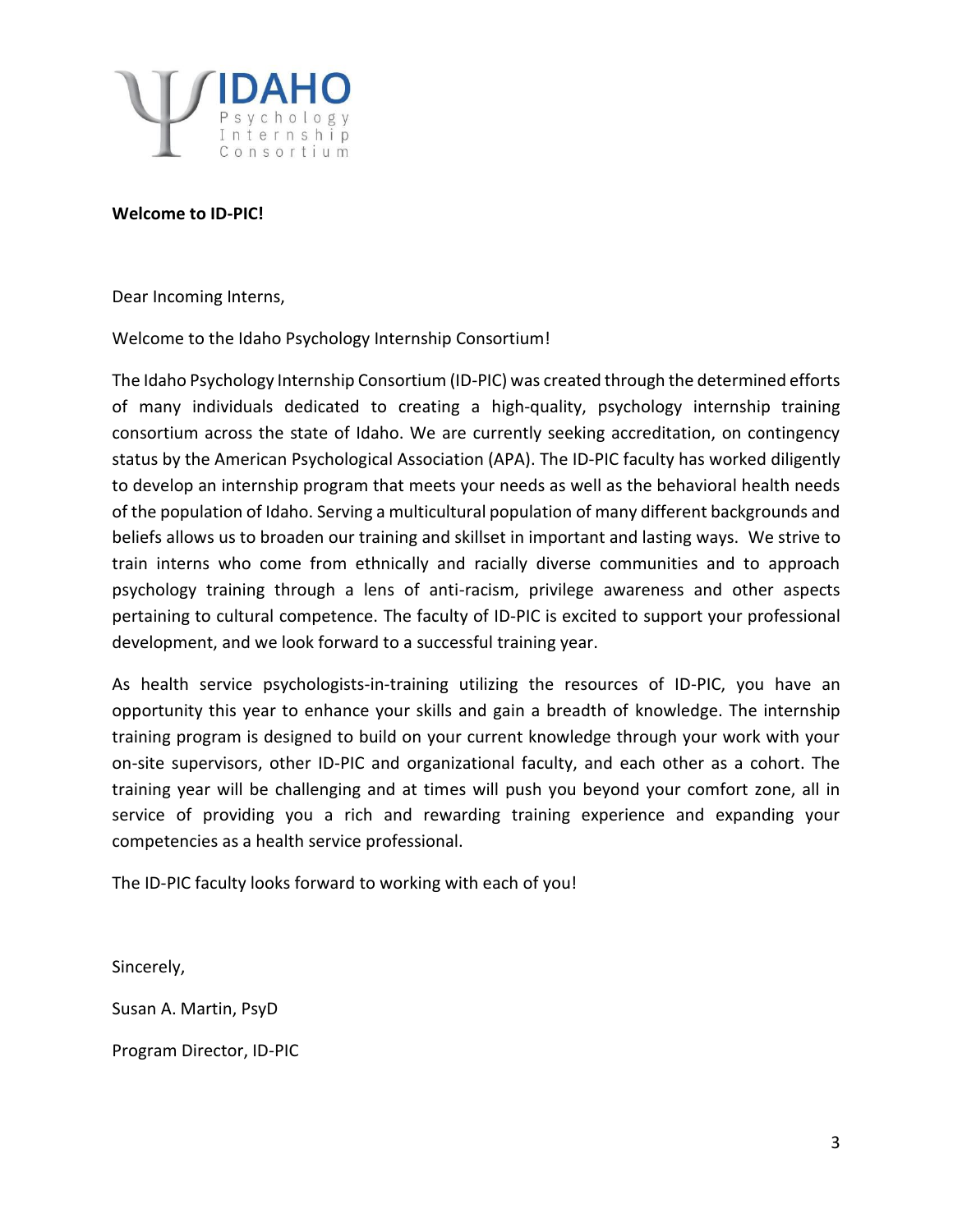

# ID-PIC Training Committee Contact Information

**Program Director**: Dr. Susan Martin (see contact information under FMRI below)

#### ❖ **Boise State University Counseling Center (BSU)**

● Associate Program Director & Site Director: Dr. Alison Radcliffe (alisonradcliffe@boisestate.edu) – (208.426.2987)

#### ❖ **Family Medicine Residency of Idaho (FMRI)**

- Program Director & Site Director: Dr. Susan Martin (susan.martin@fmridaho.org) (810.875.0989)
- Supervising Psychologist: Dr. Winslow Gerrish [\(winslow.gerrish@fmridaho.org\)](mailto:winslow.gerrish@fmridaho.org) -( 206.228.2117)
- Training Committee Member: Dr. India King [\(india.king@fmridaho.org\)](mailto:india.king@fmridaho.org) (208.514.2529)

#### ❖ **Idaho State University Family Medicine Residency (ISUFMR)**

Supervising Psychologist & Site Director: Dr. Verena Roberts [\(verenaroberts@isu.edu\)](mailto:verenaroberts@isu.edu) – (208.241.9600)

#### ❖ **Pearl Health Clinic**

● Supervising Psychologist & Site Director: Dr. Dan McGrath (dmcgrath@pearlhealth.org) – (208.346.7500, ext. 212)

#### ❖ **State Hospital South**

- Supervising Psychologist & Site Director: Dr. Anne Stegenga (anne.stegenga@dhw.idaho.gov) – (208.785.3969, ext. 63969)
- Training Committee Member: Dr. Tashina Keith (tashina.keith@dhw.idaho.gov) -(208.785.8514)

#### ❖ **WICHE Contact Information**

● Dr. Daria Redmon, WICHE Project Coordinator [\(dredmon@wiche.edu\)](mailto:dredmon@wiche.edu) - (312) 724-9636 Dennis Mohatt, WICHE Vice President of the Behavioral Health Program, [\(dmohatt@wiche.edu\)](mailto:dmohatt@wiche.edu), (303) 541-0256 (office), (402) 440-6833 (cell)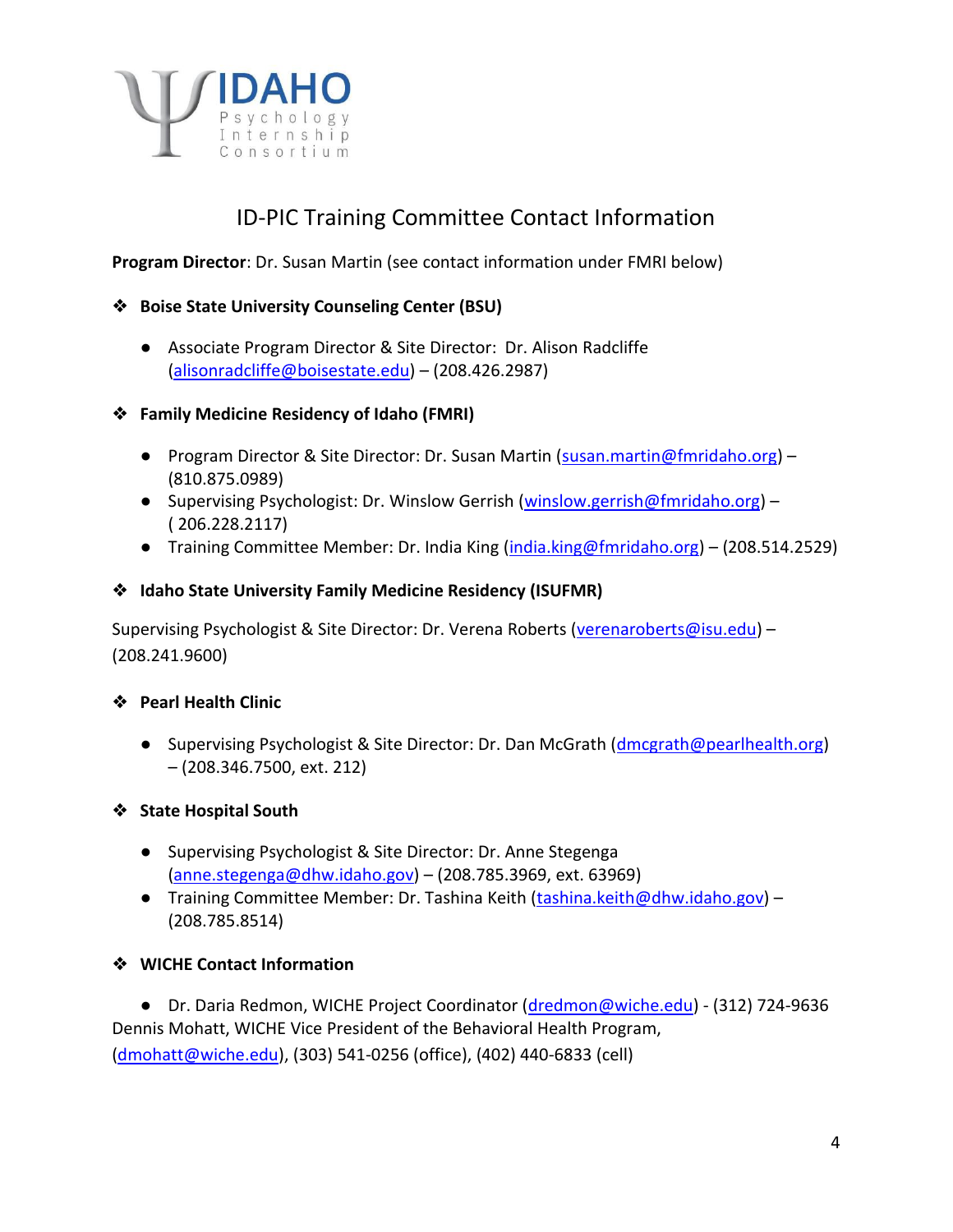

## Overview

The Idaho Psychology Internship Consortium (ID-PIC) is composed of **four** training sites: Boise State University Counseling Center, the Family Medicine Residency of Idaho, Idaho State University Family Medicine Residency/State Hospital South, and Pearl Health Clinic.

**Boise State University Counseling Center** is a comprehensive service provider committed to providing an integrated service delivery model to the campus community. Specifically, it provides services for crisis intervention, individual, multi-person and group counseling. While maintaining a focus on short-term individual counseling with clients, Counseling Service's role also includes campus outreach, prevention programming, intervention, clinical assessment, research, consultation and training. Counseling Services is proactive and developmental in orientation and has an extensive referral network within the university and professional community.

**The Family Medicine Residency of Idaho** (FMRI) is a Federally Qualified Healthcare Center and Teaching Health Center in southwest Idaho. FMRI's mission is the serve the underserved. This includes a diverse, primarily Medicaid-eligible patient population. Behavioral health services are embedded in our family medicine clinics across the Treasure Valley of Idaho including: five family medicine clinics, two pediatric clinics, a school-based health center, a Ryan White HIV/Aids Program Part C clinic, a refugee assessment clinic, and an onsite pharmacy. FMRI provides residency and fellowship training for approximately 50 physicians annually. The intern will join our robust Behavioral Health Department (BHD): behavioral science faculty psychologists, licensed clinical social workers, registered dieticians, a consulting psychiatrist, psychiatry residents from the University of Washington, clinical pharmacists, and community health workers. The array of services provided and coordinated by the BHD at FMRI ranges from intensive outpatient interventions (psychotherapies, psychiatric services) to behavioral health consultation at time of medical care.

**Idaho State University Family Medicine Residency** (ISUFM) is the principal outpatient teaching clinic for the family practice residency program at Idaho State University. The clinic has partnered with Health West Community Health Center, a federally qualified health center (FQHC) to provide clinical services to the area and is multidisciplinary in nature, also serving as a training site for clinical psychologists, clinical pharmacists, physician assistants, and nurses. The clinic provides primary medical care, including psychological services and integrated behavioral health services to a diverse population of individuals, families, children, teens, and seniors from all over Southeastern Idaho. ISUFM has a strong commitment to teaching and to providing services to our underserved population.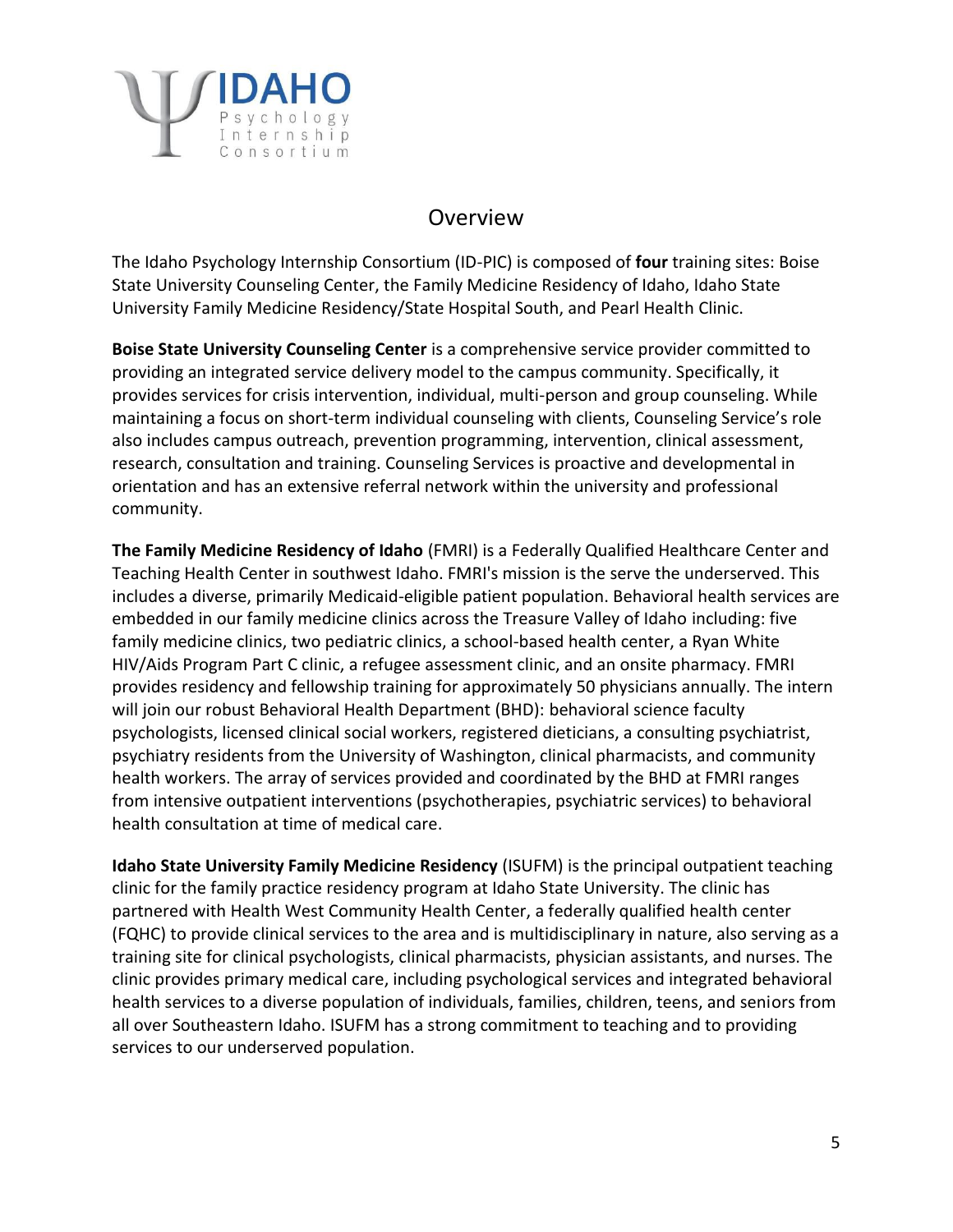

ISUFM also partners with the State Hospital South (SHS) in Blackfoot, ID to provide a more diverse training experience in an inpatient psychiatric setting. Interns will learn the forensic aspects as well as provide group therapy and conduct comprehensive psychological assessments in an interdisciplinary environment. Hence, interns completing this internship will be prepared to work in outpatient as well as inpatient integrative settings.

SHS is a State of Idaho Department of Health and Welfare (DHW) adult inpatient psychiatric facility located in Blackfoot, a rural community just 25 miles from Pocatello. The facility is fully accredited by the Joint Commission, certified by the Health Care Finance Administration (HCFA), and licensed by the State Hospital Licensing Agency. SHS is licensed to serve 110 patients in its patient treatment facility and 42 residents in its skilled nursing home providing assessment, diagnosis, treatment and psychosocial rehabilitation services to mentally ill members of Idaho communities whose care could not be appropriately provided in a less restrictive setting. Individuals served by SHS range in age from 18 years through adulthood and meet legal and departmental criteria for hospitalization.

**Pearl Health Clinic** (PHC) is a large outpatient community mental health clinic serving all ages and presenting problems. Services provided include clinical interviews, outpatient psychotherapy, medication management, neuropsychological and psychological testing. There are over 20 licensed behavioral health providers practicing at Pearl Health Clinic.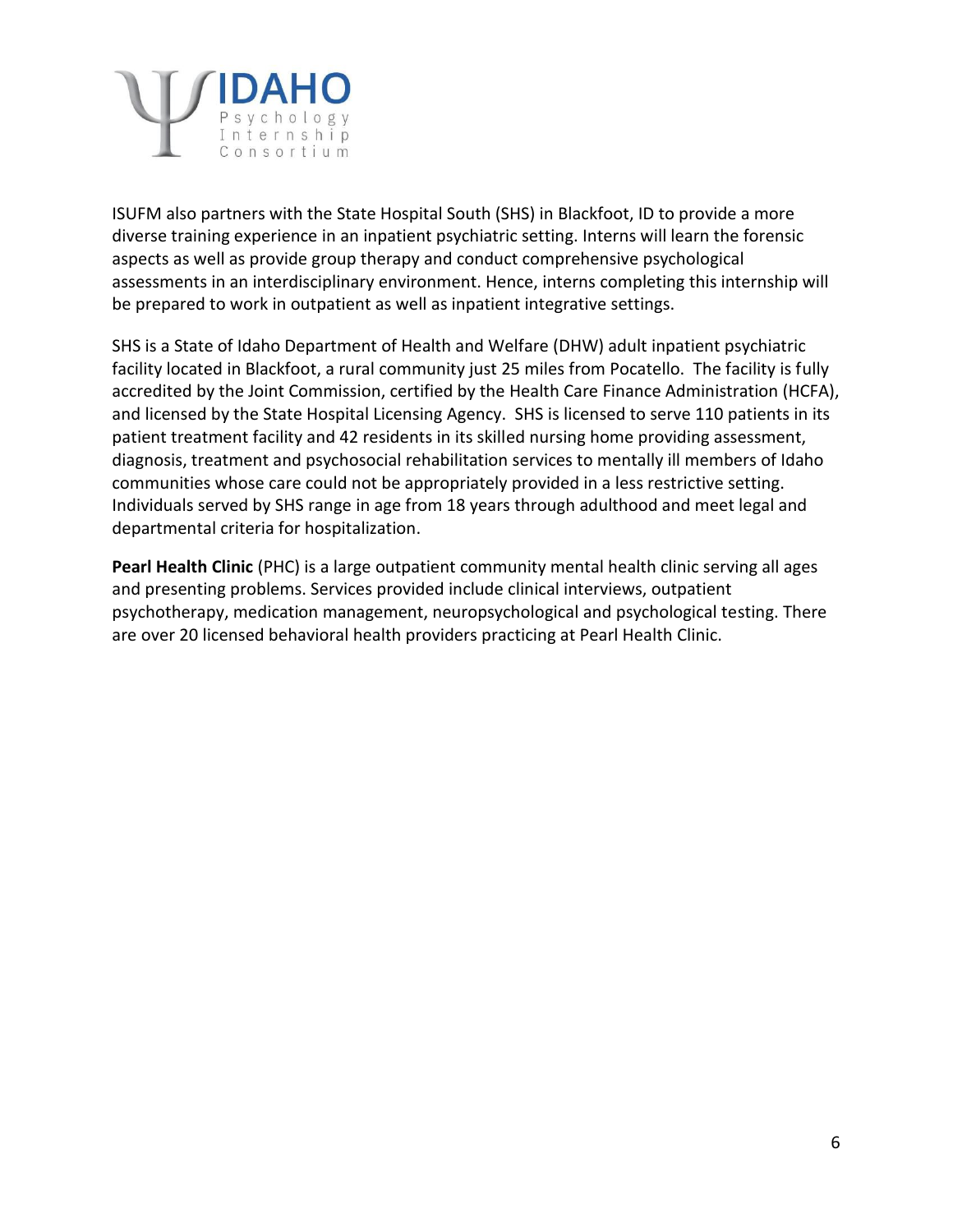

## ID-PIC Aims and Competencies

#### **Mission**

The Idaho Psychology Internship Consortium's (ID-PIC) mission is to prepare and retain psychologists to provide culturally competent collaborative health care for Idaho's diverse population. The Idaho Psychology Internship Consortium (ID-PIC) represents the collaborative effort of multiple Idaho agencies to share resources and faculty for the purpose of providing a diversified educational program for doctoral psychology interns. The consortium is designed to provide generalist training to prepare interns to meet the unique challenges of practicing psychology in Idaho and to ensure clinical competency in working with Idaho's various cultural groups.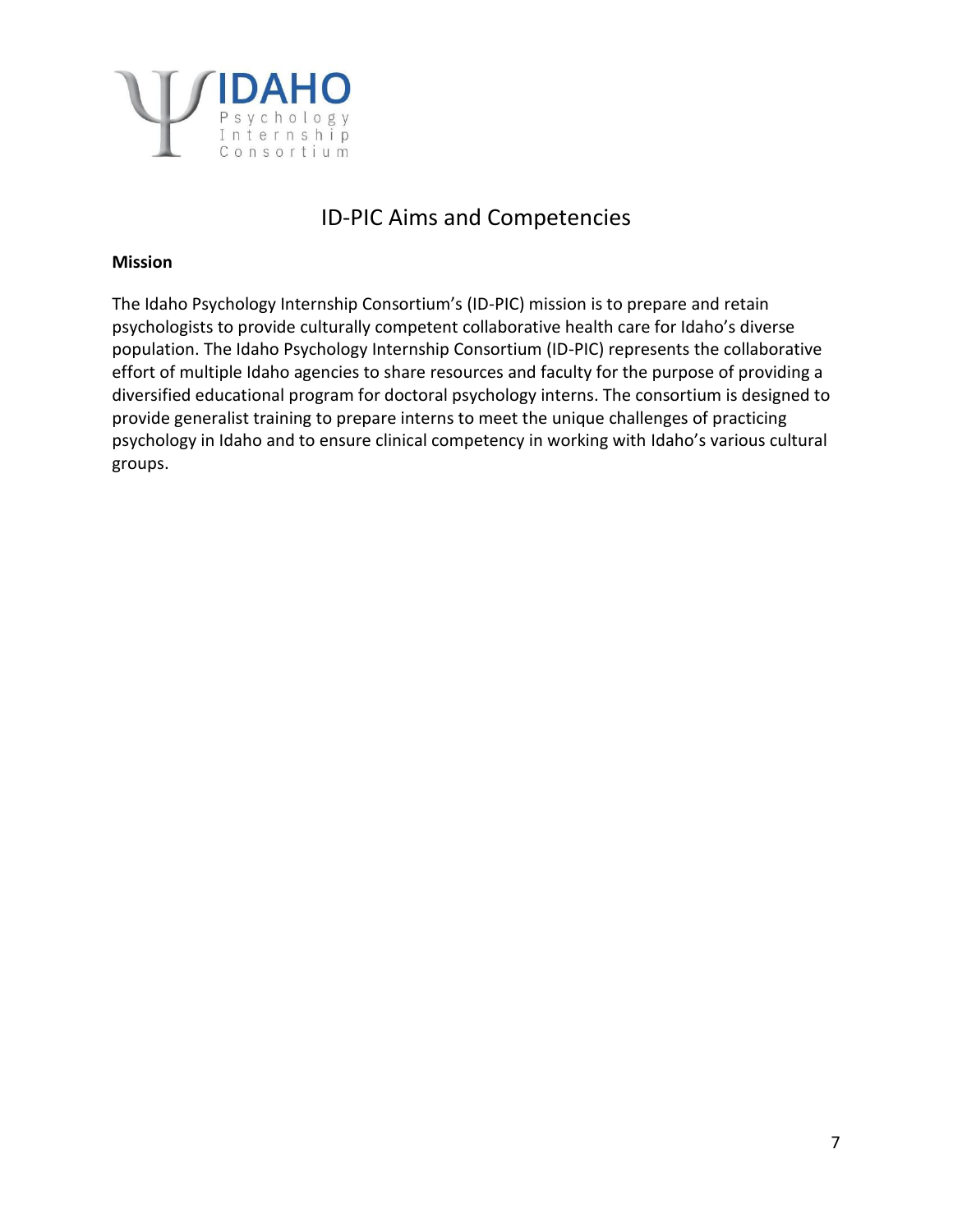

# Profession Wide Competencies and Learning Elements

Overarching Goals: The Idaho Psychology Internship Consortium (ID-PIC) represents the collaborative effort of multiple Idahoan agencies and the Western Interstate Commission for Higher Education, WICHE, to share resources and faculty for the purpose of providing a broad and general educational program for psychology interns.

Our program offers one-year, full-time internship positions at agencies across Idaho. It is expected that by the conclusion of the internship year, interns will have achieved intermediate to advanced competence in APA's nine Profession Wide Competencies and associated Learning Elements. For a comprehensive list of all required Learning Elements, please see the ID-PIC Intern Evaluation. The following represents a list of all required competencies and a general summary of associated learning elements:

#### **Competency 1: Research**

Learning Elements related to this competency include the following:

- Demonstrates the substantially independent ability to critically evaluate and disseminate research or other scholarly activities (e.g., case conference, presentation, publications) at the local (including the host institution), regional, or national level.
- Disseminate research or other scholarly activities (e.g., case conference, presentation, publications) at the local (including the host institution), regional, or national level.

#### **Competency 2**: **Ethical and Legal Standards**

Learning Elements related to this competency include the following:

- Be knowledgeable of, demonstrate and act in accordance with each of the following:
	- o The current version of the APA Ethical Principles of Psychologists and Code of Conduct;
	- $\circ$  Relevant laws, regulations, rules, and policies governing health service psychology at the organizational, local, state, regional, and federal levels; and
	- o Relevant professional standards and guidelines.
- Recognize ethical dilemmas as they arise and apply ethical decision-making processes in order to resolve the dilemmas.
- Conduct self in an ethical manner in all professional activities.

#### **Competency 3**: **Individual and Cultural Diversity**

Learning Elements related to this competency include the following: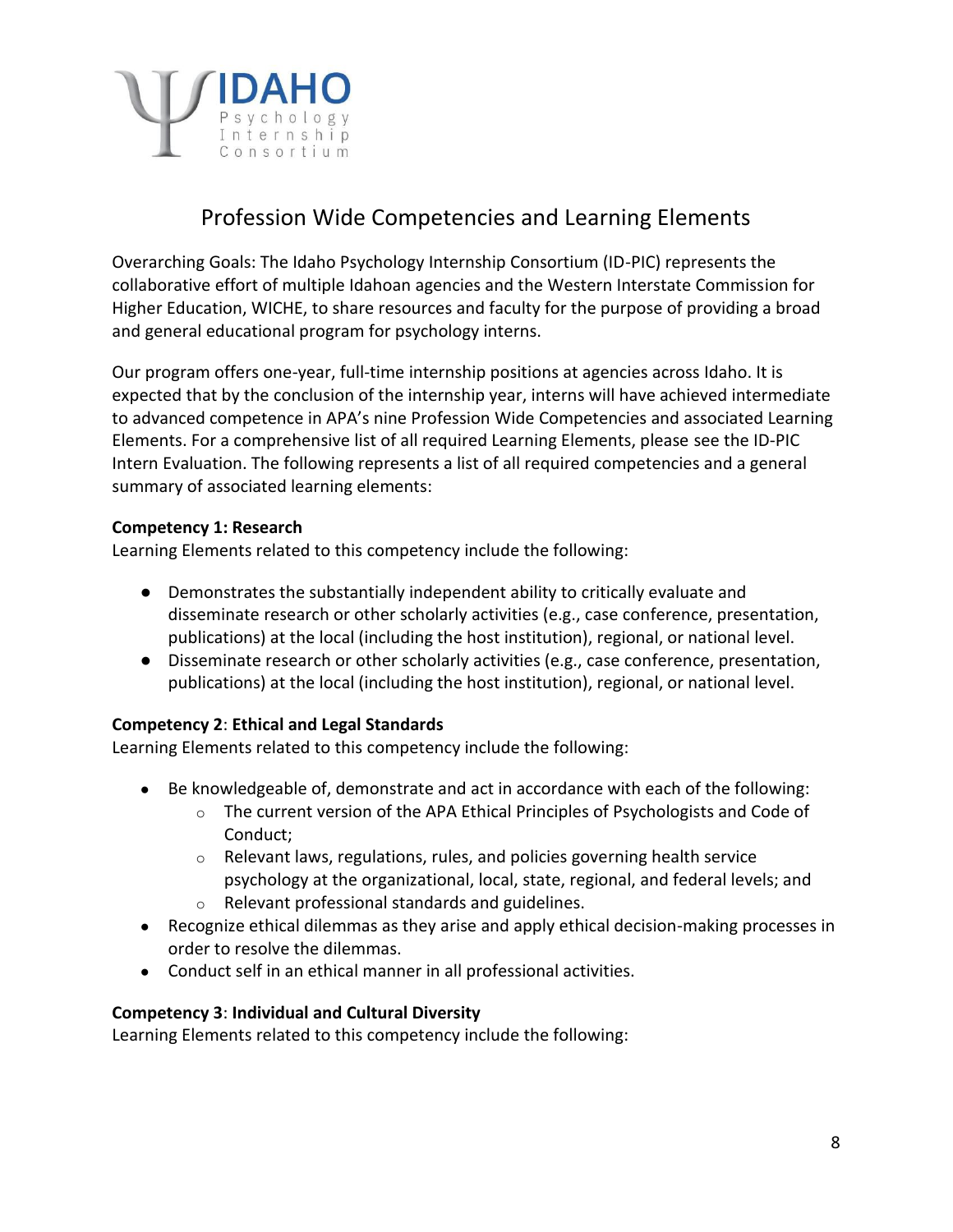

- Demonstrate an understanding of how their own personal/cultural history, attitudes, and biases may affect how they understand and interact with people different from themselves.
- Demonstrate knowledge of the current theoretical and empirical knowledge base as it relates to addressing diversity in all professional activities including research, training, supervision/consultation, and service.
- Demonstrate the ability to integrate awareness and knowledge of individual and cultural differences in the conduct of professional roles.
- The ability to apply a framework for working effectively with areas of individual and cultural diversity.
- The ability to work effectively with individuals whose group membership, demographic characteristics, or worldviews create conflict with their own.

#### **Competency 4**: **Professional Values, Attitudes, and Behaviors**

Learning Elements related to this competency include the following:

- Behave in ways that reflect the values and attitudes of psychology, including cultural humility, integrity, deportment, professional identity, accountability, lifelong learning, and concern for the welfare of others.
- Engage in self-reflection regarding one's personal and professional functioning; engage in activities to maintain and improve performance, well-being, and professional effectiveness.
- Actively seek and demonstrate openness and responsiveness to feedback and supervision.
- Respond professionally in increasingly complex situations with a greater degree of independence as they progress across levels of training.

#### **Competency 5**: **Communication and Interpersonal Skills**

Learning Elements related to this competency include the following:

- Develop and maintain effective relationships with a wide range of individuals, including colleagues, communities, organizations, supervisors, supervisees, and those receiving professional services.
- Demonstrate a thorough grasp of professional language and concepts; produce, comprehend, and engage in communications that are informative and well-integrated.
- Demonstrate effective interpersonal skills and the ability to manage difficult communication well.

#### **Competency 6**: **Assessment**

Learning Elements related to this competency include the following: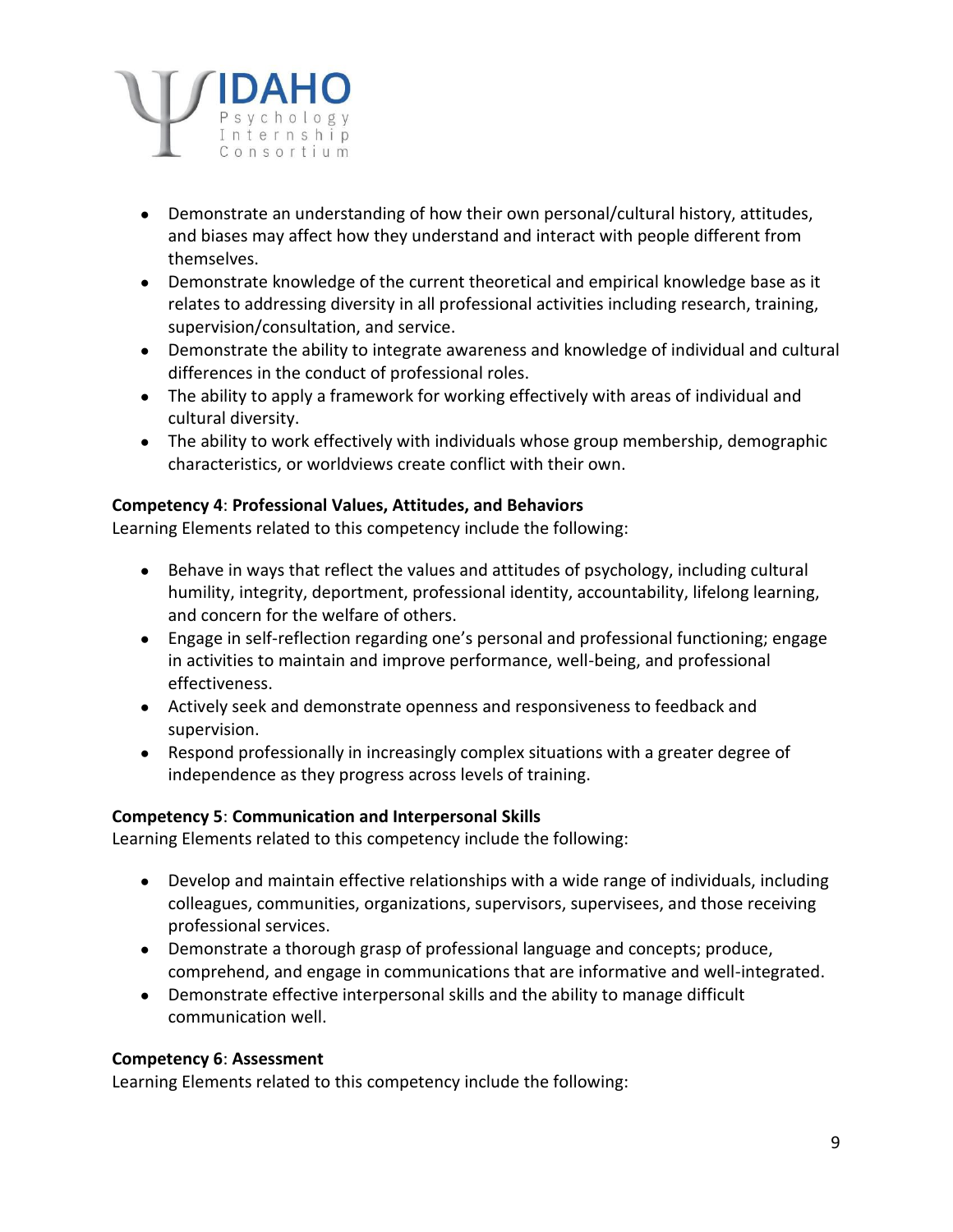

- Demonstrate current knowledge of diagnostic classification systems, functional and dysfunctional behaviors, including consideration of client strengths and psychopathology.
- Demonstrate understanding of human behavior within its context (e.g., family, social, societal and cultural).
- Demonstrate the ability to apply the knowledge of functional and dysfunctional behaviors including context to the assessment and/or diagnostic process.
- Select and apply assessment methods that draw from the empirical literature and that reflect the science of measurement and psychometrics; collect relevant data using multiple sources and methods appropriate to the identified goals and questions of the assessment as well as relevant diversity characteristics of the service recipient.
- Interpret assessment results, following current research and professional standards and guidelines, to inform case conceptualization, classification, and recommendations, while guarding against decision-making biases, distinguishing the aspects of assessment that are subjective from those that are objective.
- Communicate the findings and implications of the assessment in an accurate and effective manner sensitive to a range of audiences.

#### **Competency 7**: **Intervention**

Learning Elements related to this competency include the following:

- Establish and maintain effective relationships with the recipients of psychological services.
- Develop evidence-based intervention plans specific to the service delivery goals
- Implement interventions informed by the current scientific literature, assessment findings, diversity characteristics, and contextual variables.
- Demonstrate the ability to apply the relevant research literature to clinical decision making.
- Modify and adapt evidence-based approaches effectively when a clear evidence-base is lacking.
- Evaluate intervention effectiveness and adapt intervention goals and methods consistent with ongoing evaluation.

#### **Competency 8**: **Supervision**

Learning Elements related to this competency include the following:

● Apply supervision knowledge in direct or simulated practice with psychology trainees, or other health professionals. Examples of direct or simulated practice of supervision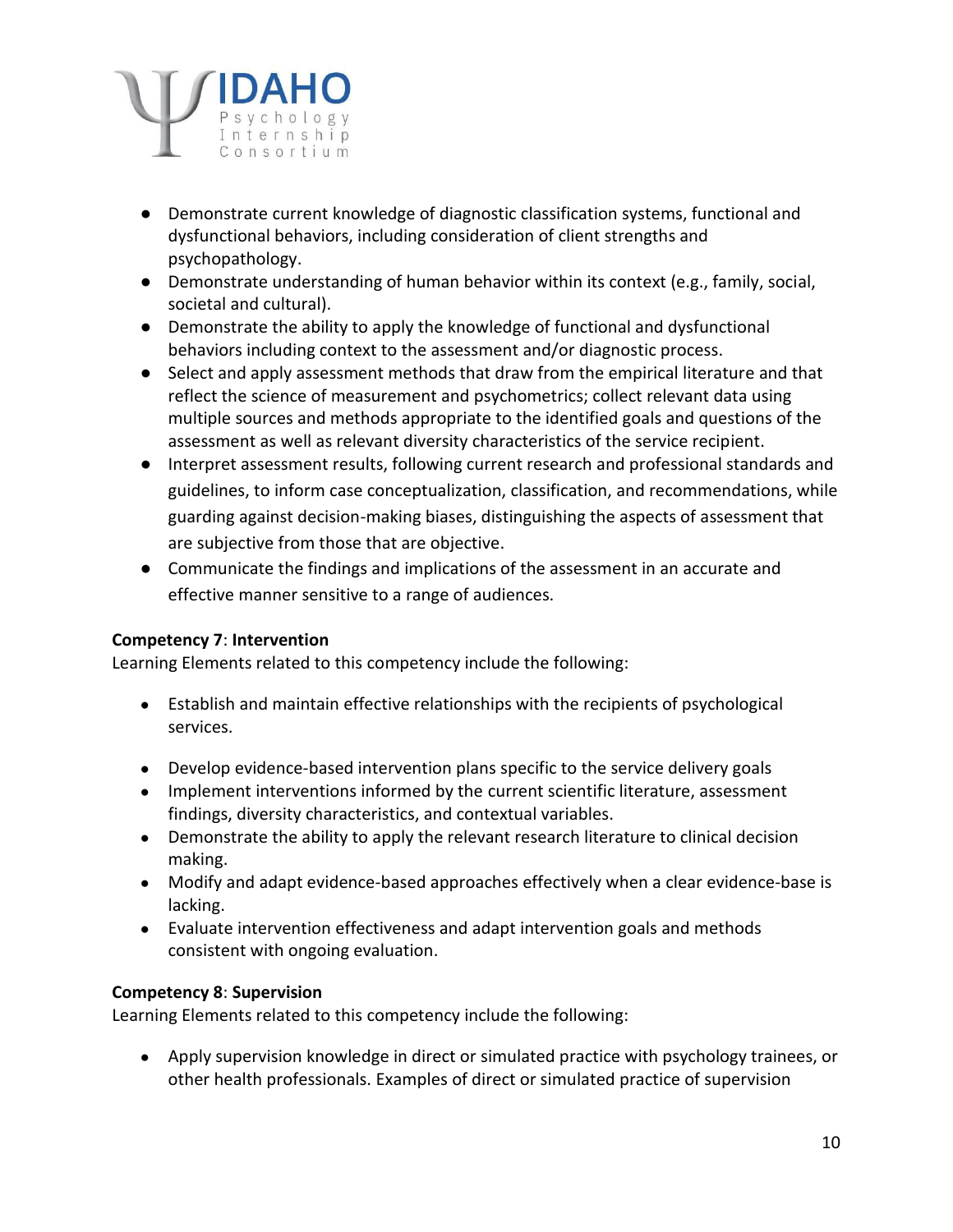

include, but are not limited to, role-played supervision with others, and peer supervision with other trainees.

- Apply the supervisory skill of observing in direct or simulated practice.
- Apply the supervisory skill of evaluating in direct or simulated practice.
- Apply the supervisory skills of giving guidance and feedback in direct or simulated practice.

#### **Competency 9**: **Consultation and Interprofessional/Interdisciplinary Skills**

Learning Elements related to this competency include the following:

- Demonstrate knowledge and respect for and engagement with the roles and perspectives of other professions.
- Apply the knowledge of consultation models and practices in direct or simulated consultation with individuals and their families, other health care professionals, interprofessional groups, or systems related to health and behavior. Direct or simulated practice examples of consultation and interprofessional/interdisciplinary skills include but are not limited to: role-played consultation with others, peer consultation, provision of consultation to other trainees.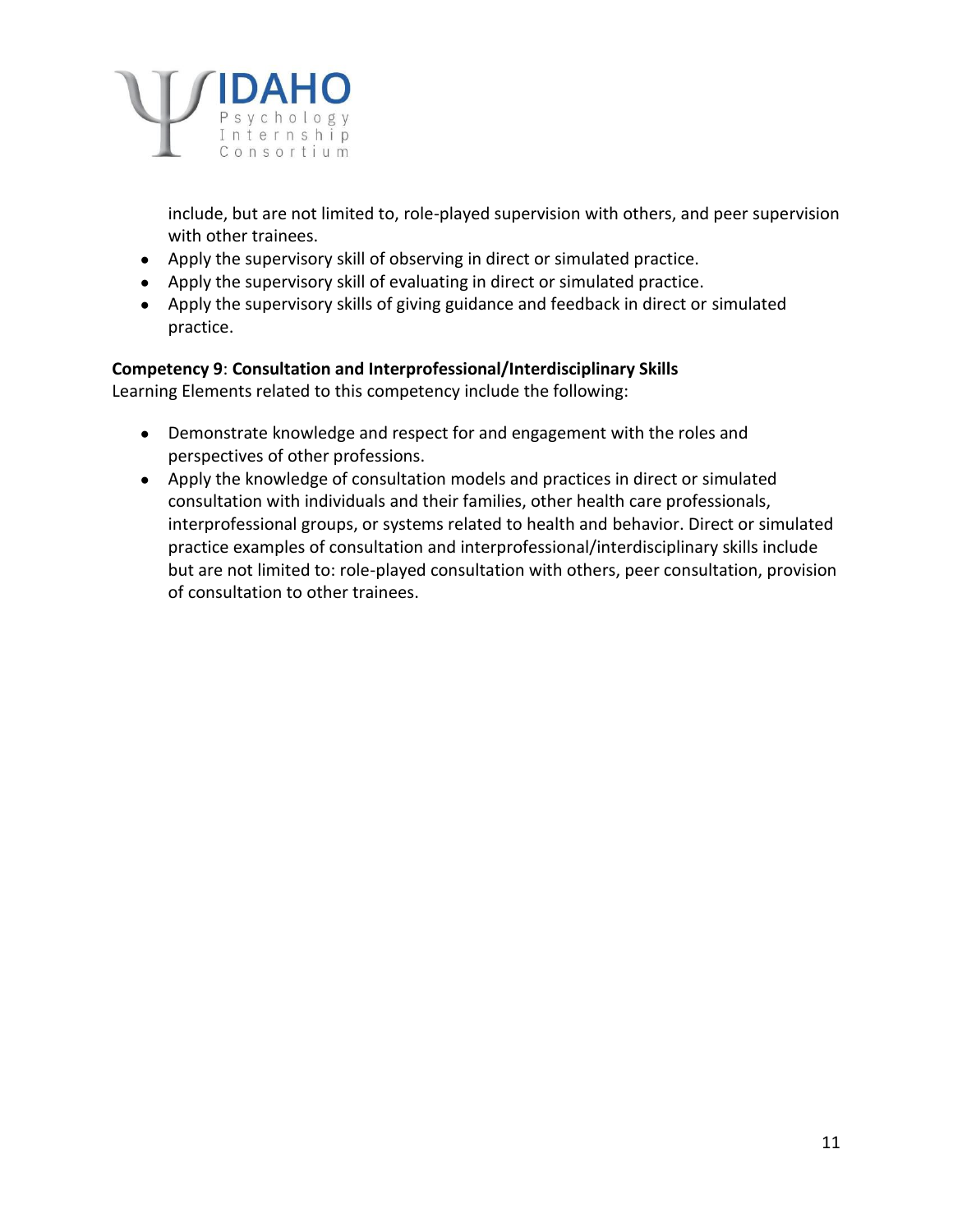

# Evaluation of Competencies

By the end of the internship year, a minimum rating of "4" is expected for each of the broad competencies and individual training elements to demonstrate having achieved competence in the ID-PIC Training Competencies. The intern is expected to seek greater learning about and understanding of the element as a form of ongoing development. Supervision focuses on further refining and developing advanced performance of this element.

Please see the Intern Evaluation policy (Appendix A) for more information.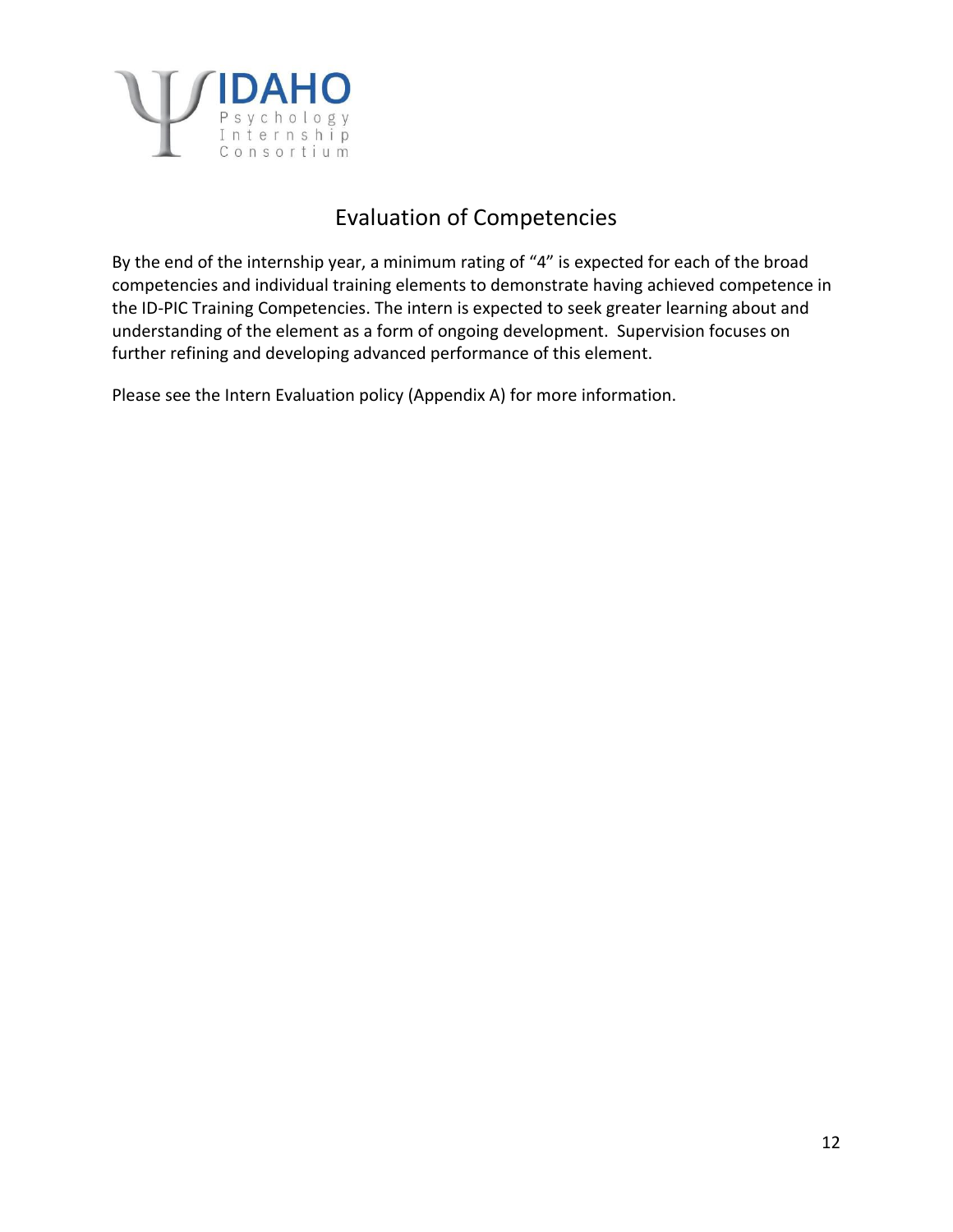

# Quick Reference Guide for ID-PIC Minimum Training Requirements

#### **General Requirements**

- ❖ Demonstrate competence as assessed by supervisors throughout the internship year (See Appendix A and following.)
- ❖ Maintain a training log documenting hours of training during the internship year
- ❖ Complete the following evaluations:
	- $\triangleright$  Self-evaluation: beginning of internship and end of internship year
	- $\triangleright$  Program evaluation: 7 months, and end of internship year
	- $\triangleright$  Supervisor evaluation of Intern: 3 months, 7 months, and end of internship year
	- $\triangleright$  Intern Evaluation of Supervisor: 3 months, 7 months, and end of internship year
	- $\triangleright$  Didactic evaluations: following each didactic

#### **Clinical Requirements**

- ❖ Complete all site-specific training requirements and associated clinical documentation
- ❖ Complete and maintain documentation of 2000 hours of training during the internship year
- ❖ Complete and maintain documentation of 500 hours of direct face-to-face service provision
- ❖ Complete a minimum of 5 assessment reports

### **Supervision and Training Requirements**

- ❖ Attend 2 hours per week of individual supervision at site
- ❖ Attend 2 hours per week of ID-PIC group supervision
- ❖ Attend 2 hours per week of ID-PIC didactic seminars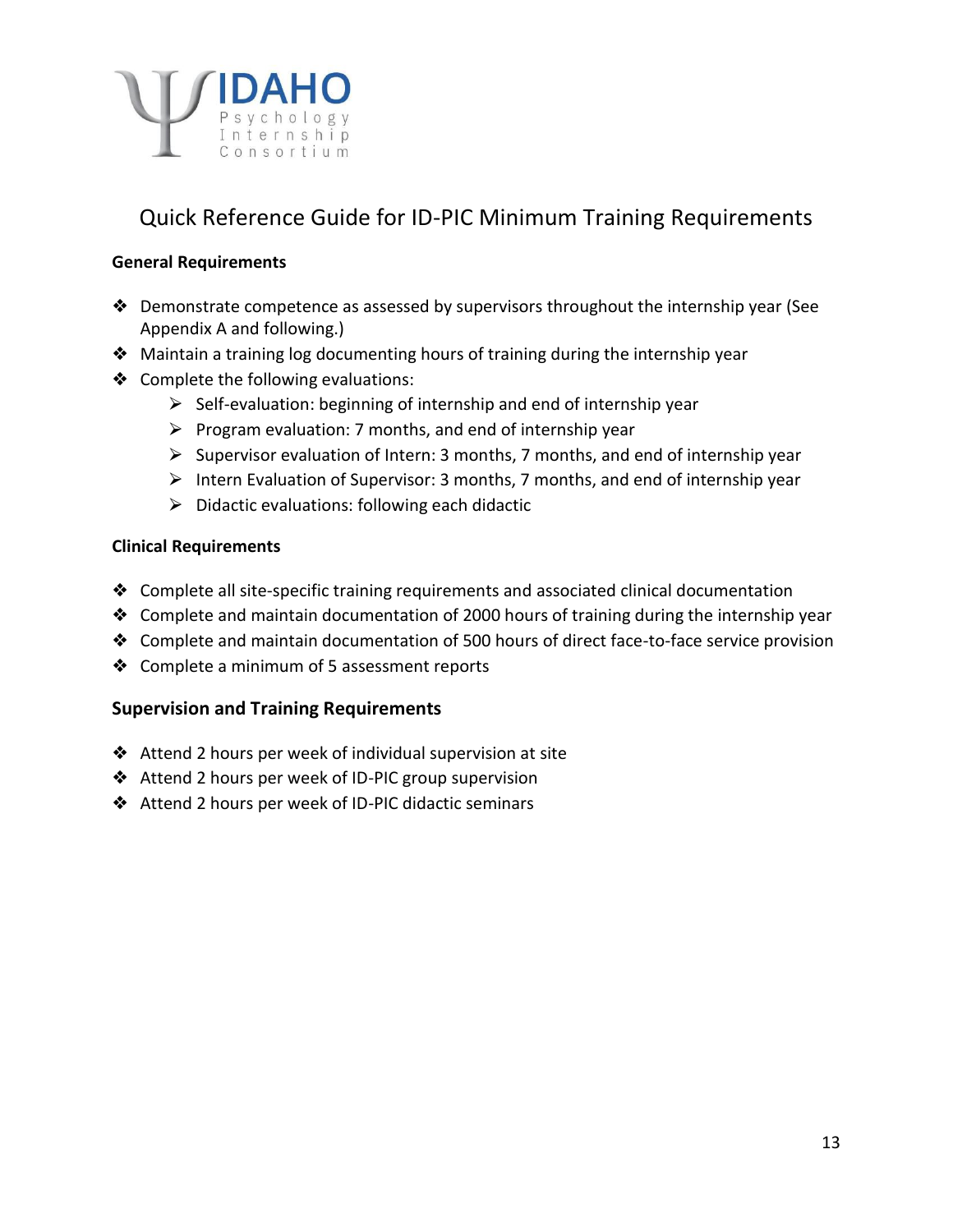

# Group Supervision and Didactics

Group supervision and didactics will be conducted via Zoom videoconferencing on Wednesdays. Group supervision will occur from 9:00 am -11:00 am facilitated by a rotating member of the Training Committee. Psychology interns are expected to be prepared to give a 5-10-minute case presentation for each case discussed from their respective caseloads. It is expected that psychology interns will discuss 1-2 cases at a minimum each week and document their group supervision hours in the hour log. Group supervision will be followed by didactic seminars from 11:00 am – 1:00 pm presented by Training Committee members, faculty, and other relevant guest speakers. Please see the Group Supervision and Didactic Calendar for specific information (Appendix B).

All psychology interns are expected to attend group supervision and the didactic presentation every Wednesday. Absences from Wednesday activities must be cleared by your Site Supervisor and/or the Program Director.

#### **ID-PIC Didactics**

A wide range of formal didactics are offered as an integral part of the ID-PIC training program. The training experiences are designed to build on prior experience and training. Each training opportunity is developed to provide the intern with the knowledge necessary to obtain competency in the program specific goals and objectives. Didactic activities are also designed specifically to correspond and complement the interns' comprehensive clinical experiences.

Because interns have already had their basic courses in psychological theory, didactics and group supervision concentrates on translating theory to applied work.

#### **ID-PIC Group Supervision**

Interns are expected to present cases, assessments and clinical intervention theories during group supervision. Interns are required to review and present empirically supported treatment modalities.

Group supervision combines clinical case presentations, scholarly inquiry, cultural and diversity issues, ethical, legal, and clinical matters in the practice of professional psychology. Issues that the intern faces when moving from the role of a student to that of an independent professional psychologist are also addressed. Other topics may include: conducting a program evaluation; medical/hospital culture, multidisciplinary team dynamics, identifying opportunities to develop and deliver lectures to professional and lay populations, involvement with research projects, applying for post-doctoral positions or first jobs, preparation for licensure and passing the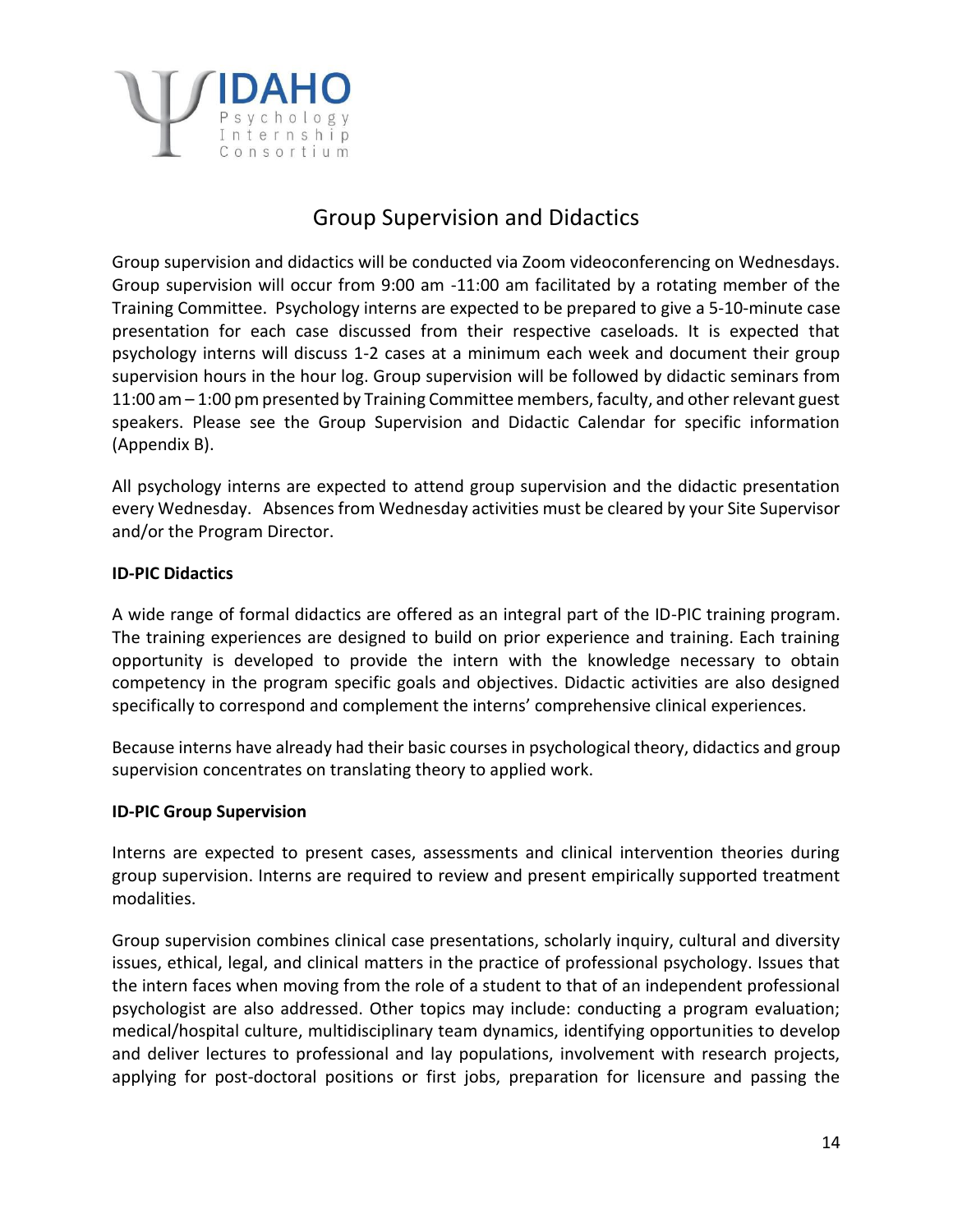

licensure examination, how insurance affects practice, defining the first five years of one's career, and other topics of relevance to the current intern class.

Supervisors change according to the Group Supervision schedule.

#### **Intern Expectations**

Active participation is expected.

See the following policies in the ID-PIC Handbook for expectations: Didactic Conference Policy, Nondiscrimination Policy, Supervision Requirements Policy, and the Videoconference Supervision Policy. <https://idaho-pic.org/>

It is expected that interns will follow the professional values, attitudes and behaviors specified in APA's nine Profession Wide Competencies and associated Learning Elements. For a comprehensive list of all required Learning Elements, please see the ID-PIC Intern Evaluation.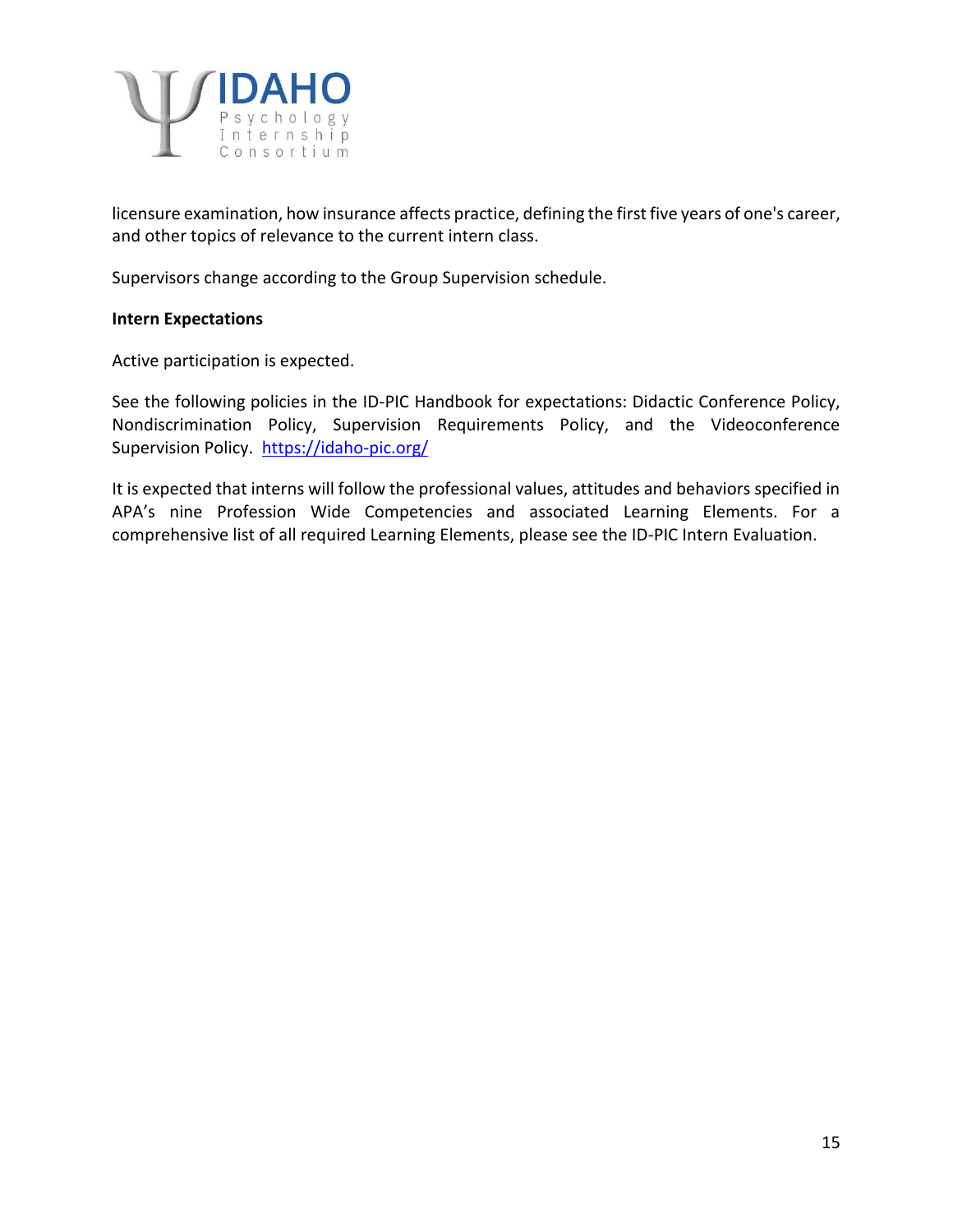

# APA Ethics Code

*Ethical Principles of Psychologists and Code of Conduct* Adopted 21, 2002. Effective June 1, 2003.

(With the 2010 Amendments to Introduction and Applicability and Standards 1.02 and 1.03, Effective June 1, 2010. With the 2016 Amendment to Standard 3.04. Adopted August 3, 2016. Effective January 1, 2017.)

#### **CONTENTS**

INTRODUCTION AND APPLICABILITY

PREAMBLE

GENERAL PRINCIPLES

Principle A: Beneficence and Nonmaleficence

Principle B: Fidelity and Responsibility

Principle C: Integrity

Principle D: Justice

Principle E: Respect for People's Rights and Dignity

ETHICAL STANDARDS

1. Resolving Ethical Issues

1.01 Misuse of Psychologists' Work

1.02 Conflicts Between Ethics and Law, Regulations, or Other Governing Legal Authority

1.03 Conflicts Between Ethics and Organizational Demands

1.04 Informal Resolution of Ethical Violations

1.05 Reporting Ethical Violations

1.06 Cooperating With Ethics Committees

1.07 Improper Complaints

1.08 Unfair Discrimination Against Complainants and Respondents

2. Competence

2.01 Boundaries of Competence

2.02 Providing Services in Emergencies

2.03 Maintaining Competence

2.04 Bases for Scientific and Professional Judgments

2.05 Delegation of Work to Others

2.06 Personal Problems and Conflicts

3. Human Relations

3.01 Unfair Discrimination

3.02 Sexual Harassment

3.03 Other Harassment

3.04 Avoiding Harm

3.05 Multiple Relationships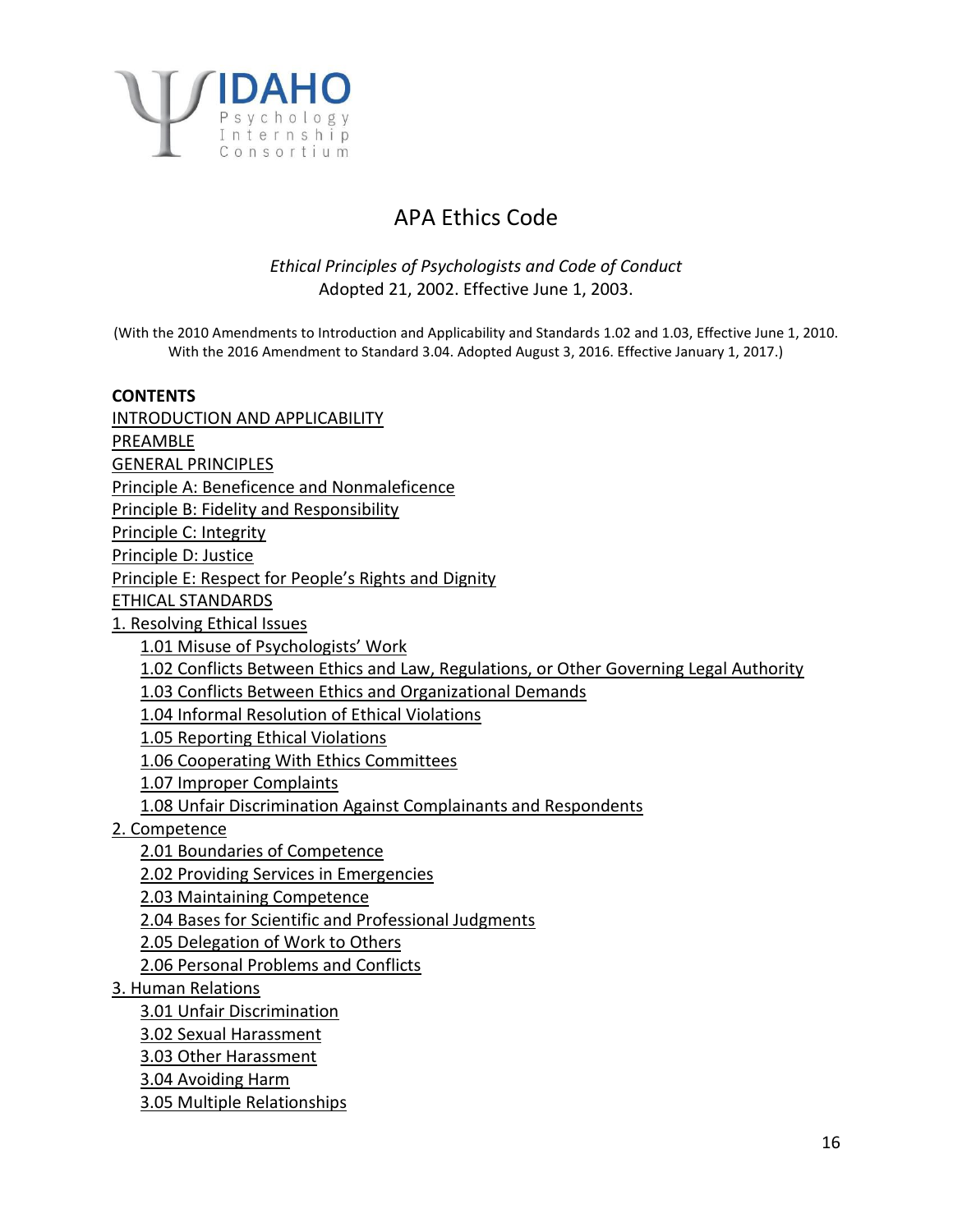

3.06 Conflict of Interest

3.07 Third-Party Requests for Services

3.08 Exploitative Relationships

3.09 Cooperation With Other Professionals

3.10 Informed Consent

3.11 Psychological Services Delivered To or Through Organizations

3.12 Interruption of Psychological Services

4. Privacy And Confidentiality

4.01 Maintaining Confidentiality

4.02 Discussing the Limits of Confidentiality

4.03 Recording

4.04 Minimizing Intrusions on Privacy

4.05 Disclosures

4.06 Consultations

4.07 Use of Confidential Information for Didactic or Other Purposes

5. Advertising and Other Public Statements

5.01 Avoidance of False or Deceptive Statements

5.02 Statements by Others

5.03 Descriptions of Workshops and Non-Degree-Granting Educational Programs

5.04 Media Presentations

5.05 Testimonials

5.06 In-Person Solicitation

6. Record Keeping and Fees

6.01 Documentation of Professional and Scientific Work and Maintenance of Records

6.02 Maintenance, Dissemination, and Disposal of Confidential Records of Professional and Scientific Work

6.03 Withholding Records for Nonpayment

6.04 Fees and Financial Arrangements

6.05 Barter With Clients/Patients

6.06 Accuracy in Reports to Payors and Funding Sources

6.07 Referrals and Fees

#### 7. Education and Training

7.01 Design of Education and Training Programs

7.02 Descriptions of Education and Training Programs

7.03 Accuracy in Teaching

7.04 Student Disclosure of Personal Information

7.05 Mandatory Individual or Group Therapy

7.06 Assessing Student and Supervisee Performance

7.07 Sexual Relationships With Students and Supervisees

8. Research and Publication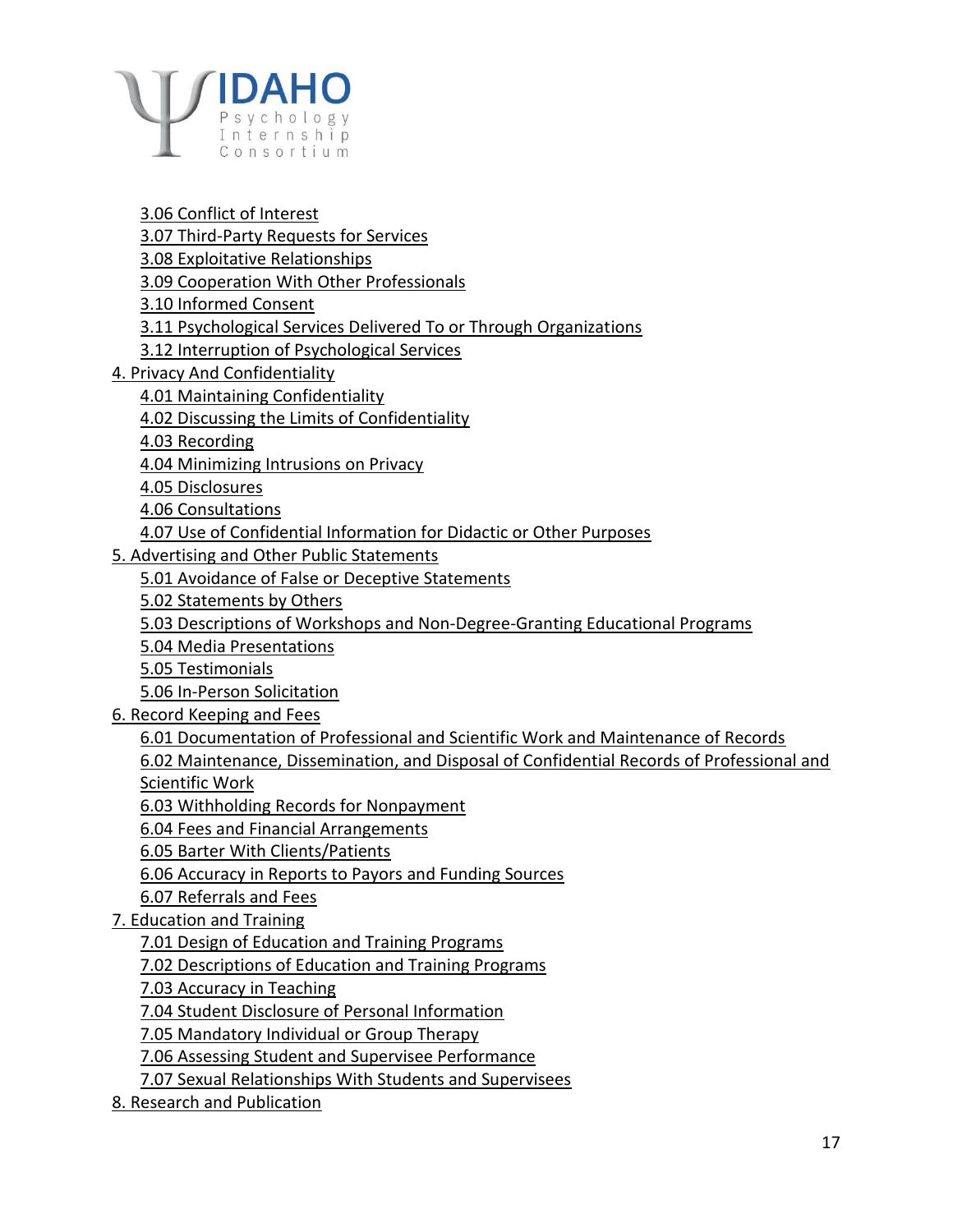

### 8.01 Institutional Approval

8.02 Informed Consent to Research

8.03 Informed Consent for Recording Voices and Images in Research

8.04 Client/Patient, Student, and Subordinate Research Participants

8.05 Dispensing With Informed Consent for Research

8.06 Offering Inducements for Research Participation

8.07 Deception in Research

8.08 Debriefing

8.09 Humane Care and Use of Animals in Research

8.10 Reporting Research Results

8.11 Plagiarism

8.12 Publication Credit

8.13 Duplicate Publication of Data

8.14 Sharing Research Data for Verification

8.15 Reviewers

9. Assessment

9.01 Bases for Assessments

9.02 Use of Assessments

9.03 Informed Consent in Assessments

9.04 Release of Test Data

9.05 Test Construction

9.06 Interpreting Assessment Results

9.07 Assessment by Unqualified Persons

9.08 Obsolete Tests and Outdated Test Results

9.09 Test Scoring and Interpretation Services

9.10 Explaining Assessment Results

9.11. Maintaining Test Security

10. Therapy

10.01 Informed Consent to Therapy

10.02 Therapy Involving Couples or Families

10.03 Group Therapy

10.04 Providing Therapy to Those Served by Others

10.05 Sexual Intimacies With Current Therapy Clients/Patients

10.06 Sexual Intimacies With Relatives or Significant Others of Current Therapy

Clients/Patients

10.07 Therapy With Former Sexual Partners

10.08 Sexual Intimacies With Former Therapy Clients/Patients

10.09 Interruption of Therapy

10.10 Terminating Therapy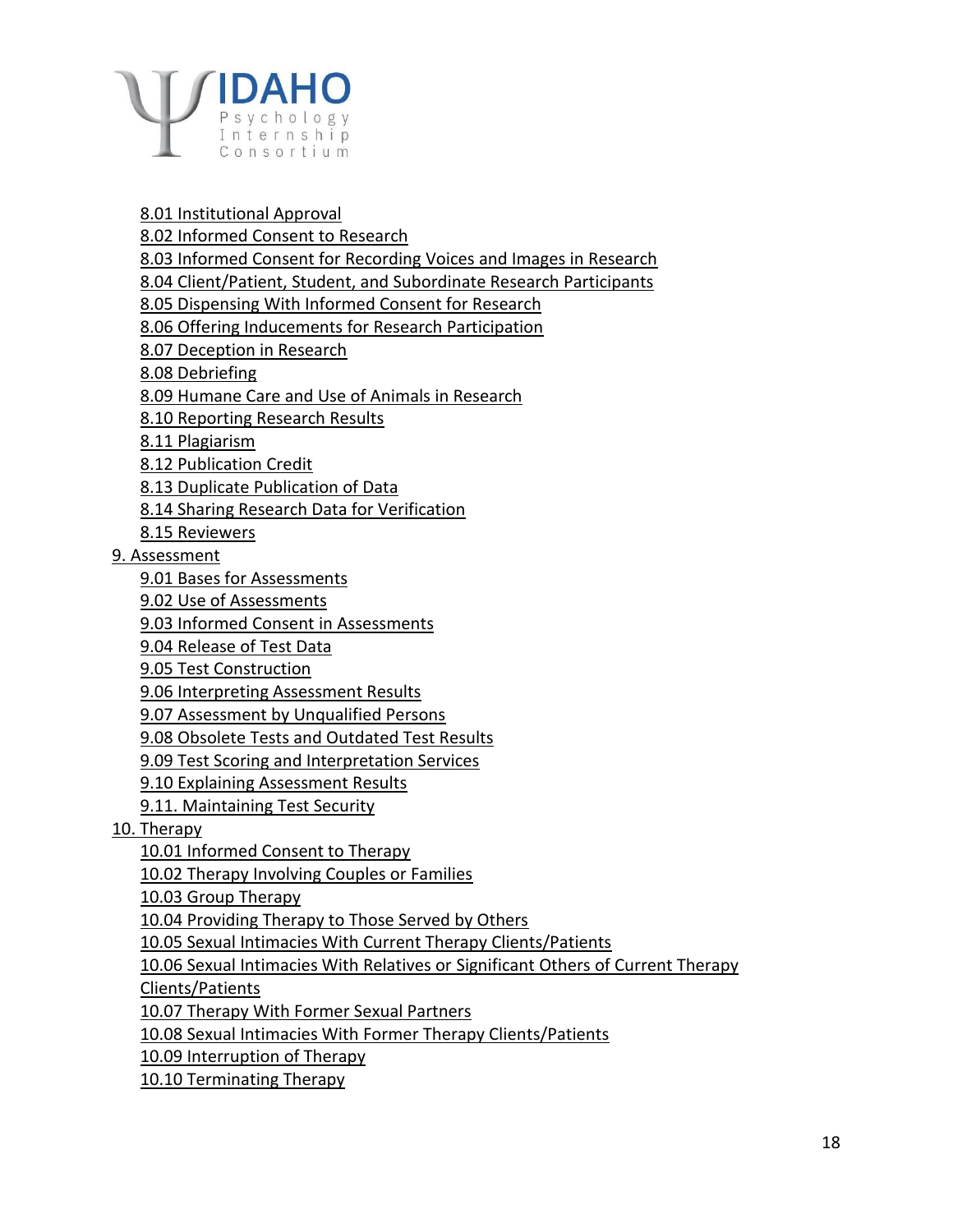#### Introduction and Applicability

The American Psychological Association's (APA's) Ethical Principles of Psychologists and Code of Conduct (hereinafter referred to as the Ethics Code) consists of an Introduction, a Preamble, five General Principles  $(A - E)$ , and specific Ethical Standards. The Introduction discusses the intent, organization, procedural considerations, and scope of application of the Ethics Code. The Preamble and General Principles are aspirational goals to guide psychologists toward the highest ideals of psychology. Although the Preamble and General Principles are not themselves enforceable rules, they should be considered by psychologists in arriving at an ethical course of action. The Ethical Standards set forth enforceable rules for conduct as psychologists. Most of the Ethical Standards are written broadly, in order to apply to psychologists in varied roles, although the application of an Ethical Standard may vary depending on the context. The Ethical Standards are not exhaustive. The fact that a given conduct is not specifically addressed by an Ethical Standard does not mean that it is necessarily either ethical or unethical.

This Ethics Code applies only to psychologists' activities that are part of their scientific, educational, or professional roles as psychologists. Areas covered include but are not limited to the clinical, counseling, and school practice of psychology; research; teaching; supervision of trainees; public service; policy development; social intervention; development of assessment instruments; conducting assessments; educational counseling; organizational consulting; forensic activities; program design and evaluation; and administration. This Ethics Code applies to these activities across a variety of contexts, such as in person, postal, telephone, internet, and other electronic transmissions. These activities shall be distinguished from the purely private conduct of psychologists, which is not within the purview of the Ethics Code.

Membership in the APA commits members and student affiliates to comply with the standards of the APA Ethics Code and to the rules and procedures used to enforce them. Lack of awareness or misunderstanding of an Ethical Standard is not itself a defense to a charge of unethical conduct.

The procedures for filing, investigating, and resolving complaints of unethical conduct are described in the current Rules and Procedures of the APA Ethics Committee. APA may impose sanctions on its members for violations of the standards of the Ethics Code, including termination of APA membership, and may notify other bodies and individuals of its actions. Actions that violate the standards of the Ethics Code may also lead to the imposition of sanctions on psychologists or students whether or not they are APA members by bodies other than APA, including state psychological associations, other professional groups, psychology boards, other state or federal agencies, and payors for health services. In addition, APA may take action against a member after his or her conviction of a felony, expulsion or suspension from an affiliated state psychological association, or suspension or loss of licensure. When the sanction to be imposed by APA is less than expulsion, the 2001 Rules and Procedures do not guarantee an opportunity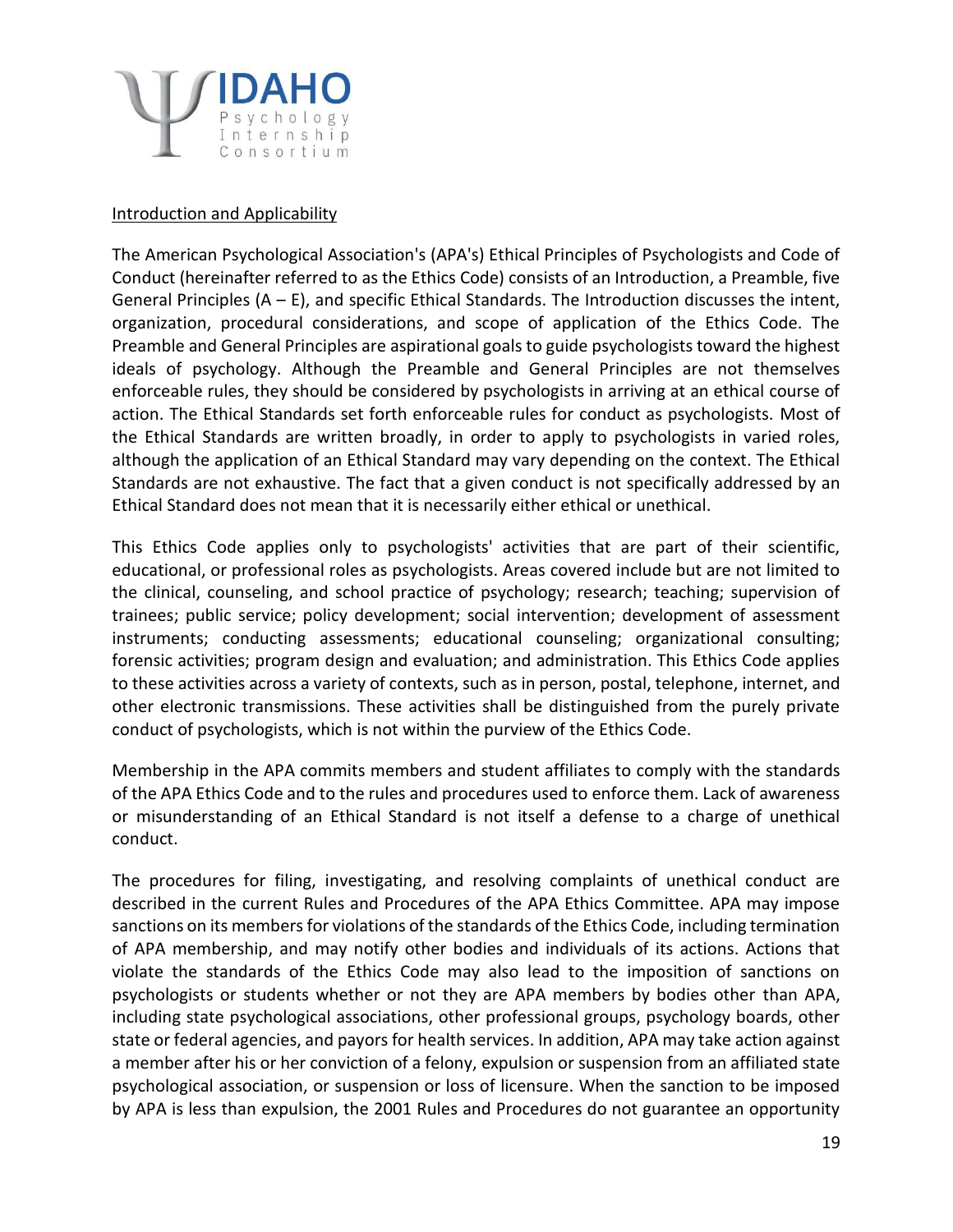

for an in-person hearing, but generally provide that complaints will be resolved only on the basis of a submitted record.

The Ethics Code is intended to provide guidance for psychologists and standards of professional conduct that can be applied by the APA and by other bodies that choose to adopt them. The Ethics Code is not intended to be a basis of civil liability. Whether a psychologist has violated the Ethics Code standards does not by itself determine whether the psychologist is legally liable in a court action, whether a contract is enforceable, or whether other legal consequences occur.

The modifiers used in some of the standards of this Ethics Code (e.g., reasonably, appropriate, potentially) are included in the standards when they would (1) allow professional judgment on the part of psychologists, (2) eliminate injustice or inequality that would occur without the modifier, (3) ensure applicability across the broad range of activities conducted by psychologists, or (4) guard against a set of rigid rules that might be quickly outdated. As used in this Ethics Code, the term reasonable means the prevailing professional judgment of psychologists engaged in similar activities in similar circumstances, given the knowledge the psychologist had or should have had at the time.

In the process of making decisions regarding their professional behavior, psychologists must consider this Ethics Code in addition to applicable laws and psychology board regulations. In applying the Ethics Code to their professional work, psychologists may consider other materials and guidelines that have been adopted or endorsed by scientific and professional psychological organizations and the dictates of their own conscience, as well as consult with others within the field. If this Ethics Code establishes a higher standard of conduct than is required by law, psychologists must meet the higher ethical standard. If psychologists' ethical responsibilities conflict with law, regulations, or other governing legal authority, psychologists make known their commitment to this Ethics Code and take steps to resolve the conflict in a responsible manner in keeping with basic principles of human rights.

#### Preamble

Psychologists are committed to increasing scientific and professional knowledge of behavior and people's understanding of themselves and others and to the use of such knowledge to improve the condition of individuals, organizations, and society. Psychologists respect and protect civil and human rights and the central importance of freedom of inquiry and expression in research, teaching, and publication. They strive to help the public in developing informed judgments and choices concerning human behavior. In doing so, they perform many roles, such as researcher, educator, diagnostician, therapist, supervisor, consultant, administrator, social interventionist, and expert witness. This Ethics Code provides a common set of principles and standards upon which psychologists build their professional and scientific work.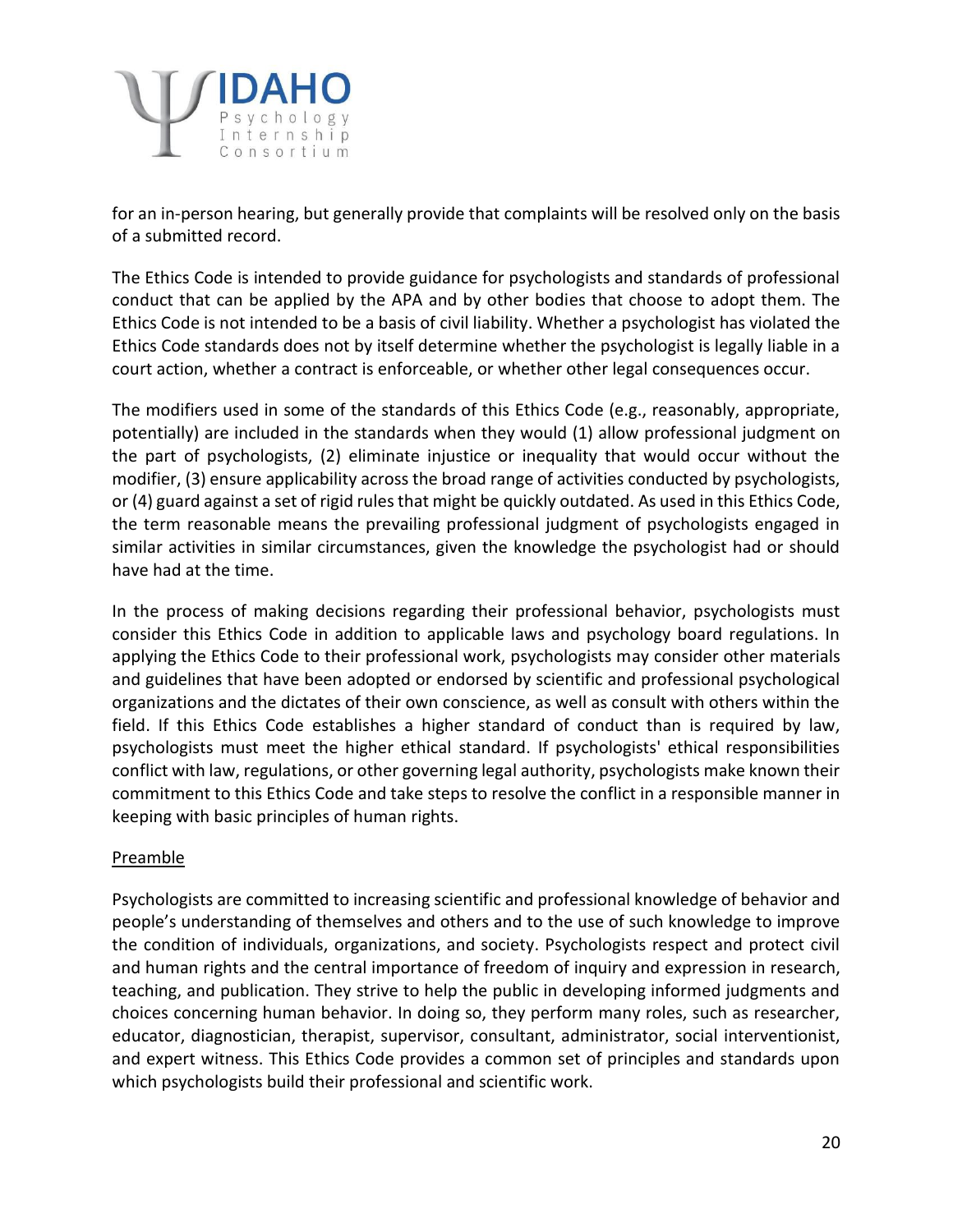This Ethics Code is intended to provide specific standards to cover most situations encountered by psychologists. It has as its goals the welfare and protection of the individuals and groups with whom psychologists work and the education of members, students, and the public regarding ethical standards of the discipline.

The development of a dynamic set of ethical standards for psychologists' work-related conduct requires a personal commitment and lifelong effort to act ethically; to encourage ethical behavior by students, supervisees, employees, and colleagues; and to consult with others concerning ethical problems.

### General Principles

This section consists of General Principles. General Principles, as opposed to Ethical Standards, are aspirational in nature. Their intent is to guide and inspire psychologists toward the very highest ethical ideals of the profession. General Principles, in contrast to Ethical Standards, do not represent obligations and should not form the basis for imposing sanctions. Relying upon General Principles for either of these reasons distorts both their meaning and purpose.

#### Principle A: Beneficence and Nonmaleficence

Psychologists strive to benefit those with whom they work and take care to do no harm. In their professional actions, psychologists seek to safeguard the welfare and rights of those with whom they interact professionally and other affected persons, and the welfare of animal subjects of research. When conflicts occur among psychologists' obligations or concerns, they attempt to resolve these conflicts in a responsible fashion that avoids or minimizes harm. Because psychologists' scientific and professional judgments and actions may affect the lives of others, they are alert to and guard against personal, financial, social, organizational, or political factors that might lead to misuse of their influence. Psychologists strive to be aware of the possible effect of their own physical and mental health on their ability to help those with whom they work.

#### Principle B: Fidelity and Responsibility

Psychologists establish relationships of trust with those with whom they work. They are aware of their professional and scientific responsibilities to society and to the specific communities in which they work. Psychologists uphold professional standards of conduct, clarify their professional roles and obligations, accept appropriate responsibility for their behavior, and seek to manage conflicts of interest that could lead to exploitation or harm. Psychologists consult with, refer to, or cooperate with other professionals and institutions to the extent needed to serve the best interests of those with whom they work. They are concerned about the ethical compliance of their colleagues' scientific and professional conduct. Psychologists strive to contribute a portion of their professional time for little or no compensation or personal advantage.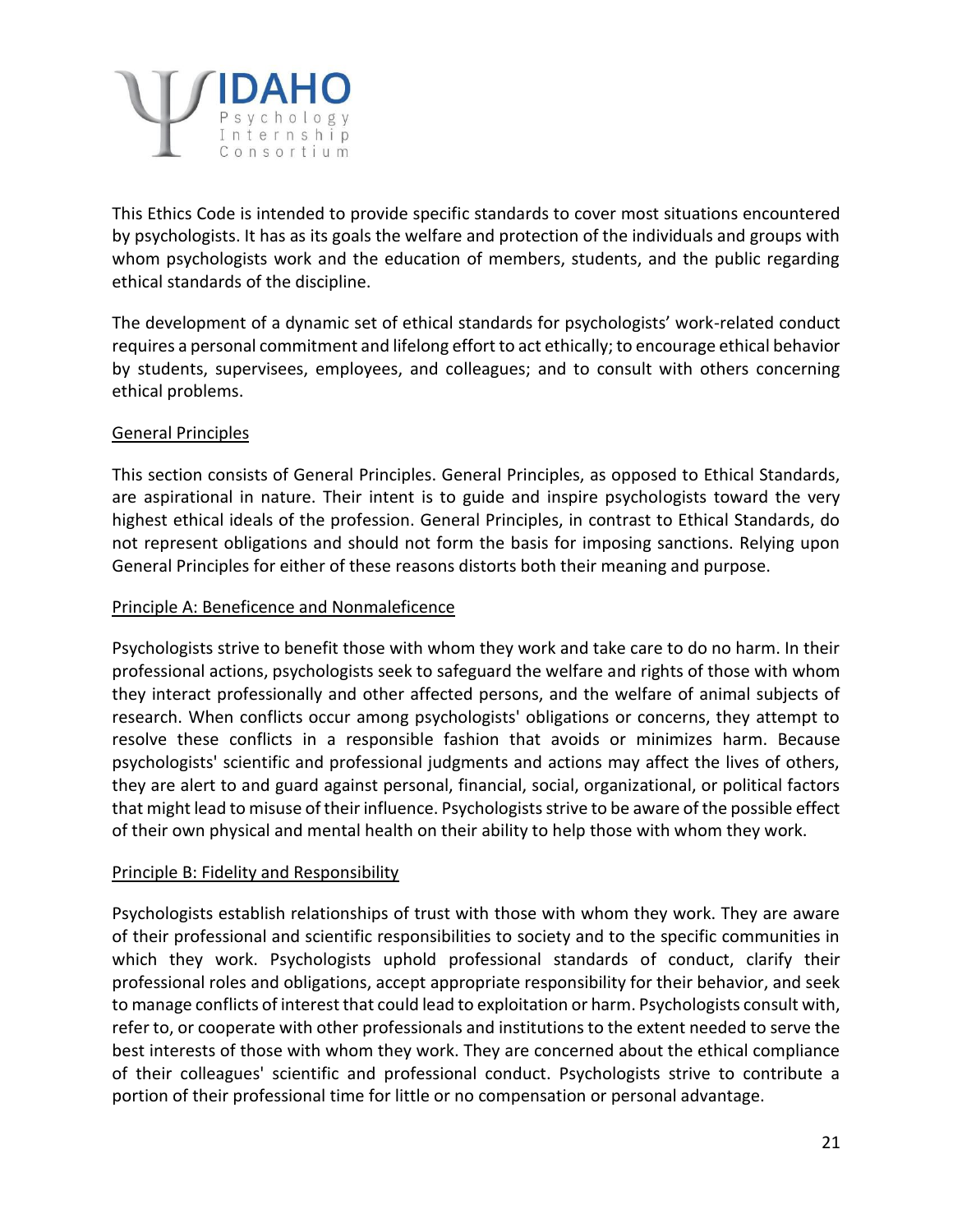#### Principle C: Integrity

Psychologists seek to promote accuracy, honesty, and truthfulness in the science, teaching, and practice of psychology. In these activities psychologists do not steal, cheat, or engage in fraud, subterfuge, or intentional misrepresentation of fact. Psychologists strive to keep their promises and to avoid unwise or unclear commitments. In situations in which deception may be ethically justifiable to maximize benefits and minimize harm, psychologists have a serious obligation to consider the need for, the possible consequences of, and their responsibility to correct any resulting mistrust or other harmful effects that arise from the use of such techniques.

#### Principle D: Justice

Psychologists recognize that fairness and justice entitle all persons to access to and benefit from the contributions of psychology and to equal quality in the processes, procedures, and services being conducted by psychologists. Psychologists exercise reasonable judgment and take precautions to ensure that their potential biases, the boundaries of their competence, and the limitations of their expertise do not lead to or condone unjust practices.

#### Principle E: Respect for People's Rights and Dignity

Psychologists respect the dignity and worth of all people, and the rights of individuals to privacy, confidentiality, and self-determination. Psychologists are aware that special safeguards may be necessary to protect the rights and welfare of persons or communities whose vulnerabilities impair autonomous decision making. Psychologists are aware of and respect cultural, individual, and role differences, including those based on age, gender, gender identity, race, ethnicity, culture, national origin, religion, sexual orientation, disability, language, and socioeconomic status and consider these factors when working with members of such groups. Psychologists try to eliminate the effect on their work of biases based on those factors, and they do not knowingly participate in or condone activities of others based upon such prejudices.

#### Ethical Standards

#### 1. Resolving Ethical Issues

#### 1.01 Misuse of Psychologists' Work

If psychologists learn of misuse or misrepresentation of their work, they take reasonable steps to correct or minimize the misuse or misrepresentation.

1.02 Conflicts Between Ethics and Law, Regulations, or Other Governing Legal Authority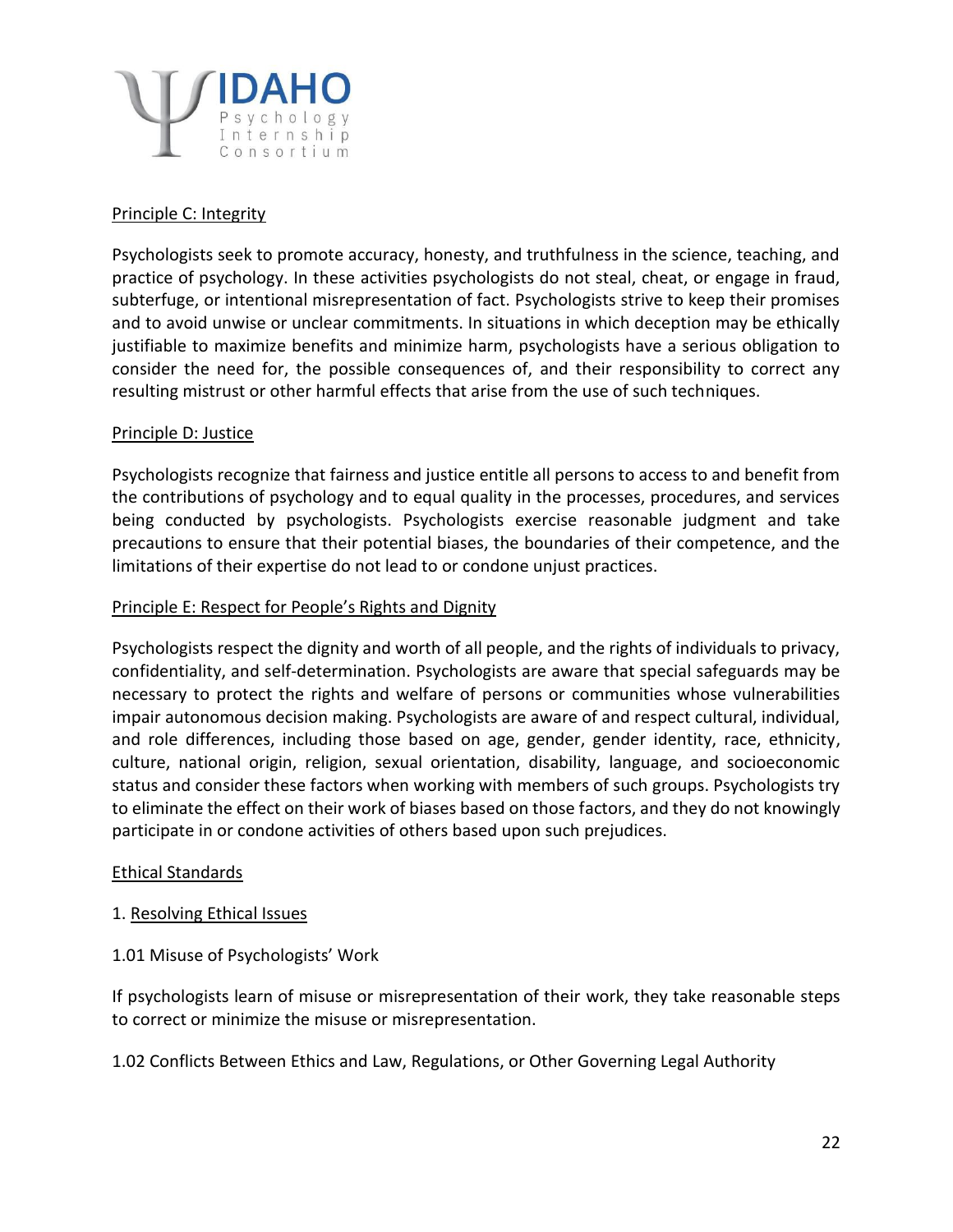

If psychologists' ethical responsibilities conflict with law, regulations, or other governing legal authority, psychologists clarify the nature of the conflict, make known their commitment to the Ethics Code and take reasonable steps to resolve the conflict consistent with the General Principles and Ethical Standards of the Ethics Code. Under no circumstances may this standard be used to justify or defend violating human rights.

1.03 Conflicts Between Ethics and Organizational Demands

If the demands of an organization with which psychologists are affiliated or for whom they are working are in conflict with this Ethics Code, psychologists clarify the nature of the conflict, make known their commitment to the Ethics Code, and take reasonable steps to resolve the conflict consistent with the General Principles and Ethical Standards of the Ethics Code. Under no circumstances may this standard be used to justify or defend violating human rights.

#### 1.04 Informal Resolution of Ethical Violations

When psychologists believe that there may have been an ethical violation by another psychologist, they attempt to resolve the issue by bringing it to the attention of that individual, if an informal resolution appears appropriate and the intervention does not violate any confidentiality rights that may be involved. (See also Standards 1.02, Conflicts Between Ethics and Law, Regulations, or Other Governing Legal Authority, and 1.03, Conflicts Between Ethics and Organizational Demands.)

#### 1.05 Reporting Ethical Violations

If an apparent ethical violation has substantially harmed or is likely to substantially harm a person or organization and is not appropriate for informal resolution under Standard 1.04, Informal Resolution of Ethical Violations, or is not resolved properly in that fashion, psychologists take further action appropriate to the situation. Such action might include referral to state or national committees on professional ethics, to state licensing boards, or to the appropriate institutional authorities. This standard does not apply when an intervention would violate confidentiality rights or when psychologists have been retained to review the work of another psychologist whose professional conduct is in question. (See also Standard 1.02, Conflicts Between Ethics and Law, Regulations, or Other Governing Legal Authority.)

#### 1.06 Cooperating With Ethics Committees

Psychologists cooperate in ethics investigations, proceedings, and resulting requirements of the APA or any affiliated state psychological association to which they belong. In doing so, they address any confidentiality issues. Failure to cooperate is itself an ethics violation. However,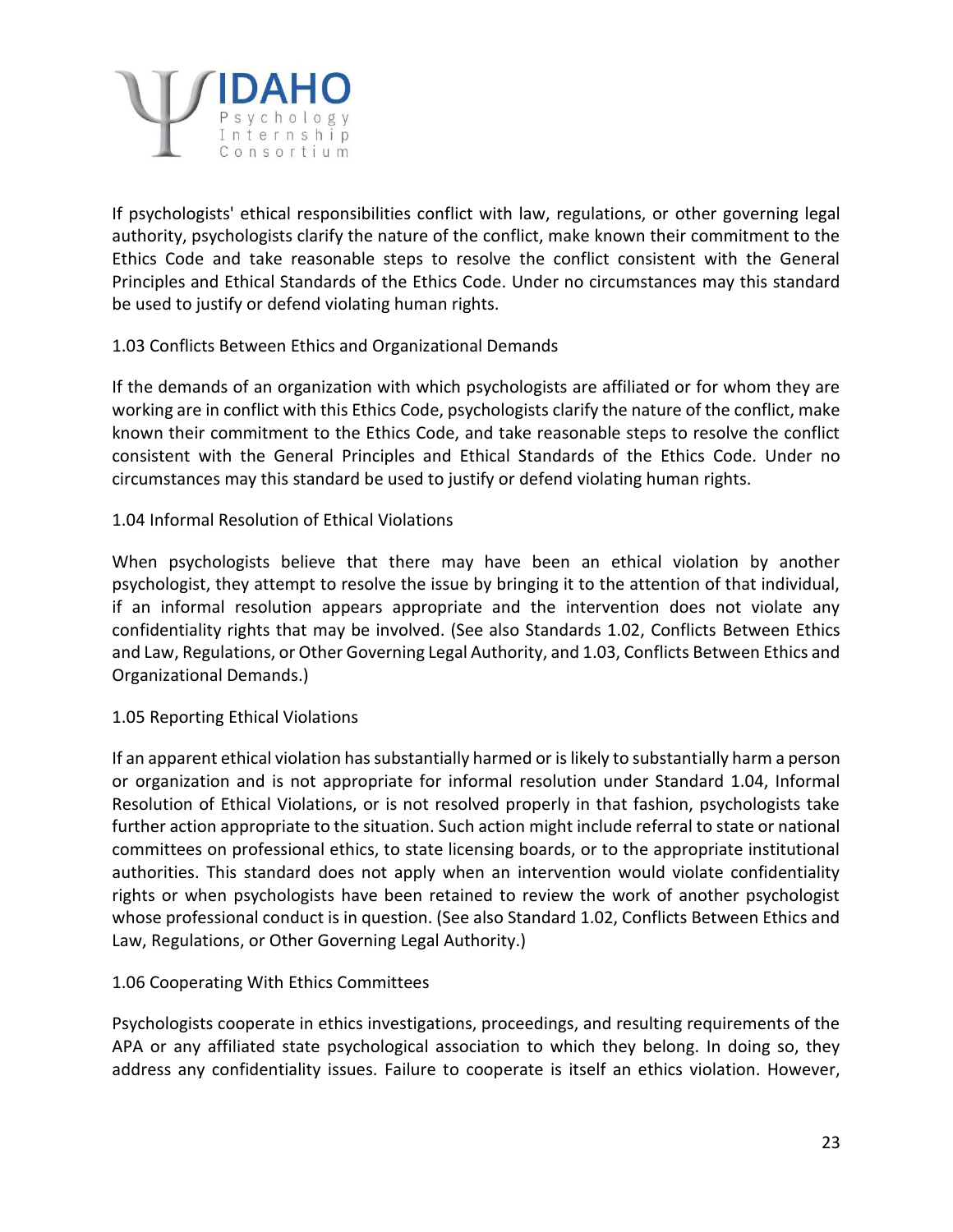

making a request for deferment of adjudication of an ethics complaint pending the outcome of litigation does not alone constitute noncooperation.

#### 1.07 Improper Complaints

Psychologists do not file or encourage the filing of ethics complaints that are made with reckless disregard for or willful ignorance of facts that would disprove the allegation.

#### 1.08 Unfair Discrimination Against Complainants and Respondents

Psychologists do not deny persons employment, advancement, admissions to academic or other programs, tenure, or promotion, based solely upon their having made or their being the subject of an ethics complaint. This does not preclude taking action based upon the outcome of such proceedings or considering other appropriate information.

#### 2. Competence

#### 2.01 Boundaries of Competence

(a) Psychologists provide services, teach, and conduct research with populations and in areas only within the boundaries of their competence, based on their education, training, supervised experience, consultation, study, or professional experience.

(b) Where scientific or professional knowledge in the discipline of psychology establishes that an understanding of factors associated with age, gender, gender identity, race, ethnicity, culture, national origin, religion, sexual orientation, disability, language, or socioeconomic status is essential for effective implementation of their services or research, psychologists have or obtain the training, experience, consultation, or supervision necessary to ensure the competence of their services, or they make appropriate referrals, except as provided in Standard 2.02, Providing Services in Emergencies.

(c) Psychologists planning to provide services, teach, or conduct research involving populations, areas, techniques, or technologies new to them undertake relevant education, training, supervised experience, consultation, or study.

(d) When psychologists are asked to provide services to individuals for whom appropriate mental health services are not available and for which psychologists have not obtained the competence necessary, psychologists with closely related prior training or experience may provide such services in order to ensure that services are not denied if they make a reasonable effort to obtain the competence required by using relevant research, training, consultation, or study.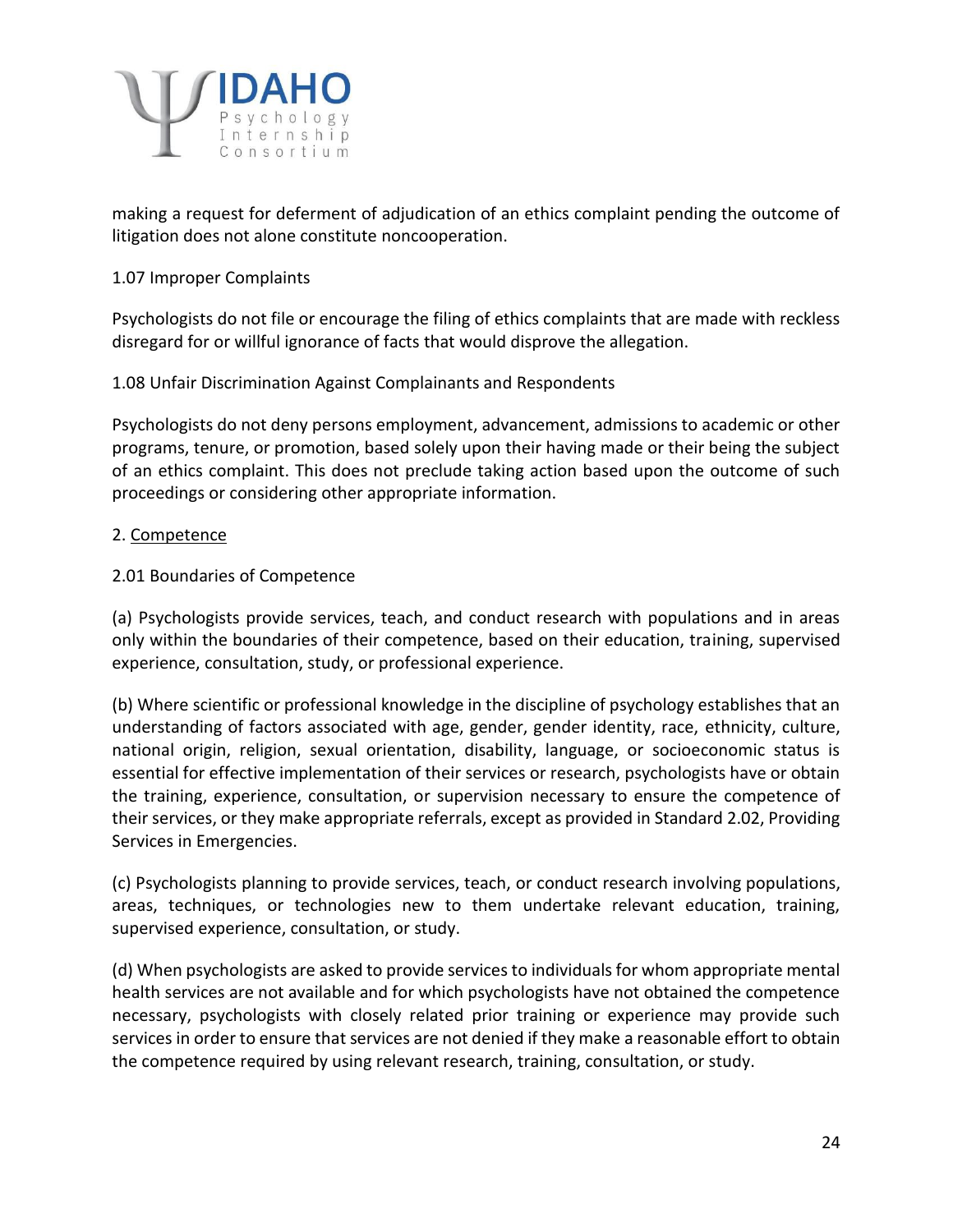

(e) In those emerging areas in which generally recognized standards for preparatory training do not yet exist, psychologists nevertheless take reasonable steps to ensure the competence of their work and to protect clients/patients, students, supervisees, research participants, organizational clients, and others from harm.

(f) When assuming forensic roles, psychologists are or become reasonably familiar with the judicial or administrative rules governing their roles.

2.02 Providing Services in Emergencies

In emergencies, when psychologists provide services to individuals for whom other mental health services are not available and for which psychologists have not obtained the necessary training, psychologists may provide such services in order to ensure that services are not denied. The services are discontinued as soon as the emergency has ended or appropriate services are available.

#### 2.03 Maintaining Competence

Psychologists undertake ongoing efforts to develop and maintain their competence.

2.04 Bases for Scientific and Professional Judgments

Psychologists' work is based upon established scientific and professional knowledge of the discipline. (See also Standards 2.01e, Boundaries of Competence, and 10.01b, Informed Consent to Therapy.)

#### 2.05 Delegation of Work to Others

Psychologists who delegate work to employees, supervisees, or research or teaching assistants or who use the services of others, such as interpreters, take reasonable steps to (1) avoid delegating such work to persons who have a multiple relationship with those being served that would likely lead to exploitation or loss of objectivity; (2) authorize only those responsibilities that such persons can be expected to perform competently on the basis of their education, training, or experience, either independently or with the level of supervision being provided; and (3) see that such persons perform these services competently. (See also Standards 2.02, Providing Services in Emergencies; 3.05, Multiple Relationships; 4.01, Maintaining Confidentiality; 9.01, Bases for Assessments; 9.02, Use of Assessments; 9.03, Informed Consent in Assessments; and 9.07, Assessment by Unqualified Persons.)

2.06 Personal Problems and Conflicts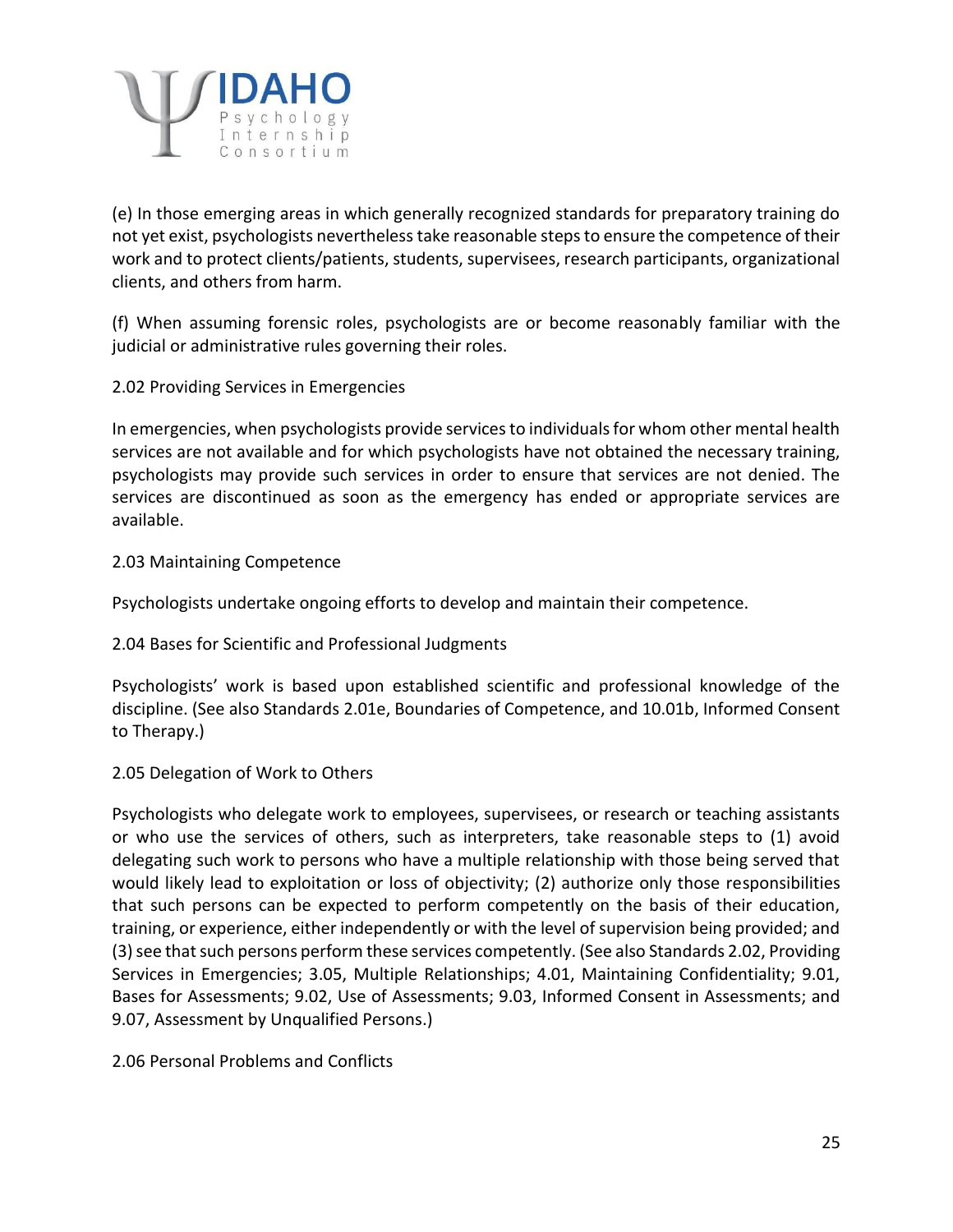

(a) Psychologists refrain from initiating an activity when they know or should know that there is a substantial likelihood that their personal problems will prevent them from performing their work-related activities in a competent manner.

(b) When psychologists become aware of personal problems that may interfere with their performing work-related duties adequately, they take appropriate measures, such as obtaining professional consultation or assistance, and determine whether they should limit, suspend, or terminate their work-related duties. (See also Standard 10.10, Terminating Therapy.)

#### 3. Human Relations

#### 3.01 Unfair Discrimination

In their work-related activities, psychologists do not engage in unfair discrimination based on age, gender, gender identity, race, ethnicity, culture, national origin, religion, sexual orientation, disability, socioeconomic status, or any basis proscribed by law.

#### 3.02 Sexual Harassment

Psychologists do not engage in sexual harassment. Sexual harassment is sexual solicitation, physical advances, or verbal or nonverbal conduct that is sexual in nature, that occurs in connection with the psychologist's activities or roles as a psychologist, and that either (1) is unwelcome, is offensive, or creates a hostile workplace or educational environment, and the psychologist knows or is told this or (2) is sufficiently severe or intense to be abusive to a reasonable person in the context. Sexual harassment can consist of a single intense or severe act or of multiple persistent or pervasive acts. (See also Standard 1.08, Unfair Discrimination Against Complainants and Respondents.)

#### 3.03 Other Harassment

Psychologists do not knowingly engage in behavior that is harassing or demeaning to persons with whom they interact in their work based on factors such as those persons' age, gender, gender identity, race, ethnicity, culture, national origin, religion, sexual orientation, disability, language, or socioeconomic status.

#### 3.04 Avoiding Harm

(a) Psychologists take reasonable steps to avoid harming their clients/patients, students, supervisees, research participants, organizational clients, and others with whom they work, and to minimize harm where it is foreseeable and unavoidable.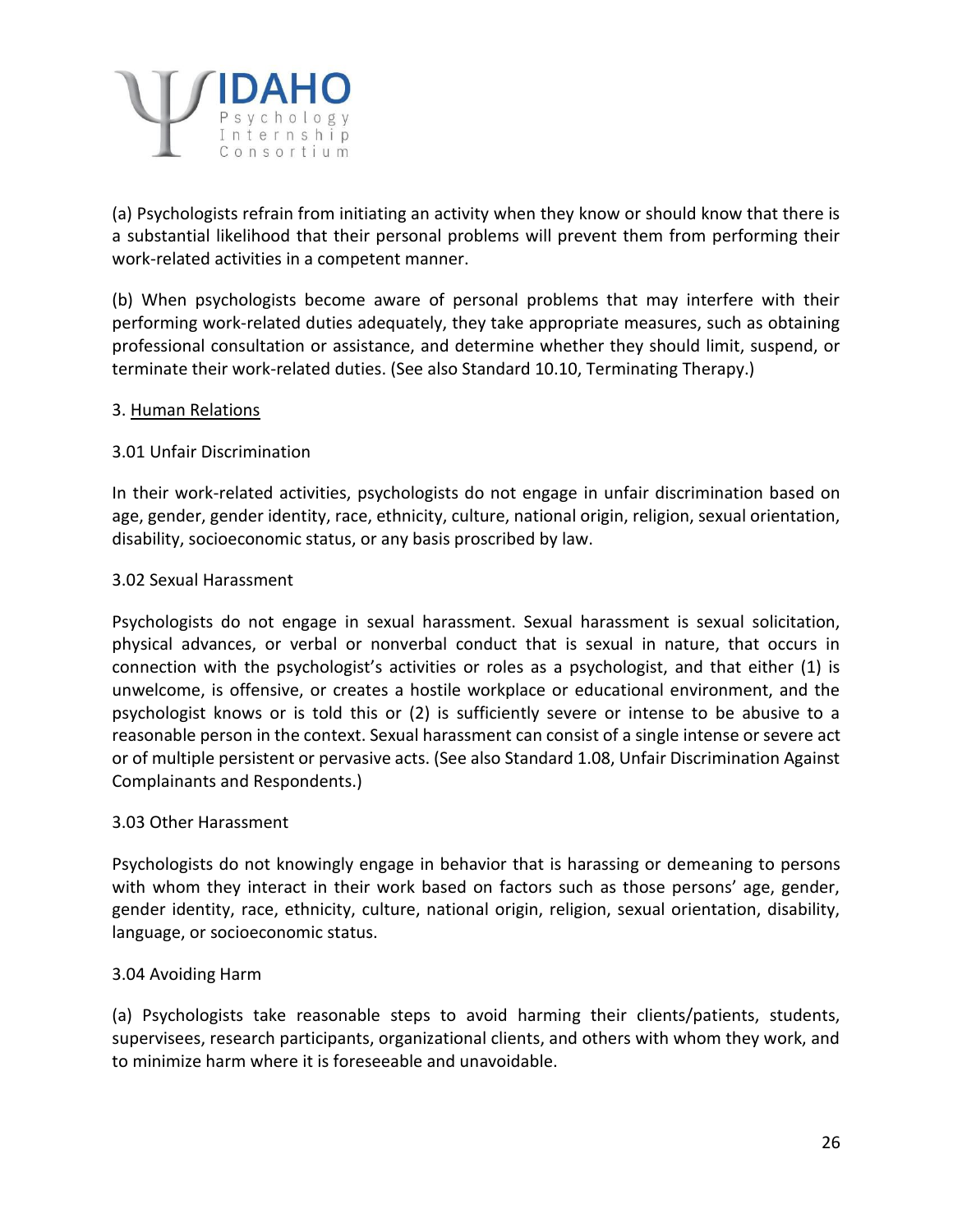

(b) Psychologists do not participate in, facilitate, assist, or otherwise engage in torture, defined as any act by which severe pain or suffering, whether physical or mental, is intentionally inflicted on a person, or in any other cruel, inhuman, or degrading behavior that violates 3.04(a).

#### 3.05 Multiple Relationships

(a) A multiple relationship occurs when a psychologist is in a professional role with a person and (1) at the same time is in another role with the same person, (2) at the same time is in a relationship with a person closely associated with or related to the person with whom the psychologist has the professional relationship, or (3) promises to enter into another relationship in the future with the person or a person closely associated with or related to the person. A psychologist refrains from entering into a multiple relationship if the multiple relationship could reasonably be expected to impair the psychologist's objectivity, competence, or effectiveness in performing his or her functions as a psychologist, or otherwise risks exploitation or harm to the person with whom the professional relationship exists. Multiple relationships that would not reasonably be expected to cause impairment or risk exploitation or harm are not unethical.

(b) If a psychologist finds that, due to unforeseen factors, a potentially harmful multiple relationship has arisen, the psychologist takes reasonable steps to resolve it with due regard for the best interests of the affected person and maximal compliance with the Ethics Code.

(c) When psychologists are required by law, institutional policy, or extraordinary circumstances to serve in more than one role in judicial or administrative proceedings, at the outset they clarify role expectations and the extent of confidentiality and thereafter as changes occur. (See also Standards 3.04, Avoiding Harm, and 3.07, Third-Party Requests for Services.)

#### 3.06 Conflict of Interest

Psychologists refrain from taking on a professional role when personal, scientific, professional, legal, financial, or other interests or relationships could reasonably be expected to (1) impair their objectivity, competence, or effectiveness in performing their functions as psychologists or (2) expose the person or organization with whom the professional relationship exists to harm or exploitation.

#### 3.07 Third-Party Requests for Services

When psychologists agree to provide services to a person or entity at the request of a third party, psychologists attempt to clarify at the outset of the service the nature of the relationship with all individuals or organizations involved. This clarification includes the role of the psychologist (e.g., therapist, consultant, diagnostician, or expert witness), an identification of who is the client, the probable uses of the services provided or the information obtained, and the fact that there may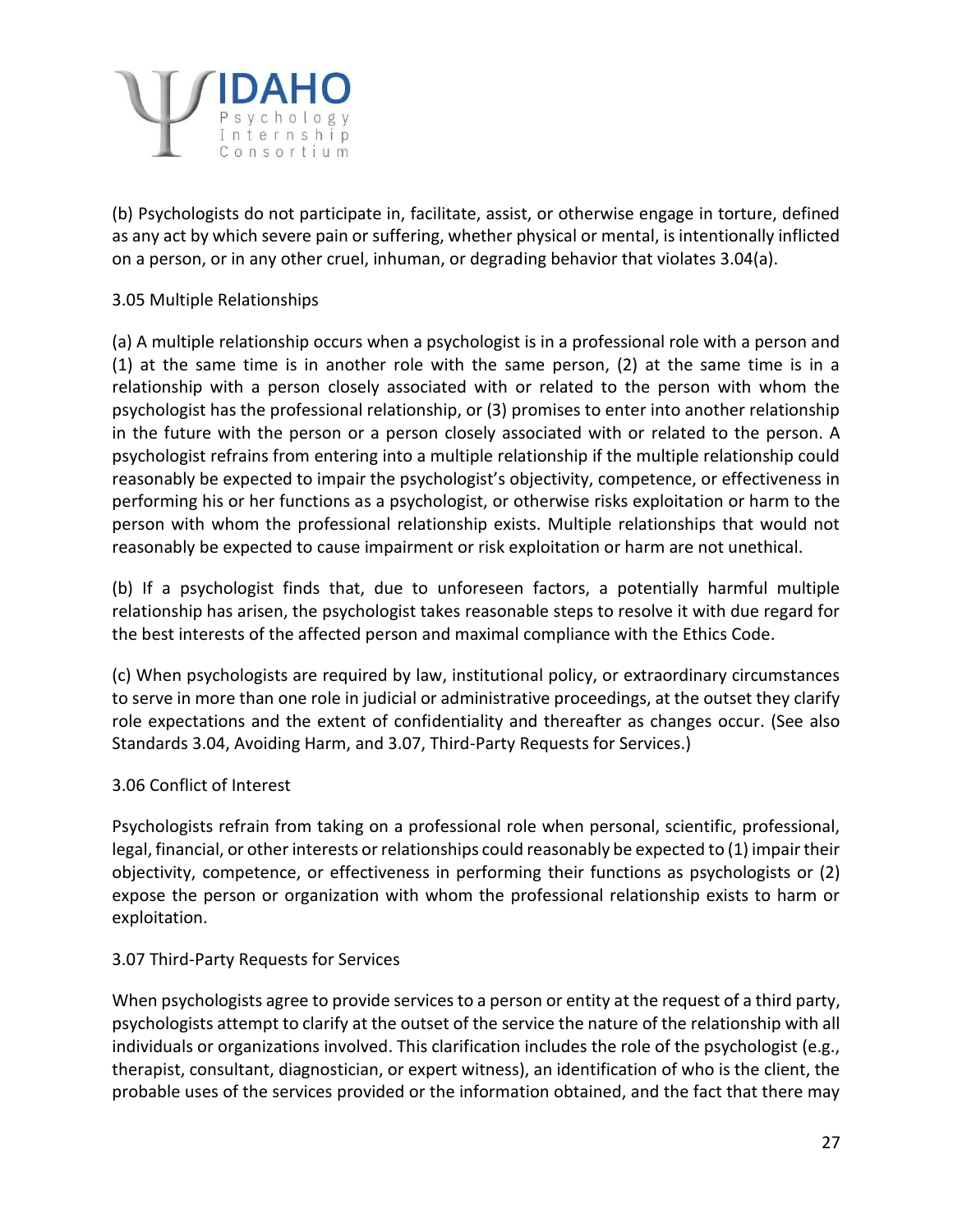

be limits to confidentiality. (See also Standards 3.05, Multiple Relationships, and 4.02, Discussing the Limits of Confidentiality.)

#### 3.08 Exploitative Relationships

Psychologists do not exploit persons over whom they have supervisory, evaluative, or other authority such as clients/patients, students, supervisees, research participants, and employees. (See also Standards 3.05, Multiple Relationships; 6.04, Fees and Financial Arrangements; 6.05, Barter With Clients/Patients; 7.07, Sexual Relationships With Students and Supervisees; 10.05, Sexual Intimacies With Current Therapy Clients/Patients; 10.06, Sexual Intimacies With Relatives or Significant Others of Current Therapy Clients/Patients; 10.07, Therapy With Former Sexual Partners; and 10.08, Sexual Intimacies With Former Therapy Clients/Patients.)

#### 3.09 Cooperation With Other Professionals

When indicated and professionally appropriate, psychologists cooperate with other professionals in order to serve their clients/patients effectively and appropriately. (See also Standard 4.05, Disclosures.)

#### 3.10 Informed Consent

(a) When psychologists conduct research or provide assessment, therapy, counseling, or consulting services in person or via electronic transmission or other forms of communication, they obtain the informed consent of the individual or individuals using language that is reasonably understandable to that person or persons except when conducting such activities without consent is mandated by law or governmental regulation or as otherwise provided in this Ethics Code. (See also Standards 8.02, Informed Consent to Research; 9.03, Informed Consent in Assessments; and 10.01, Informed Consent to Therapy.)

(b) For persons who are legally incapable of giving informed consent, psychologists nevertheless (1) provide an appropriate explanation, (2) seek the individual's assent, (3) consider such persons' preferences and best interests, and (4) obtain appropriate permission from a legally authorized person, if such substitute consent is permitted or required by law. When consent by a legally authorized person is not permitted or required by law, psychologists take reasonable steps to protect the individual's rights and welfare.

(c) When psychological services are court ordered or otherwise mandated, psychologists inform the individual of the nature of the anticipated services, including whether the services are court ordered or mandated and any limits of confidentiality, before proceeding.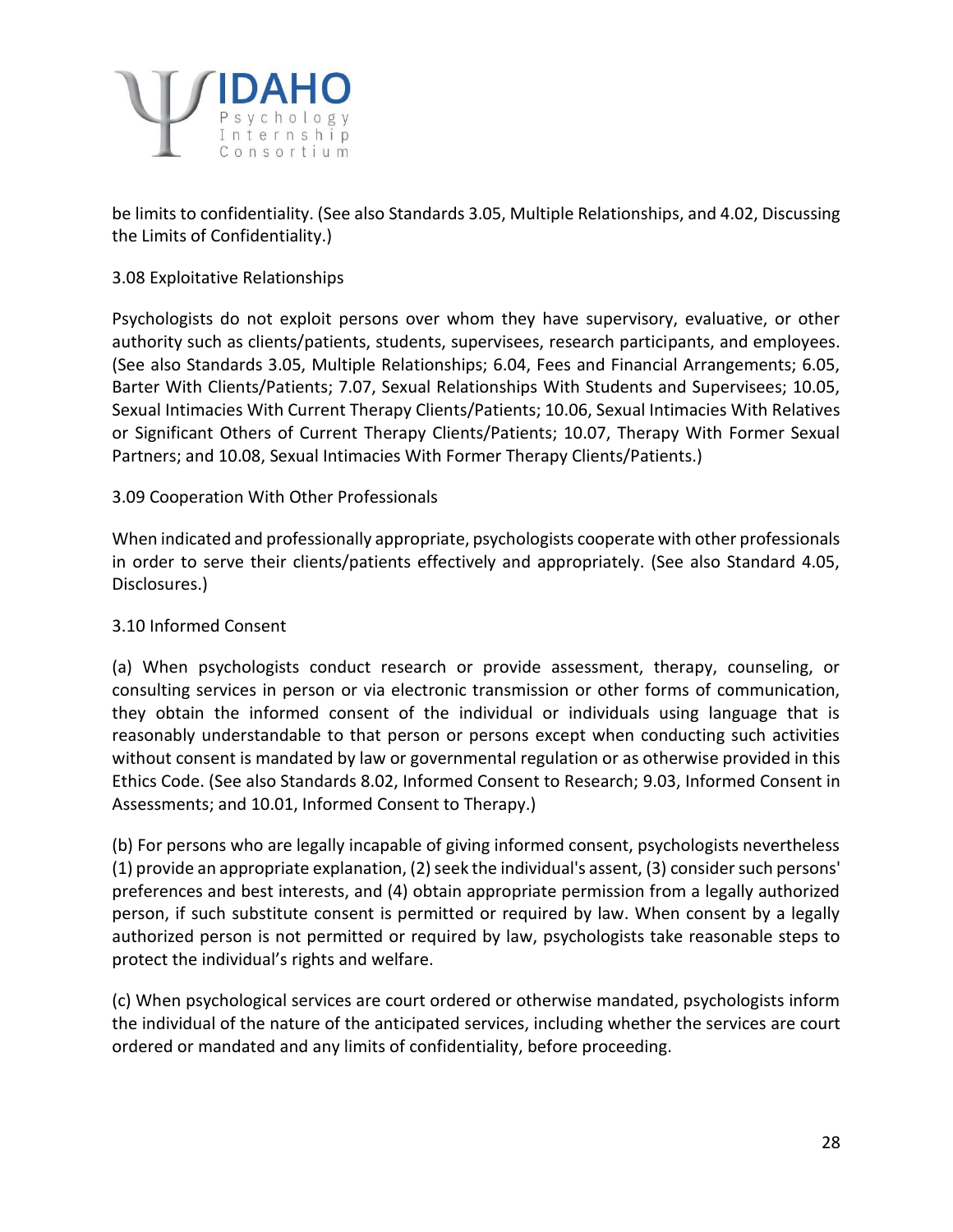

(d) Psychologists appropriately document written or oral consent, permission, and assent. (See also Standards 8.02, Informed Consent to Research; 9.03, Informed Consent in Assessments; and 10.01, Informed Consent to Therapy.)

#### 3.11 Psychological Services Delivered To or Through Organizations

(a) Psychologists delivering services to or through organizations provide information beforehand to clients and when appropriate those directly affected by the services about (1) the nature and objectives of the services, (2) the intended recipients, (3) which of the individuals are clients, (4) the relationship the psychologist will have with each person and the organization, (5) the probable uses of services provided and information obtained, (6) who will have access to the information, and (7) limits of confidentiality. As soon as feasible, they provide information about the results and conclusions of such services to appropriate persons.

(b) If psychologists will be precluded by law or by organizational roles from providing such information to particular individuals or groups, they so inform those individuals or groups at the outset of the service.

#### 3.12 Interruption of Psychological Services

Unless otherwise covered by contract, psychologists make reasonable efforts to plan for facilitating services in the event that psychological services are interrupted by factors such as the psychologist's illness, death, unavailability, relocation, or retirement or by the client's/patient's relocation or financial limitations. (See also Standard 6.02c, Maintenance, Dissemination, and Disposal of Confidential Records of Professional and Scientific Work.)

#### 4. Privacy And Confidentiality

#### 4.01 Maintaining Confidentiality

Psychologists have a primary obligation and take reasonable precautions to protect confidential information obtained through or stored in any medium, recognizing that the extent and limits of confidentiality may be regulated by law or established by institutional rules or professional or scientific relationship. (See also Standard 2.05, Delegation of Work to Others.)

#### 4.02 Discussing the Limits of Confidentiality

(a) Psychologists discuss with persons (including, to the extent feasible, persons who are legally incapable of giving informed consent and their legal representatives) and organizations with whom they establish a scientific or professional relationship (1) the relevant limits of confidentiality and (2) the foreseeable uses of the information generated through their psychological activities. (See also Standard 3.10, Informed Consent.)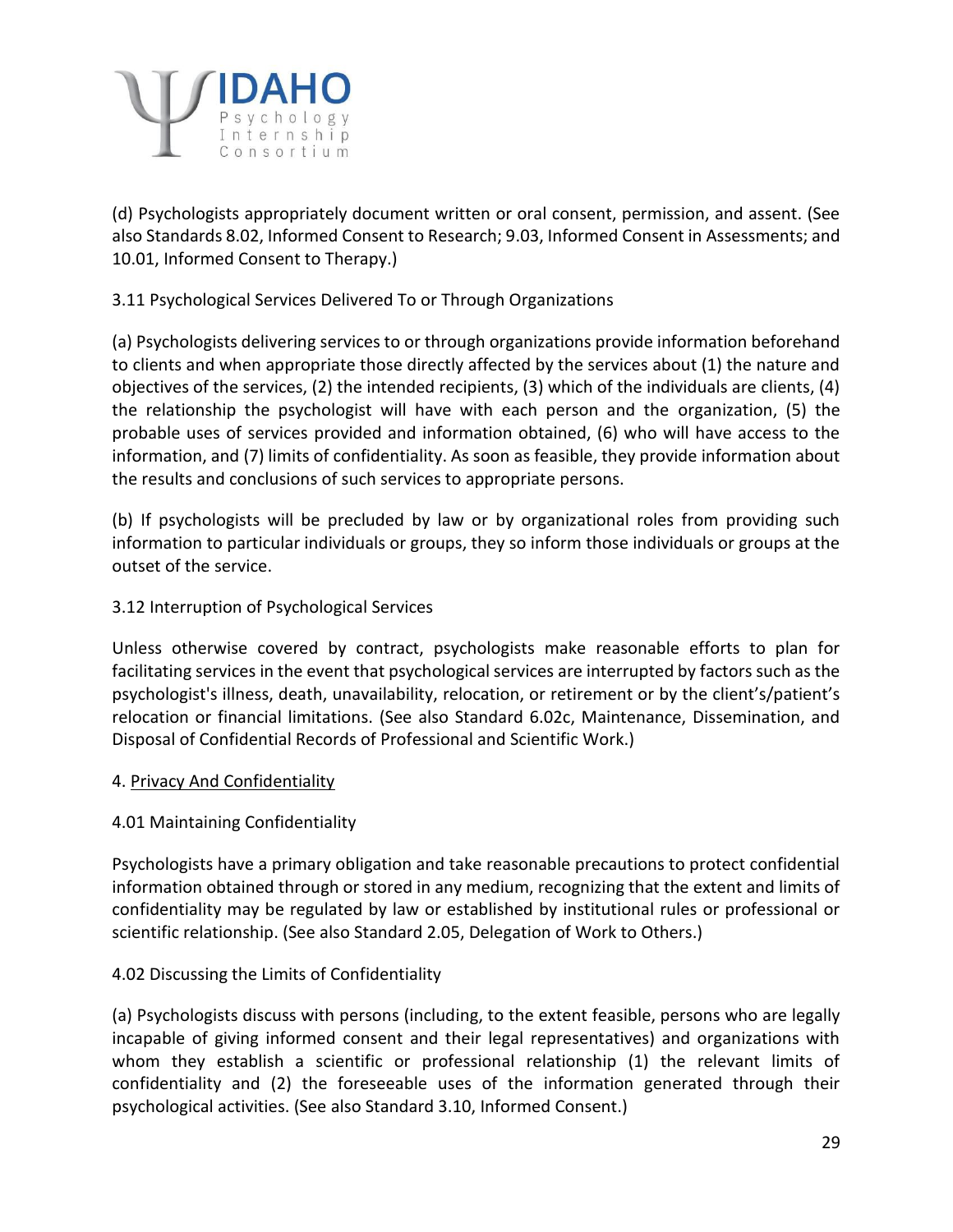

(b) Unless it is not feasible or is contraindicated, the discussion of confidentiality occurs at the outset of the relationship and thereafter as new circumstances may warrant.

(c) Psychologists who offer services, products, or information via electronic transmission inform clients/patients of the risks to privacy and limits of confidentiality.

#### 4.03 Recording

Before recording the voices or images of individuals to whom they provide services, psychologists obtain permission from all such persons or their legal representatives. (See also Standards 8.03, Informed Consent for Recording Voices and Images in Research; 8.05, Dispensing With Informed Consent for Research; and 8.07, Deception in Research.)

#### 4.04 Minimizing Intrusions on Privacy

(a) Psychologists include in written and oral reports and consultations, only information germane to the purpose for which the communication is made.

(b) Psychologists discuss confidential information obtained in their work only for appropriate scientific or professional purposes and only with persons clearly concerned with such matters.

#### 4.05 Disclosures

(a) Psychologists may disclose confidential information with the appropriate consent of the organizational client, the individual client/patient, or another legally authorized person on behalf of the client/patient unless prohibited by law.

(b) Psychologists disclose confidential information without the consent of the individual only as mandated by law, or where permitted by law for a valid purpose such as to (1) provide needed professional services; (2) obtain appropriate professional consultations; (3) protect the client/patient, psychologist, or others from harm; or (4) obtain payment for services from a client/patient, in which instance disclosure is limited to the minimum that is necessary to achieve the purpose. (See also Standard 6.04e, Fees and Financial Arrangements.)

#### 4.06 Consultations

When consulting with colleagues, (1) psychologists do not disclose confidential information that reasonably could lead to the identification of a client/patient, research participant, or other person or organization with whom they have a confidential relationship unless they have obtained the prior consent of the person or organization or the disclosure cannot be avoided, and (2) they disclose information only to the extent necessary to achieve the purposes of the consultation. (See also Standard 4.01, Maintaining Confidentiality.)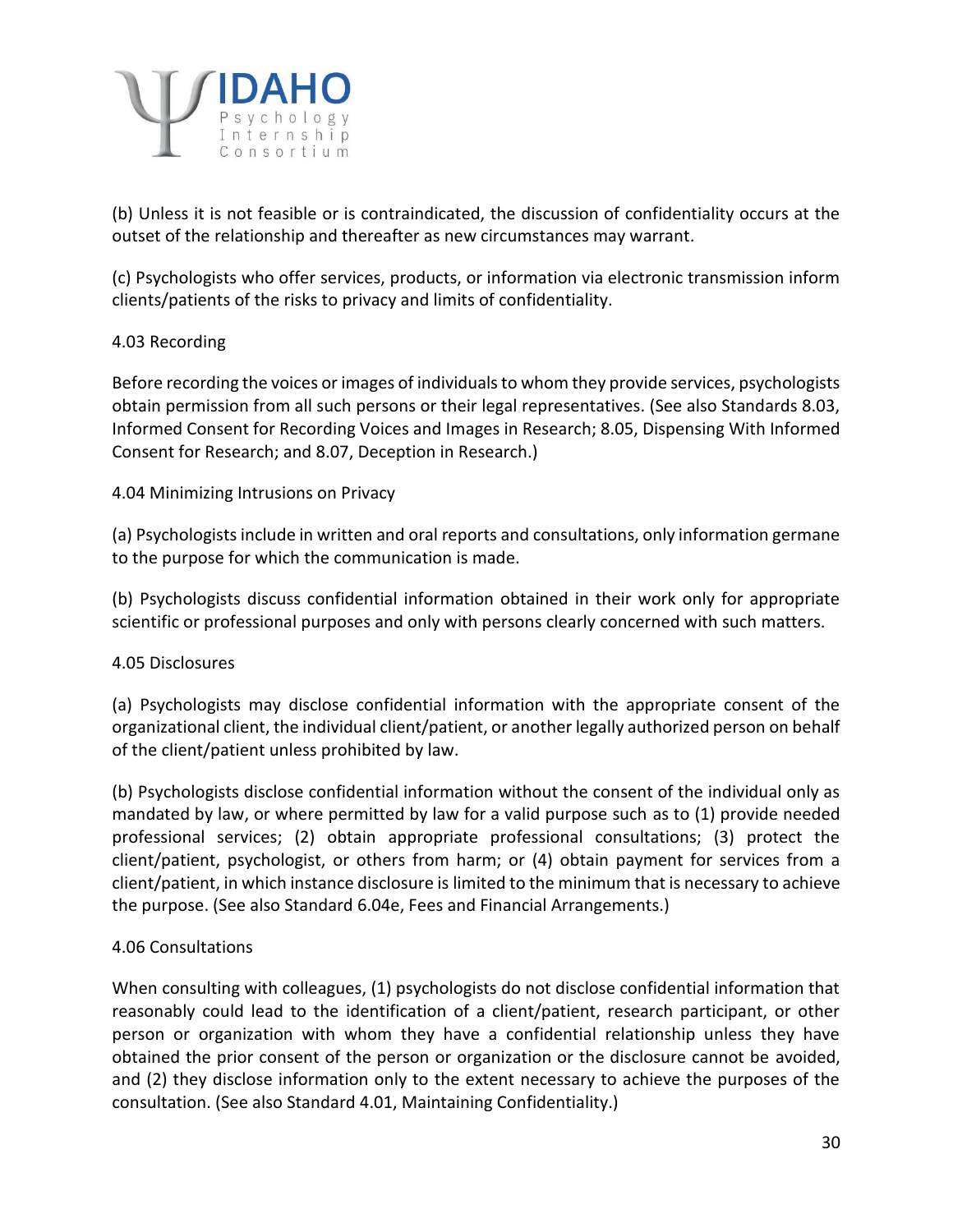

#### 4.07 Use of Confidential Information for Didactic or Other Purposes

Psychologists do not disclose in their writings, lectures, or other public media, confidential, personally identifiable information concerning their clients/patients, students, research participants, organizational clients, or other recipients of their services that they obtained during the course of their work, unless (1) they take reasonable steps to disguise the person or organization, (2) the person or organization has consented in writing, or (3) there is legal authorization for doing so.

#### 5. Advertising and Other Public Statements

#### 5.01 Avoidance of False or Deceptive Statements

(a) Public statements include but are not limited to paid or unpaid advertising, product endorsements, grant applications, licensing applications, other credentialing applications, brochures, printed matter, directory listings, personal resumes or curricula vitae, or comments for use in media such as print or electronic transmission, statements in legal proceedings, lectures and public oral presentations, and published materials. Psychologists do not knowingly make public statements that are false, deceptive, or fraudulent concerning their research, practice, or other work activities or those of persons or organizations with which they are affiliated.

(b) Psychologists do not make false, deceptive, or fraudulent statements concerning (1) their training, experience, or competence; (2) their academic degrees; (3) their credentials; (4) their institutional or association affiliations; (5) their services; (6) the scientific or clinical basis for, or results or degree of success of, their services; (7) their fees; or (8) their publications or research findings.

(c) Psychologists claim degrees as credentials for their health services only if those degrees (1) were earned from a regionally accredited educational institution or (2) were the basis for psychology licensure by the state in which they practice.

#### 5.02 Statements by Others

(a) Psychologists who engage others to create or place public statements that promote their professional practice, products, or activities retain professional responsibility for such statements.

(b) Psychologists do not compensate employees of press, radio, television, or other communication media in return for publicity in a news item. (See also Standard 1.01, Misuse of Psychologists' Work.)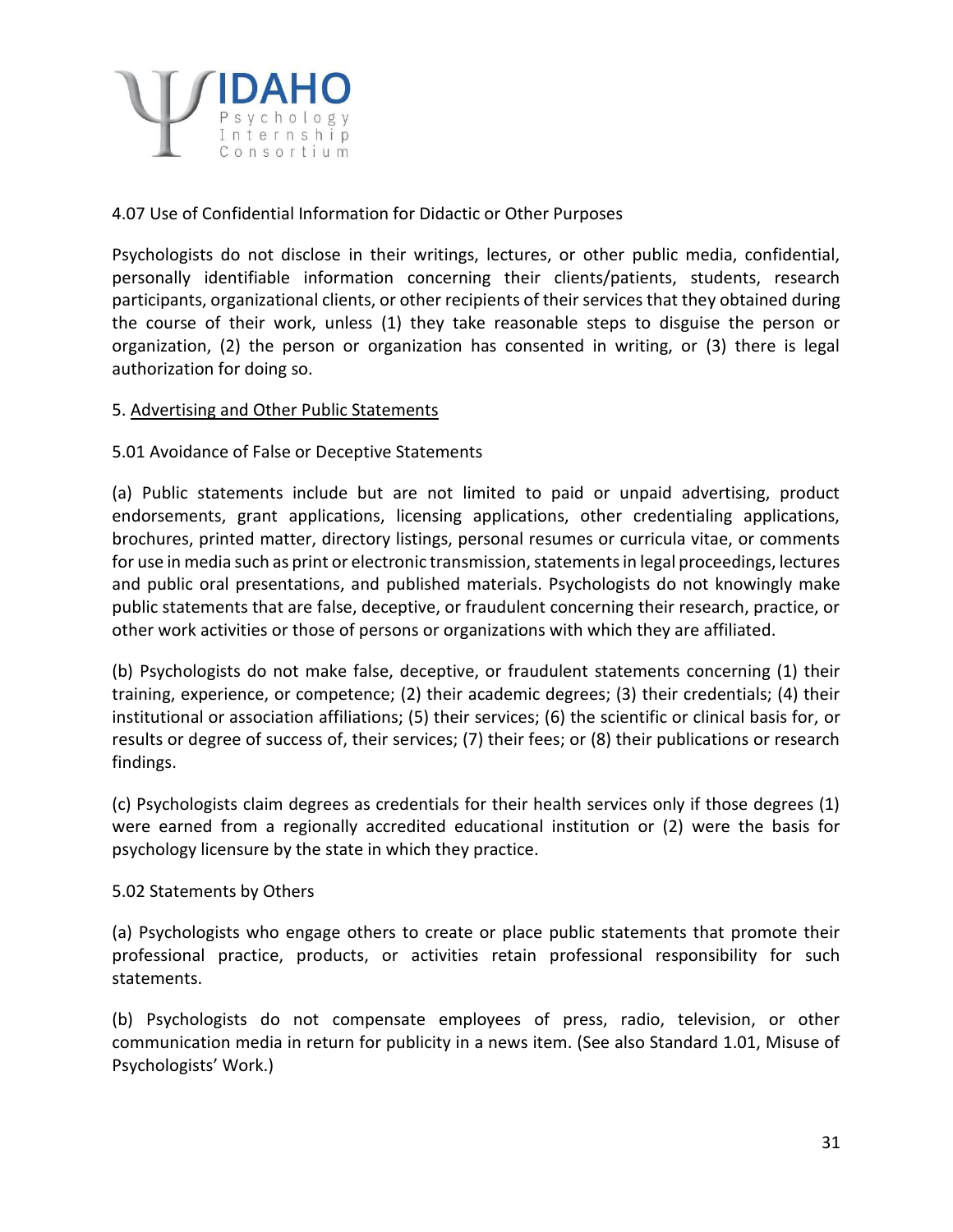

(c) A paid advertisement relating to psychologists' activities must be identified or clearly recognizable as such.

5.03 Descriptions of Workshops and Non-Degree-Granting Educational Programs

To the degree to which they exercise control, psychologists responsible for announcements, catalogs, brochures, or advertisements describing workshops, seminars, or other non-degreegranting educational programs ensure that they accurately describe the audience for which the program is intended, the educational objectives, the presenters, and the fees involved.

#### 5.04 Media Presentations

When psychologists provide public advice or comment via print, internet, or other electronic transmission, they take precautions to ensure that statements (1) are based on their professional knowledge, training, or experience in accord with appropriate psychological literature and practice; (2) are otherwise consistent with this Ethics Code; and (3) do not indicate that a professional relationship has been established with the recipient. (See also Standard 2.04, Bases for Scientific and Professional Judgments.)

#### 5.05 Testimonials

Psychologists do not solicit testimonials from current therapy clients/patients or other persons who because of their particular circumstances are vulnerable to undue influence.

#### 5.06 In-Person Solicitation

Psychologists do not engage, directly or through agents, in uninvited in-person solicitation of business from actual or potential therapy clients/patients or other persons who because of their particular circumstances are vulnerable to undue influence. However, this prohibition does not preclude (1) attempting to implement appropriate collateral contacts for the purpose of benefiting an already engaged therapy client/patient or (2) providing disaster or community outreach services.

#### 6. Record Keeping and Fees

#### 6.01 Documentation of Professional and Scientific Work and Maintenance of Records

Psychologists create, and to the extent the records are under their control, maintain, disseminate, store, retain, and dispose of records and data relating to their professional and scientific work in order to (1) facilitate provision of services later by them or by other professionals, (2) allow for replication of research design and analyses, (3) meet institutional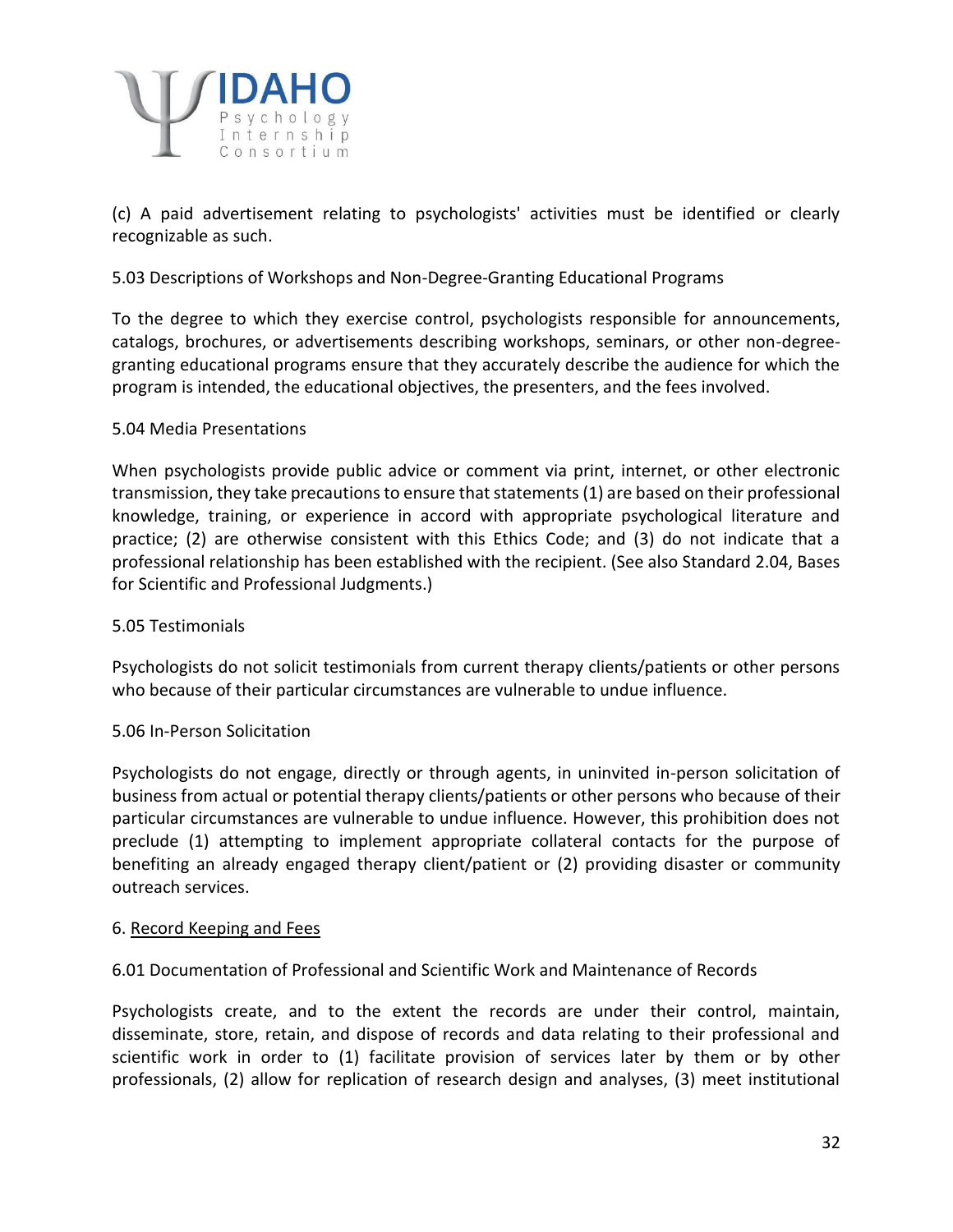

requirements, (4) ensure accuracy of billing and payments, and (5) ensure compliance with law. (See also Standard 4.01, Maintaining Confidentiality.)

6.02 Maintenance, Dissemination, and Disposal of Confidential Records of Professional and Scientific Work

(a) Psychologists maintain confidentiality in creating, storing, accessing, transferring, and disposing of records under their control, whether these are written, automated, or in any other medium. (See also Standards 4.01, Maintaining Confidentiality, and 6.01, Documentation of Professional and Scientific Work and Maintenance of Records.)

(b) If confidential information concerning recipients of psychological services is entered into databases or systems of records available to persons whose access has not been consented to by the recipient, psychologists use coding or other techniques to avoid the inclusion of personal identifiers.

(c) Psychologists make plans in advance to facilitate the appropriate transfer and to protect the confidentiality of records and data in the event of psychologists' withdrawal from positions or practice. (See also Standards 3.12, Interruption of Psychological Services, and 10.09, Interruption of Therapy.)

6.03 Withholding Records for Nonpayment

Psychologists may not withhold records under their control that are requested and needed for a client's/patient's emergency treatment solely because payment has not been received.

6.04 Fees and Financial Arrangements

(a) As early as is feasible in a professional or scientific relationship, psychologists and recipients of psychological services reach an agreement specifying compensation and billing arrangements.

(b) Psychologists' fee practices are consistent with law.

(c) Psychologists do not misrepresent their fees.

(d) If limitations to services can be anticipated because of limitations in financing, this is discussed with the recipient of services as early as is feasible. (See also Standards 10.09, Interruption of Therapy, and 10.10, Terminating Therapy.)

(e) If the recipient of services does not pay for services as agreed, and if psychologists intend to use collection agencies or legal measures to collect the fees, psychologists first inform the person that such measures will be taken and provide that person an opportunity to make prompt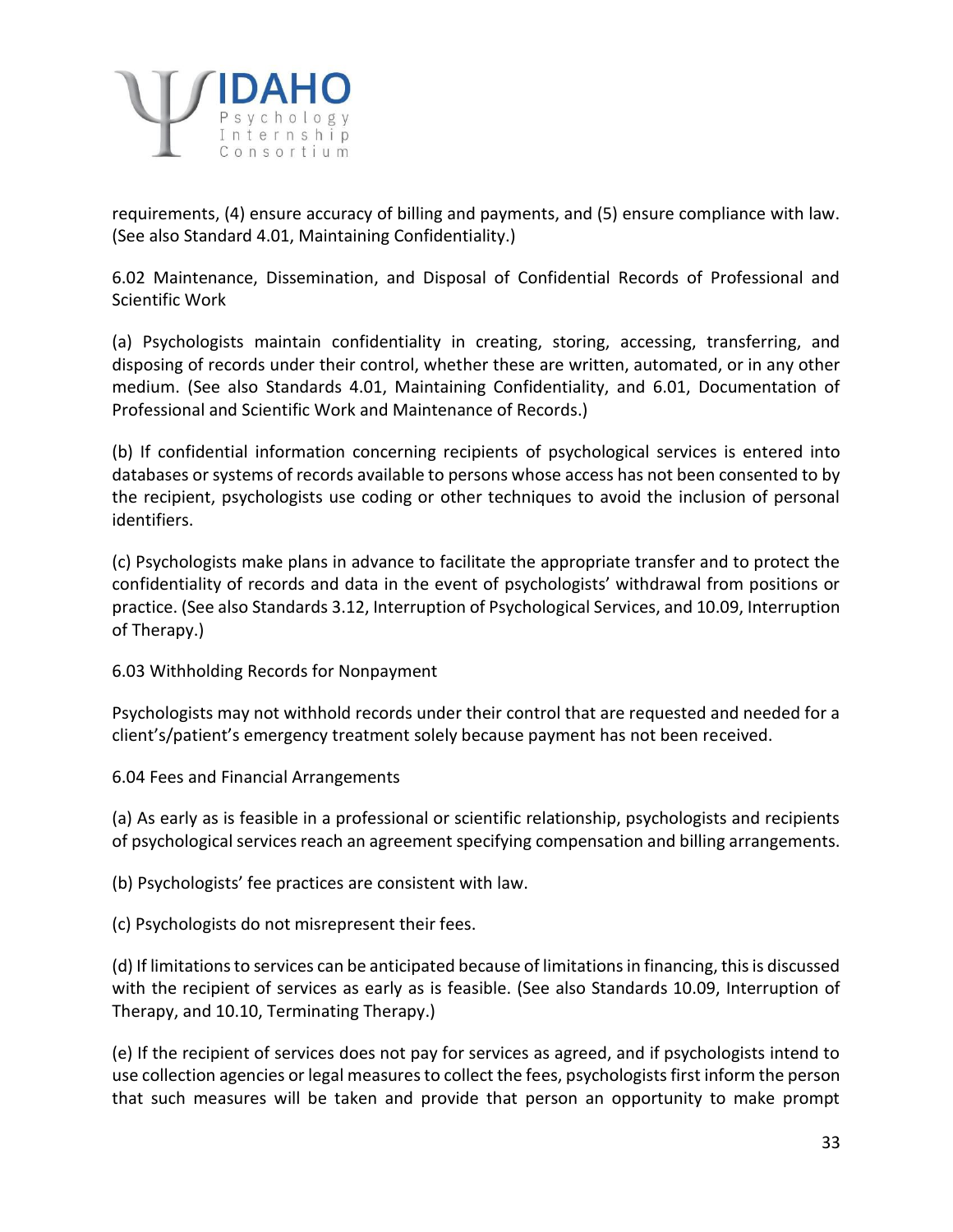

payment. (See also Standards 4.05, Disclosures; 6.03, Withholding Records for Nonpayment; and 10.01, Informed Consent to Therapy.)

#### 6.05 Barter With Clients/Patients

Barter is the acceptance of goods, services, or other nonmonetary remuneration from clients/patients in return for psychological services. Psychologists may barter only if (1) it is not clinically contraindicated, and (2) the resulting arrangement is not exploitative. (See also Standards 3.05, Multiple Relationships, and 6.04, Fees and Financial Arrangements.)

#### 6.06 Accuracy in Reports to Payors and Funding Sources

In their reports to payors for services or sources of research funding, psychologists take reasonable steps to ensure the accurate reporting of the nature of the service provided or research conducted, the fees, charges, or payments, and where applicable, the identity of the provider, the findings, and the diagnosis. (See also Standards 4.01, Maintaining Confidentiality; 4.04, Minimizing Intrusions on Privacy; and 4.05, Disclosures.)

#### 6.07 Referrals and Fees

When psychologists pay, receive payment from, or divide fees with another professional, other than in an employer-employee relationship, the payment to each is based on the services provided (clinical, consultative, administrative, or other) and is not based on the referral itself. (See also Standard 3.09, Cooperation With Other Professionals.)

#### 7. Education and Training

#### 7.01 Design of Education and Training Programs

Psychologists responsible for education and training programs take reasonable steps to ensure that the programs are designed to provide the appropriate knowledge and proper experiences, and to meet the requirements for licensure, certification, or other goals for which claims are made by the program. (See also Standard 5.03, Descriptions of Workshops and Non-Degree-Granting Educational Programs.)

#### 7.02 Descriptions of Education and Training Programs

Psychologists responsible for education and training programs take reasonable steps to ensure that there is a current and accurate description of the program content (including participation in required course- or program-related counseling, psychotherapy, experiential groups, consulting projects, or community service), training goals and objectives, stipends and benefits,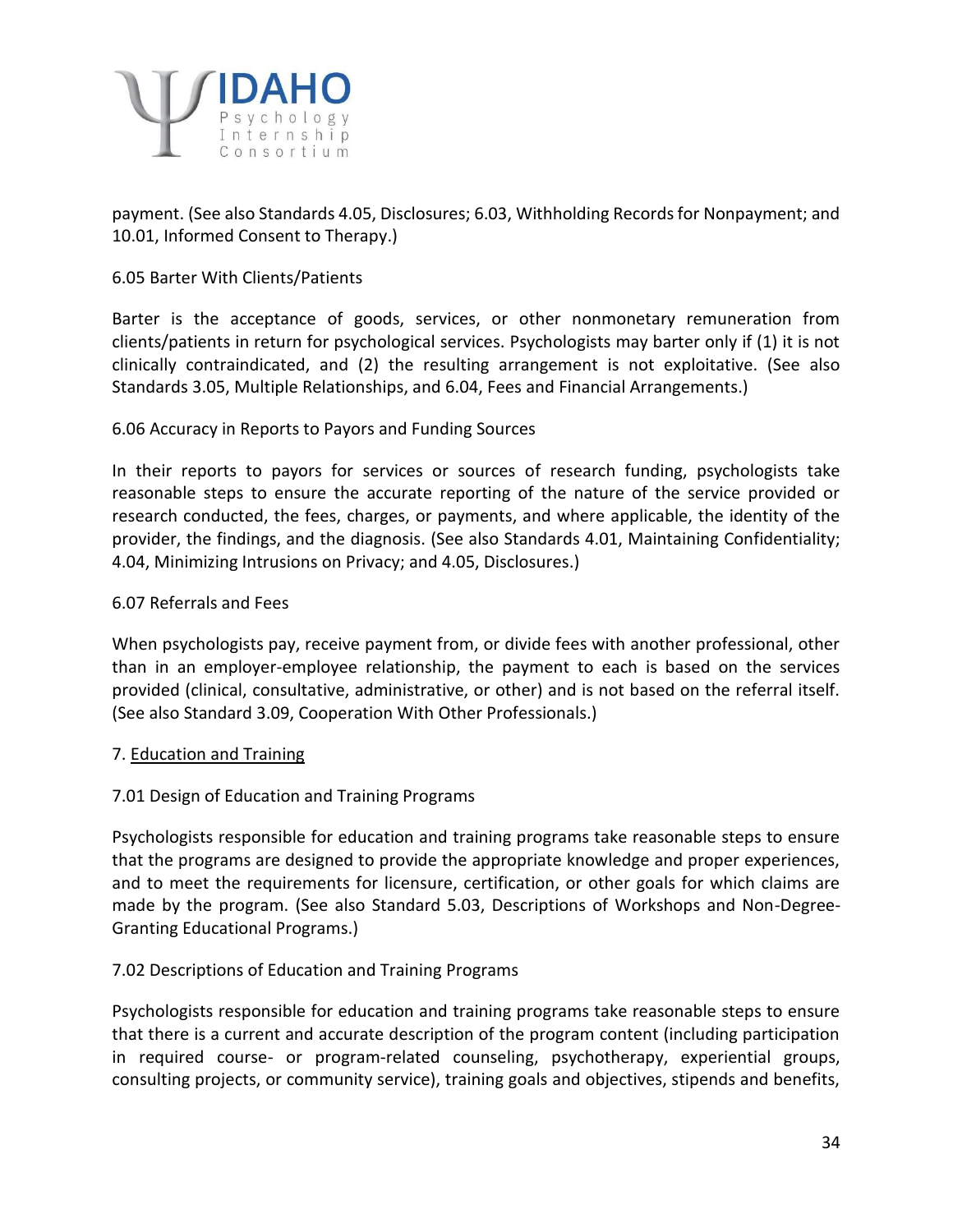

and requirements that must be met for satisfactory completion of the program. This information must be made readily available to all interested parties.

#### 7.03 Accuracy in Teaching

(a) Psychologists take reasonable steps to ensure that course syllabi are accurate regarding the subject matter to be covered, bases for evaluating progress, and the nature of course experiences. This standard does not preclude an instructor from modifying course content or requirements when the instructor considers it pedagogically necessary or desirable, so long as students are made aware of these modifications in a manner that enables them to fulfill course requirements. (See also Standard 5.01, Avoidance of False or Deceptive Statements.)

(b) When engaged in teaching or training, psychologists present psychological information accurately. (See also Standard 2.03, Maintaining Competence.)

7.04 Student Disclosure of Personal Information

Psychologists do not require students or supervisees to disclose personal information in courseor program-related activities, either orally or in writing, regarding sexual history, history of abuse and neglect, psychological treatment, and relationships with parents, peers, and spouses or significant others except if (1) the program or training facility has clearly identified this requirement in its admissions and program materials or (2) the information is necessary to evaluate or obtain assistance for students whose personal problems could reasonably be judged to be preventing them from performing their training- or professionally related activities in a competent manner or posing a threat to the students or others.

7.05 Mandatory Individual or Group Therapy

(a) When individual or group therapy is a program or course requirement, psychologists responsible for that program allow students in undergraduate and graduate programs the option of selecting such therapy from practitioners unaffiliated with the program. (See also Standard 7.02, Descriptions of Education and Training Programs.)

(b) Faculty who are or are likely to be responsible for evaluating students' academic performance do not themselves provide that therapy. (See also Standard 3.05, Multiple Relationships.)

7.06 Assessing Student and Supervisee Performance

(a) In academic and supervisory relationships, psychologists establish a timely and specific process for providing feedback to students and supervisees. Information regarding the process is provided to the student at the beginning of supervision.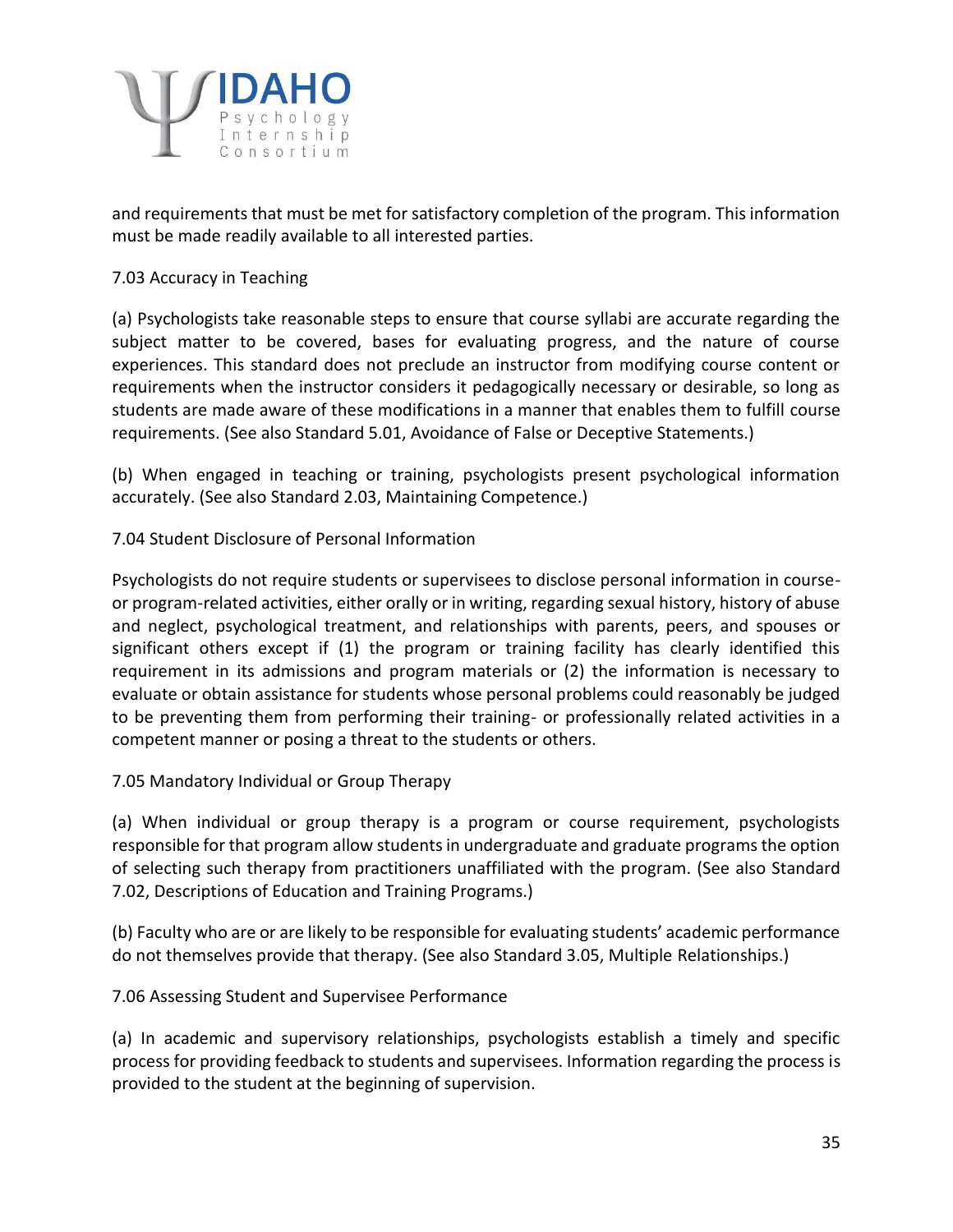

(b) Psychologists evaluate students and supervisees on the basis of their actual performance on relevant and established program requirements.

#### 7.07 Sexual Relationships With Students and Supervisees

Psychologists do not engage in sexual relationships with students or supervisees who are in their department, agency, or training center or over whom psychologists have or are likely to have evaluative authority. (See also Standard 3.05, Multiple Relationships.)

#### 8. Research and Publication

#### 8.01 Institutional Approval

When institutional approval is required, psychologists provide accurate information about their research proposals and obtain approval prior to conducting the research. They conduct the research in accordance with the approved research protocol.

#### 8.02 Informed Consent to Research

(a) When obtaining informed consent as required in Standard 3.10, Informed Consent, psychologists inform participants about (1) the purpose of the research, expected duration, and procedures; (2) their right to decline to participate and to withdraw from the research once participation has begun; (3) the foreseeable consequences of declining or withdrawing; (4) reasonably foreseeable factors that may be expected to influence their willingness to participate such as potential risks, discomfort, or adverse effects; (5) any prospective research benefits; (6) limits of confidentiality; (7) incentives for participation; and (8) whom to contact for questions about the research and research participants' rights. They provide opportunity for the prospective participants to ask questions and receive answers. (See also Standards 8.03, Informed Consent for Recording Voices and Images in Research; 8.05, Dispensing With Informed Consent for Research; and 8.07, Deception in Research.)

(b) Psychologists conducting intervention research involving the use of experimental treatments clarify to participants at the outset of the research (1) the experimental nature of the treatment; (2) the services that will or will not be available to the control group(s) if appropriate; (3) the means by which assignment to treatment and control groups will be made; (4) available treatment alternatives if an individual does not wish to participate in the research or wishes to withdraw once a study has begun; and (5) compensation for or monetary costs of participating including, if appropriate, whether reimbursement from the participant or a third-party payor will be sought. (See also Standard 8.02a, Informed Consent to Research.)

8.03 Informed Consent for Recording Voices and Images in Research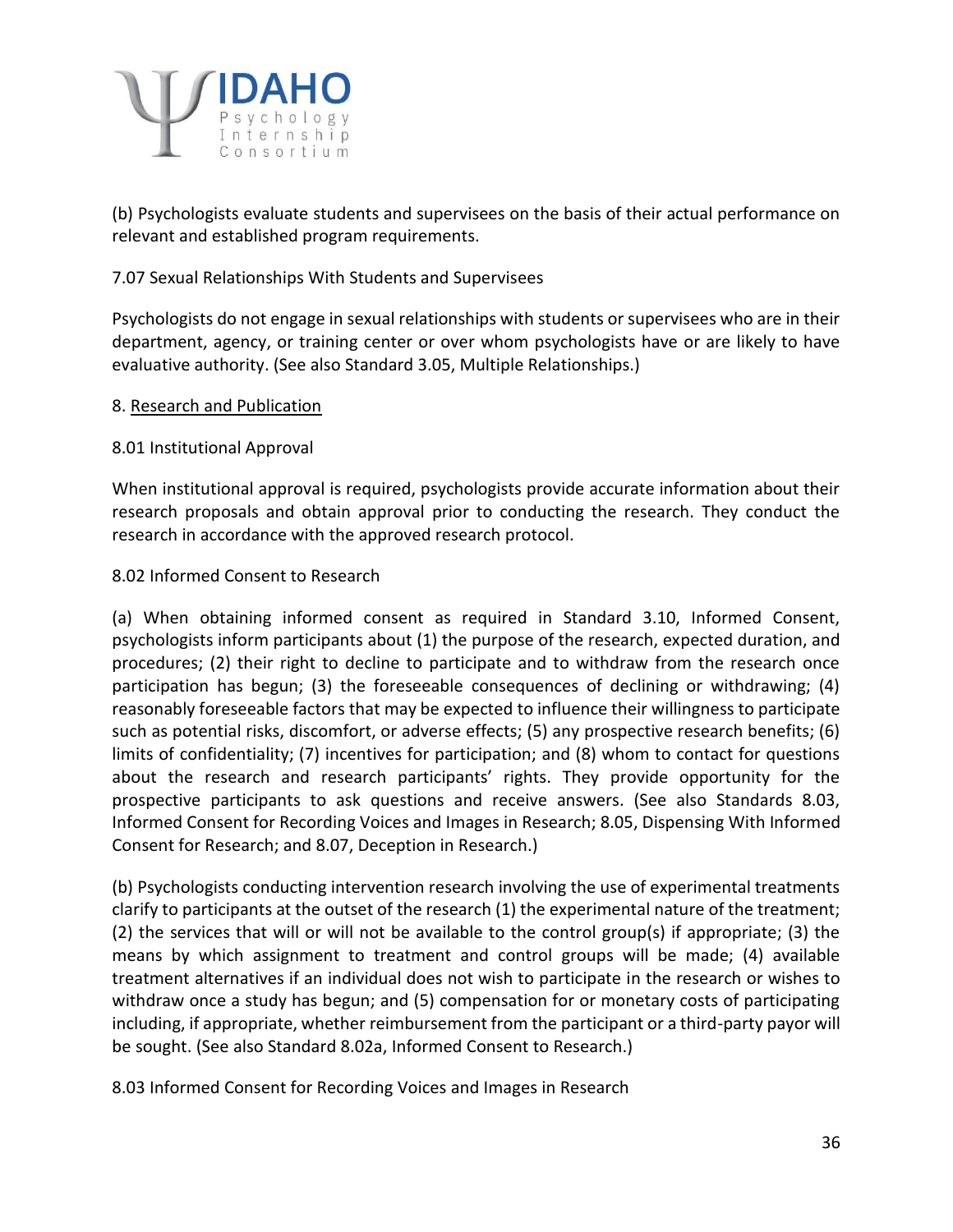Psychologists obtain informed consent from research participants prior to recording their voices or images for data collection unless (1) the research consists solely of naturalistic observations in public places, and it is not anticipated that the recording will be used in a manner that could cause personal identification or harm, or (2) the research design includes deception, and consent for the use of the recording is obtained during debriefing. (See also Standard 8.07, Deception in Research.)

8.04 Client/Patient, Student, and Subordinate Research Participants

(a) When psychologists conduct research with clients/patients, students, or subordinates as participants, psychologists take steps to protect the prospective participants from adverse consequences of declining or withdrawing from participation.

(b) When research participation is a course requirement or an opportunity for extra credit, the prospective participant is given the choice of equitable alternative activities.

8.05 Dispensing With Informed Consent for Research

Psychologists may dispense with informed consent only (1) where research would not reasonably be assumed to create distress or harm and involves (a) the study of normal educational practices, curricula, or classroom management methods conducted in educational settings; (b) only anonymous questionnaires, naturalistic observations, or archival research for which disclosure of responses would not place participants at risk of criminal or civil liability or damage their financial standing, employability, or reputation, and confidentiality is protected; or (c) the study of factors related to job or organization effectiveness conducted in organizational settings for which there is no risk to participants' employability, and confidentiality is protected or (2) where otherwise permitted by law or federal or institutional regulations.

8.06 Offering Inducements for Research Participation

(a) Psychologists make reasonable efforts to avoid offering excessive or inappropriate financial or other inducements for research participation when such inducements are likely to coerce participation.

(b) When offering professional services as an inducement for research participation, psychologists clarify the nature of the services, as well as the risks, obligations, and limitations. (See also Standard 6.05, Barter With Clients/Patients.)

8.07 Deception in Research

(a) Psychologists do not conduct a study involving deception unless they have determined that the use of deceptive techniques is justified by the study's significant prospective scientific,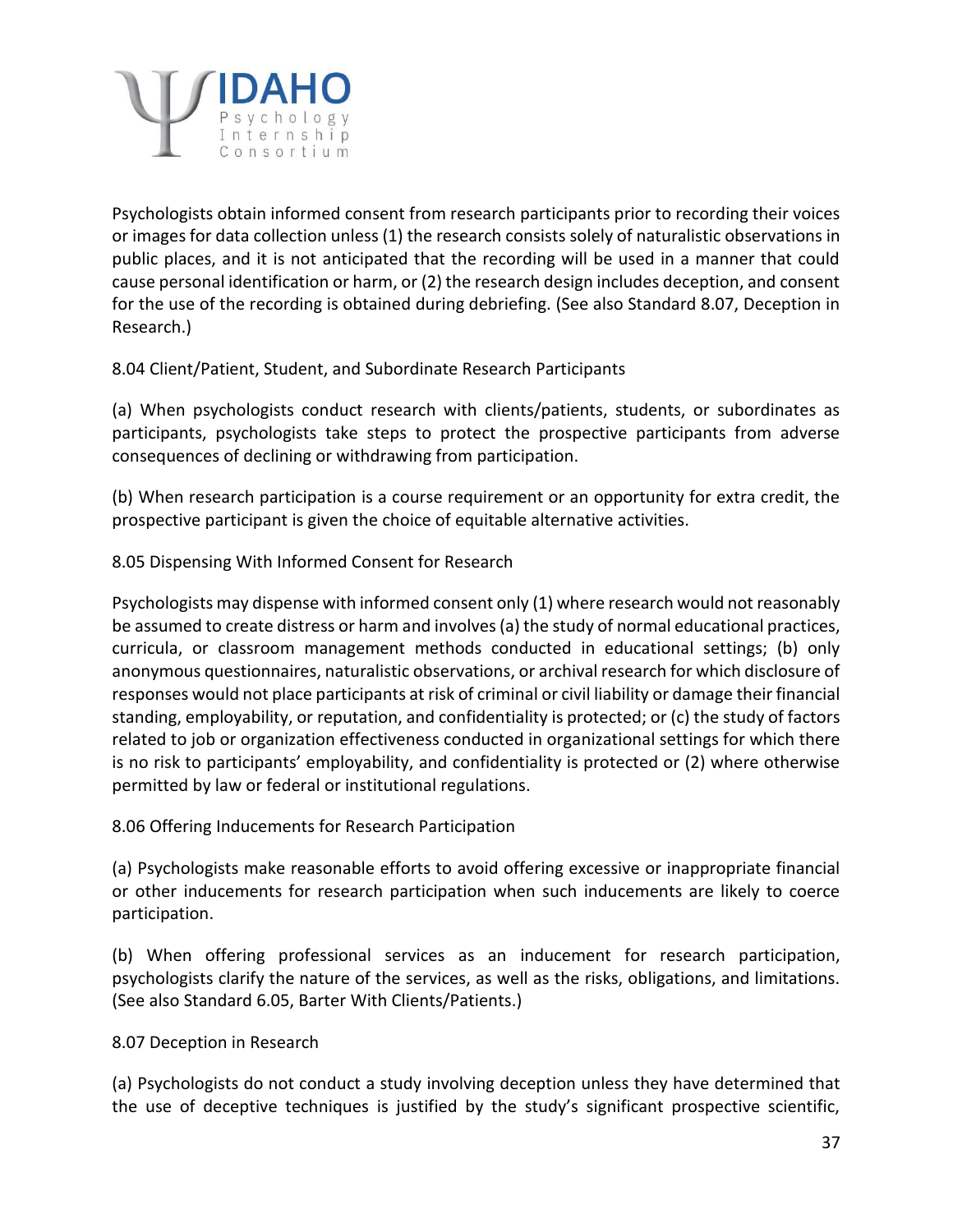

educational, or applied value and that effective nondeceptive alternative procedures are not feasible.

(b) Psychologists do not deceive prospective participants about research that is reasonably expected to cause physical pain or severe emotional distress.

(c) Psychologists explain any deception that is an integral feature of the design and conduct of an experiment to participants as early as is feasible, preferably at the conclusion of their participation, but no later than at the conclusion of the data collection, and permit participants to withdraw their data. (See also Standard 8.08, Debriefing.)

8.08 Debriefing

(a) Psychologists provide a prompt opportunity for participants to obtain appropriate information about the nature, results, and conclusions of the research, and they take reasonable steps to correct any misconceptions that participants may have of which the psychologists are aware.

(b) If scientific or humane values justify delaying or withholding this information, psychologists take reasonable measures to reduce the risk of harm.

(c) When psychologists become aware that research procedures have harmed a participant, they take reasonable steps to minimize the harm.

8.09 Humane Care and Use of Animals in Research

(a) Psychologists acquire, care for, use, and dispose of animals in compliance with current federal, state, and local laws and regulations, and with professional standards.

(b) Psychologists trained in research methods and experienced in the care of laboratory animals supervise all procedures involving animals and are responsible for ensuring appropriate consideration of their comfort, health, and humane treatment.

(c) Psychologists ensure that all individuals under their supervision who are using animals have received instruction in research methods and in the care, maintenance, and handling of the species being used, to the extent appropriate to their role. (See also Standard 2.05, Delegation of Work to Others.)

(d) Psychologists make reasonable efforts to minimize the discomfort, infection, illness, and pain of animal subjects.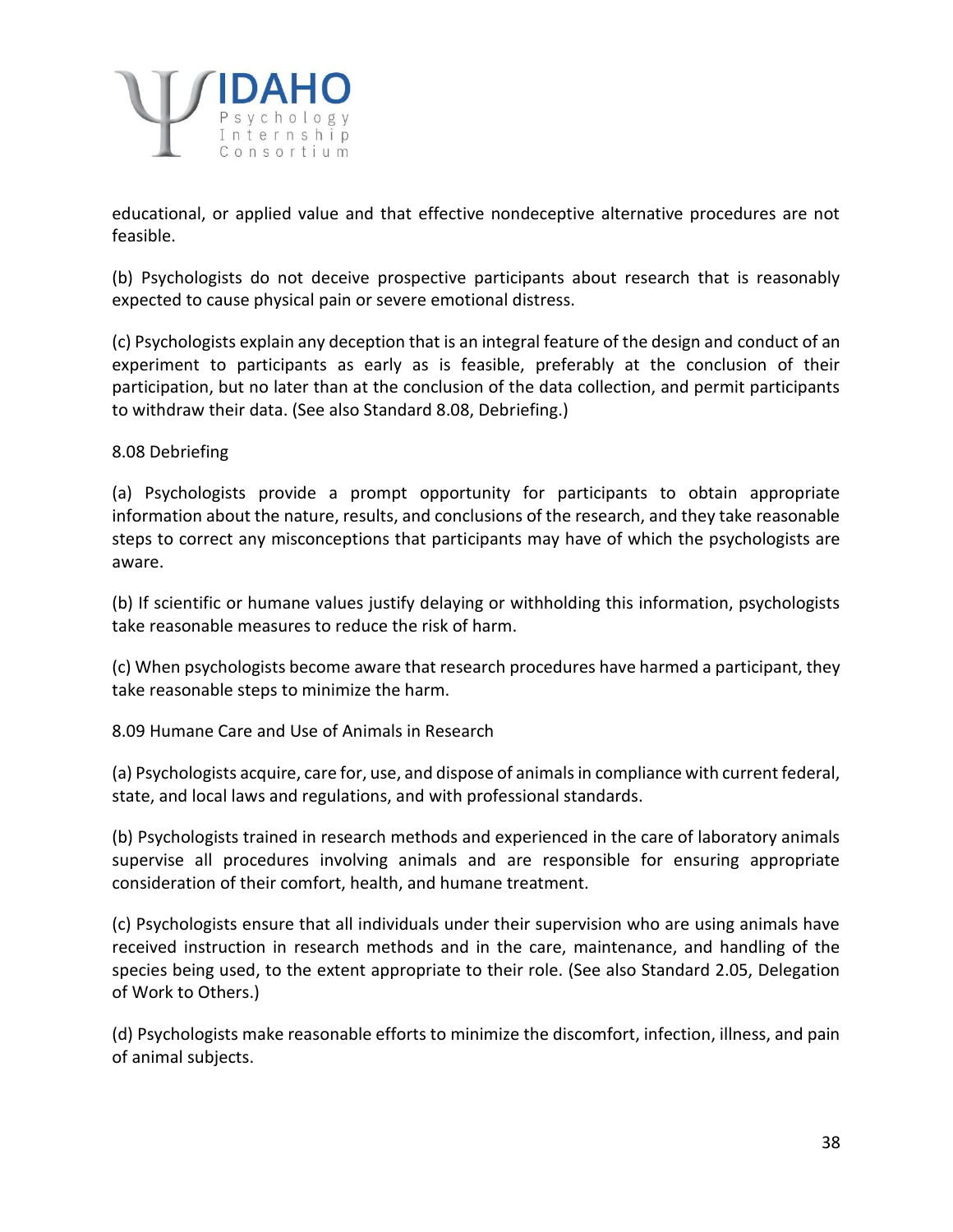

(e) Psychologists use a procedure subjecting animals to pain, stress, or privation only when an alternative procedure is unavailable and the goal is justified by its prospective scientific, educational, or applied value.

(f) Psychologists perform surgical procedures under appropriate anesthesia and follow techniques to avoid infection and minimize pain during and after surgery.

(g) When it is appropriate that an animal's life be terminated, psychologists proceed rapidly, with an effort to minimize pain and in accordance with accepted procedures.

8.10 Reporting Research Results

(a) Psychologists do not fabricate data. (See also Standard 5.01a, Avoidance of False or Deceptive Statements.)

(b) If psychologists discover significant errors in their published data, they take reasonable steps to correct such errors in a correction, retraction, erratum, or other appropriate publication means.

## 8.11 Plagiarism

Psychologists do not present portions of another's work or data as their own, even if the other work or data source is cited occasionally.

## 8.12 Publication Credit

(a) Psychologists take responsibility and credit, including authorship credit, only for work they have actually performed or to which they have substantially contributed. (See also Standard 8.12b, Publication Credit.)

(b) Principal authorship and other publication credits accurately reflect the relative scientific or professional contributions of the individuals involved, regardless of their relative status. Mere possession of an institutional position, such as department chair, does not justify authorship credit. Minor contributions to the research or to the writing for publications are acknowledged appropriately, such as in footnotes or in an introductory statement.

(c) Except under exceptional circumstances, a student is listed as principal author on any multiple-authored article that is substantially based on the student's doctoral dissertation. Faculty advisors discuss publication credit with students as early as feasible and throughout the research and publication process as appropriate. (See also Standard 8.12b, Publication Credit.)

# 8.13 Duplicate Publication of Data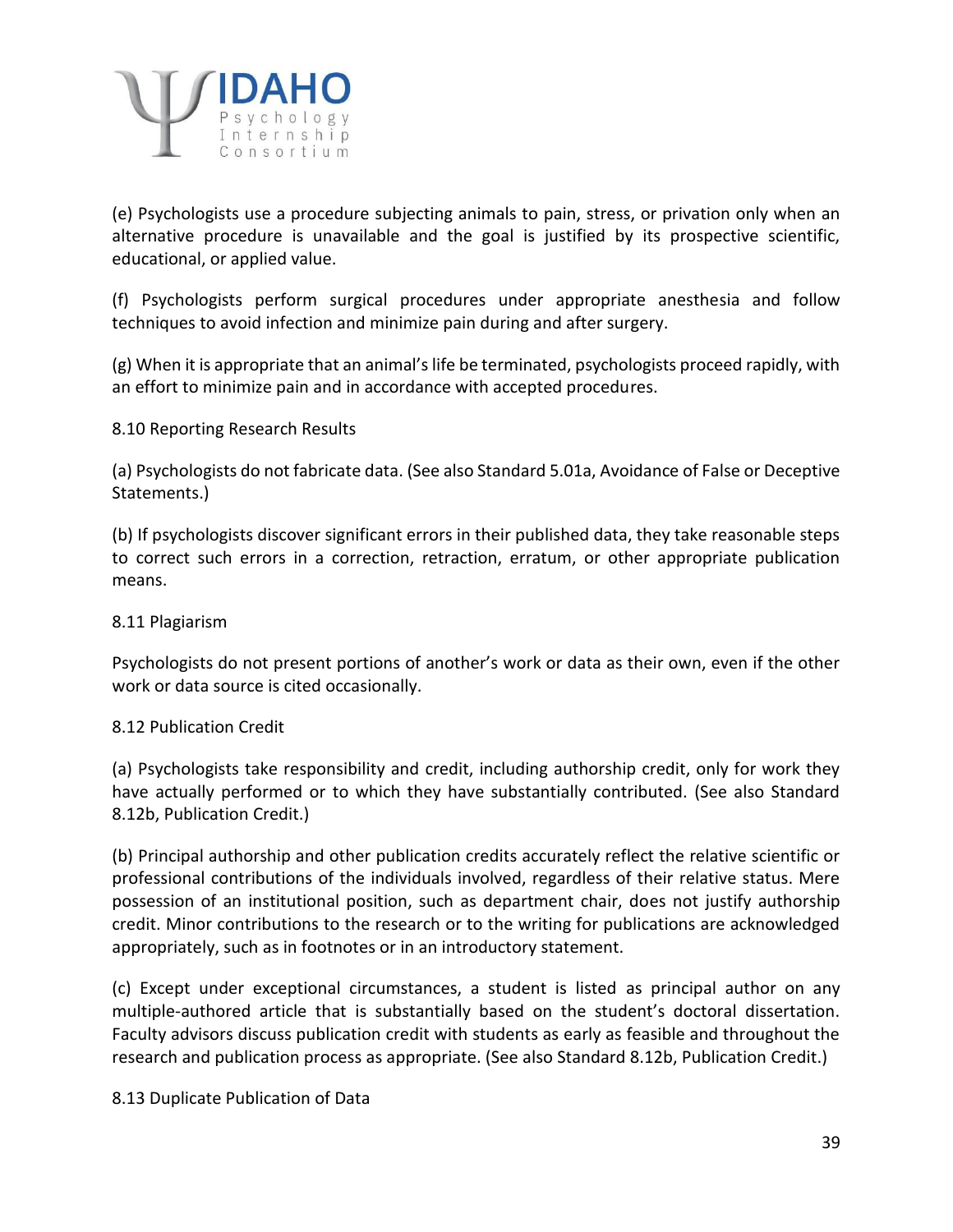

Psychologists do not publish, as original data, data that have been previously published. This does not preclude republishing data when they are accompanied by proper acknowledgment.

## 8.14 Sharing Research Data for Verification

(a) After research results are published, psychologists do not withhold the data on which their conclusions are based from other competent professionals who seek to verify the substantive claims through reanalysis and who intend to use such data only for that purpose, provided that the confidentiality of the participants can be protected and unless legal rights concerning proprietary data preclude their release. This does not preclude psychologists from requiring that such individuals or groups be responsible for costs associated with the provision of such information.

(b) Psychologists who request data from other psychologists to verify the substantive claims through reanalysis may use shared data only for the declared purpose. Requesting psychologists obtain prior written agreement for all other uses of the data.

### 8.15 Reviewers

Psychologists who review material submitted for presentation, publication, grant, or research proposal review respect the confidentiality of and the proprietary rights in such information of those who submitted it.

## 9. Assessment

## 9.01 Bases for Assessments

(a) Psychologists base the opinions contained in their recommendations, reports, and diagnostic or evaluative statements, including forensic testimony, on information and techniques sufficient to substantiate their findings. (See also Standard 2.04, Bases for Scientific and Professional Judgments.)

(b) Except as noted in 9.01c, psychologists provide opinions of the psychological characteristics of individuals only after they have conducted an examination of the individuals adequate to support their statements or conclusions. When, despite reasonable efforts, such an examination is not practical, psychologists document the efforts they made and the result of those efforts, clarify the probable impact of their limited information on the reliability and validity of their opinions, and appropriately limit the nature and extent of their conclusions or recommendations. (See also Standards 2.01, Boundaries of Competence, and 9.06, Interpreting Assessment Results.)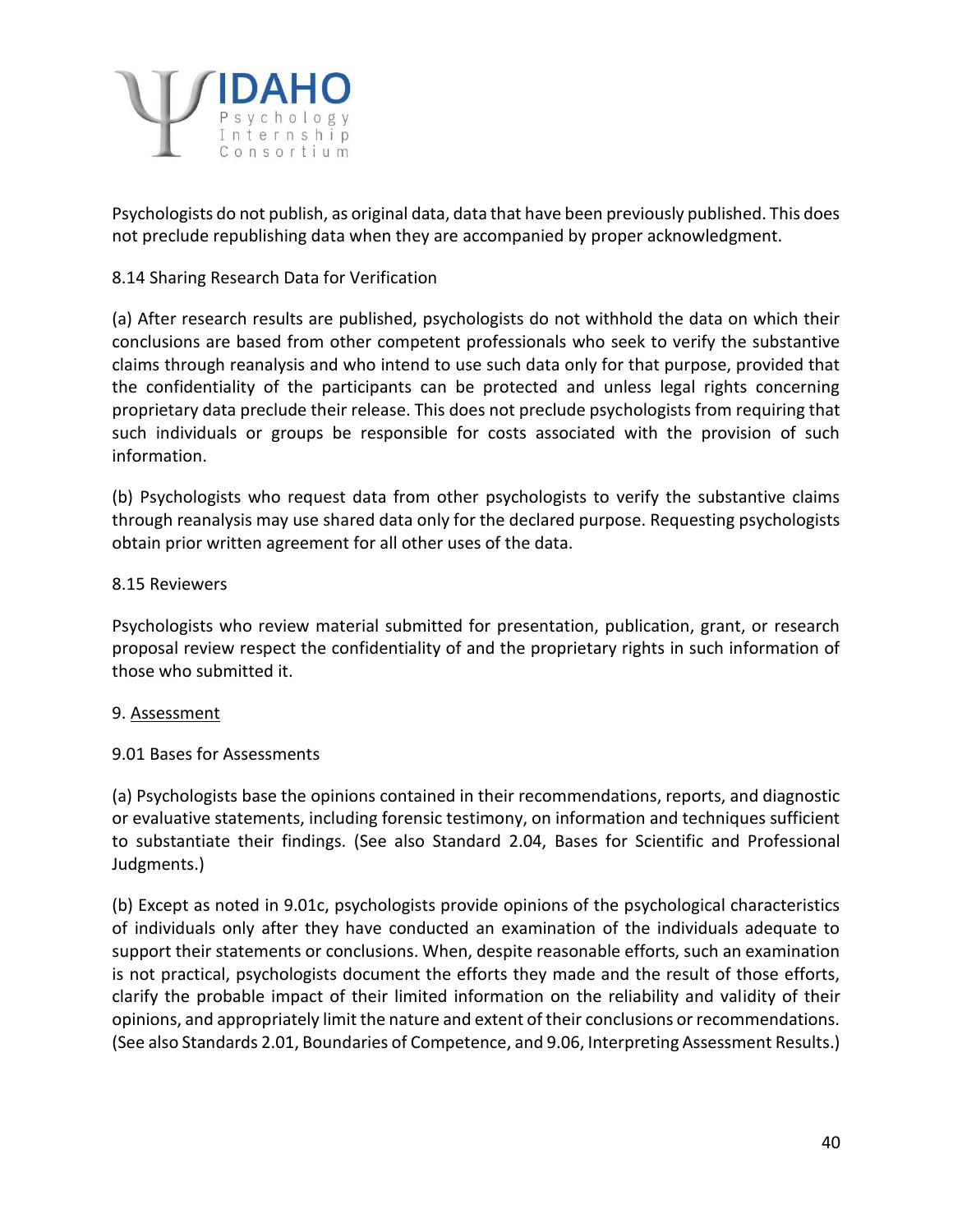

(c) When psychologists conduct a record review or provide consultation or supervision and an individual examination is not warranted or necessary for the opinion, psychologists explain this and the sources of information on which they based their conclusions and recommendations.

## 9.02 Use of Assessments

(a) Psychologists administer, adapt, score, interpret, or use assessment techniques, interviews, tests, or instruments in a manner and for purposes that are appropriate in light of the research on or evidence of the usefulness and proper application of the techniques.

(b) Psychologists use assessment instruments whose validity and reliability have been established for use with members of the population tested. When such validity or reliability has not been established, psychologists describe the strengths and limitations of test results and interpretation.

(c) Psychologists use assessment methods that are appropriate to an individual's language preference and competence, unless the use of an alternative language is relevant to the assessment issues.

## 9.03 Informed Consent in Assessments

(a) Psychologists obtain informed consent for assessments, evaluations, or diagnostic services, as described in Standard 3.10, Informed Consent, except when (1) testing is mandated by law or governmental regulations; (2) informed consent is implied because testing is conducted as a routine educational, institutional, or organizational activity (e.g., when participants voluntarily agree to assessment when applying for a job); or (3) one purpose of the testing is to evaluate decisional capacity. Informed consent includes an explanation of the nature and purpose of the assessment, fees, involvement of third parties, and limits of confidentiality and sufficient opportunity for the client/patient to ask questions and receive answers.

(b) Psychologists inform persons with questionable capacity to consent or for whom testing is mandated by law or governmental regulations about the nature and purpose of the proposed assessment services, using language that is reasonably understandable to the person being assessed.

(c) Psychologists using the services of an interpreter obtain informed consent from the client/patient to use that interpreter, ensure that confidentiality of test results and test security are maintained, and include in their recommendations, reports, and diagnostic or evaluative statements, including forensic testimony, discussion of any limitations on the data obtained. (See also Standards 2.05, Delegation of Work to Others; 4.01, Maintaining Confidentiality; 9.01, Bases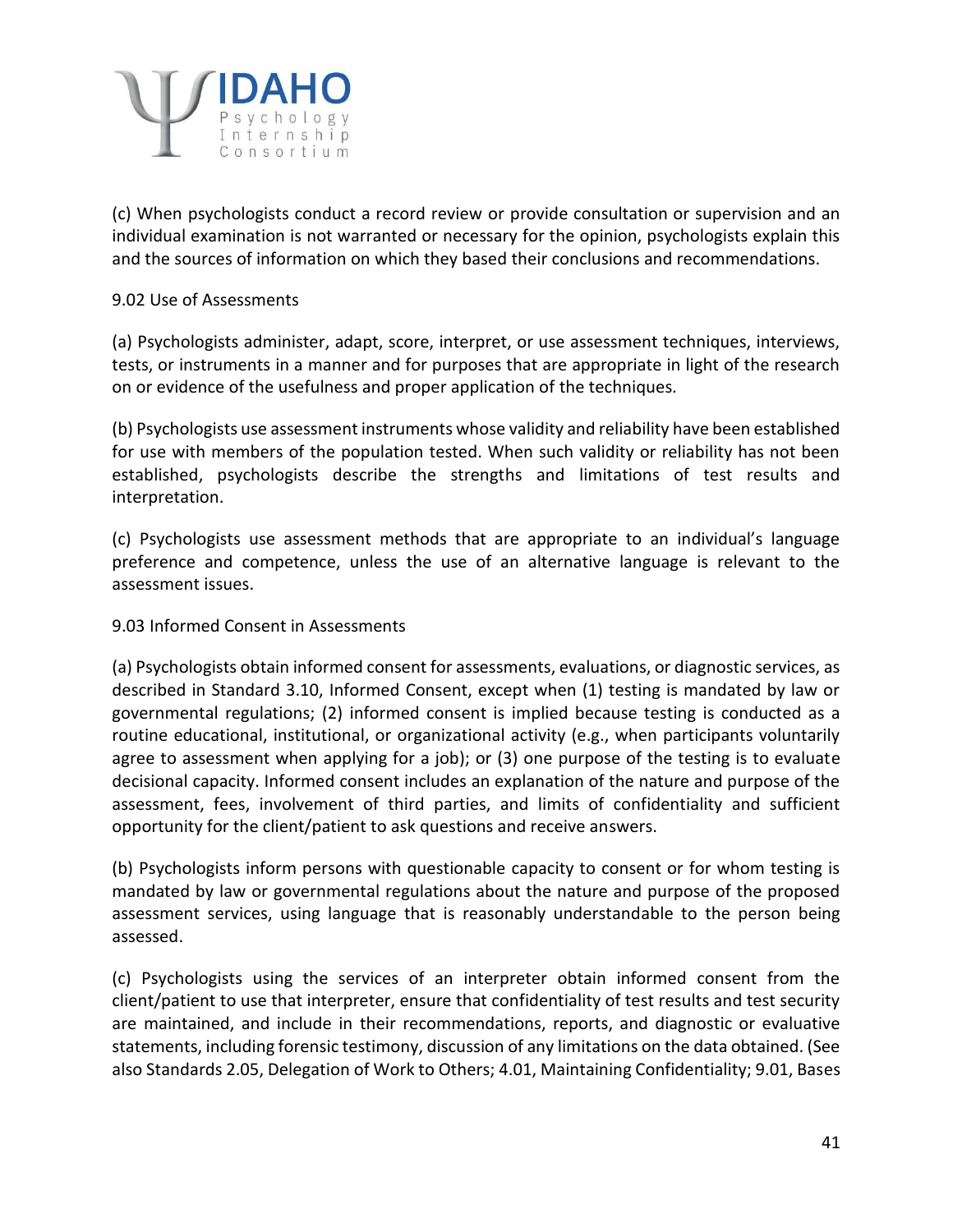

for Assessments; 9.06, Interpreting Assessment Results; and 9.07, Assessment by Unqualified Persons.)

## 9.04 Release of Test Data

(a) The term test data refers to raw and scaled scores, client/patient responses to test questions or stimuli, and psychologists' notes and recordings concerning client/patient statements and behavior during an examination. Those portions of test materials that include client/patient responses are included in the definition of test data. Pursuant to a client/patient release, psychologists provide test data to the client/patient or other persons identified in the release. Psychologists may refrain from releasing test data to protect a client/patient or others from substantial harm or misuse or misrepresentation of the data or the test, recognizing that in many instances release of confidential information under these circumstances is regulated by law. (See also Standard 9.11, Maintaining Test Security.)

(b) In the absence of a client/patient release, psychologists provide test data only as required by law or court order.

## 9.05 Test Construction

Psychologists who develop tests and other assessment techniques use appropriate psychometric procedures and current scientific or professional knowledge for test design, standardization, validation, reduction or elimination of bias, and recommendations for use.

## 9.06 Interpreting Assessment Results

When interpreting assessment results, including automated interpretations, psychologists take into account the purpose of the assessment as well as the various test factors, test-taking abilities, and other characteristics of the person being assessed, such as situational, personal, linguistic, and cultural differences, that might affect psychologists' judgments or reduce the accuracy of their interpretations. They indicate any significant limitations of their interpretations. (See also Standards 2.01b and c, Boundaries of Competence, and 3.01, Unfair Discrimination.)

## 9.07 Assessment by Unqualified Persons

Psychologists do not promote the use of psychological assessment techniques by unqualified persons, except when such use is conducted for training purposes with appropriate supervision. (See also Standard 2.05, Delegation of Work to Others.)

9.08 Obsolete Tests and Outdated Test Results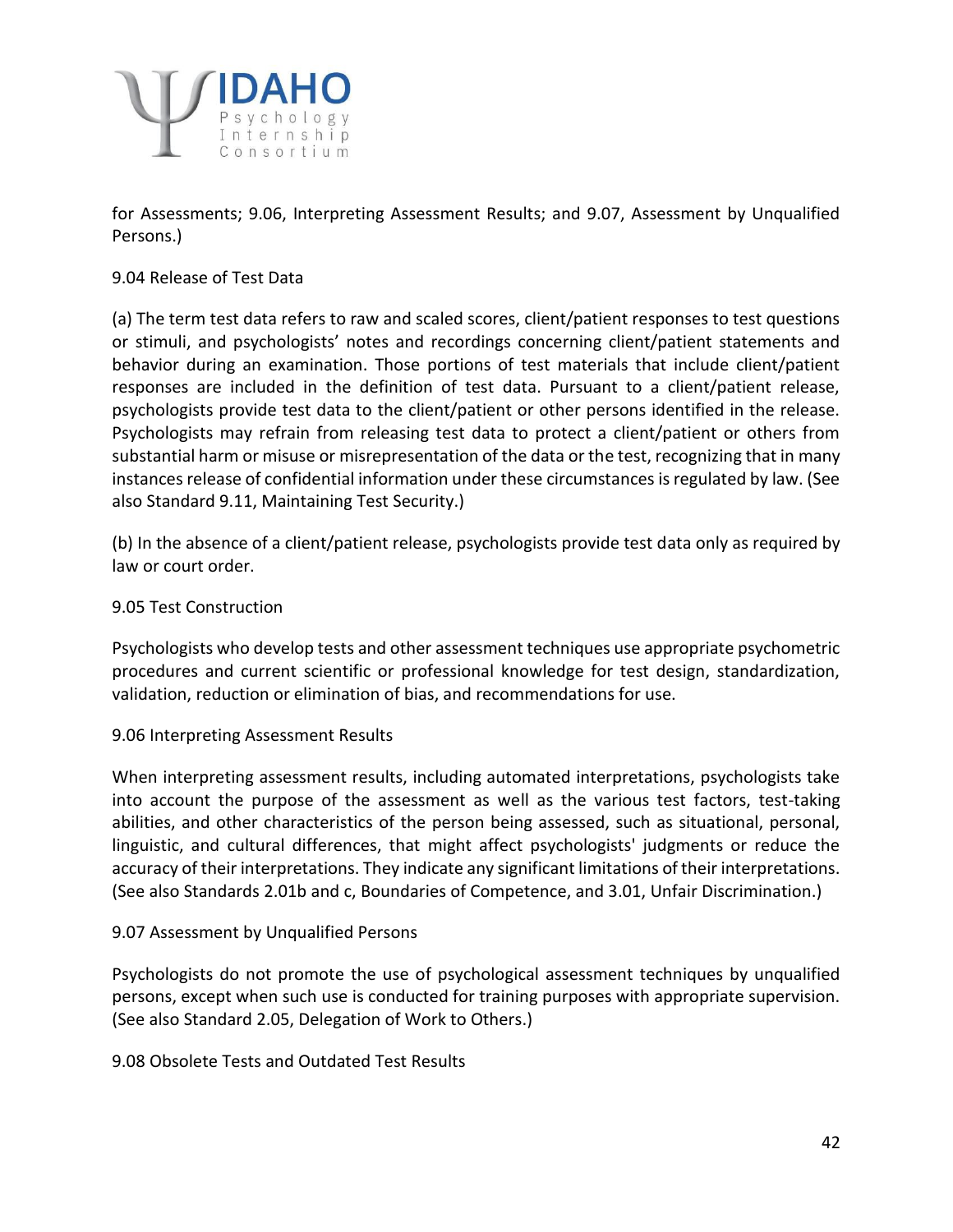

(a) Psychologists do not base their assessment or intervention decisions or recommendations on data or test results that are outdated for the current purpose.

(b) Psychologists do not base such decisions or recommendations on tests and measures that are obsolete and not useful for the current purpose.

9.09 Test Scoring and Interpretation Services

(a) Psychologists who offer assessment or scoring services to other professionals accurately describe the purpose, norms, validity, reliability, and applications of the procedures and any special qualifications applicable to their use.

(b) Psychologists select scoring and interpretation services (including automated services) on the basis of evidence of the validity of the program and procedures as well as on other appropriate considerations. (See also Standard 2.01b and c, Boundaries of Competence.)

(c) Psychologists retain responsibility for the appropriate application, interpretation, and use of assessment instruments, whether they score and interpret such tests themselves or use automated or other services.

# 9.10 Explaining Assessment Results

Regardless of whether the scoring and interpretation are done by psychologists, by employees or assistants, or by automated or other outside services, psychologists take reasonable steps to ensure that explanations of results are given to the individual or designated representative unless the nature of the relationship precludes provision of an explanation of results (such as in some organizational consulting, preemployment or security screenings, and forensic evaluations), and this fact has been clearly explained to the person being assessed in advance.

## 9.11. Maintaining Test Security

The term test materials refers to manuals, instruments, protocols, and test questions or stimuli and does not include test data as defined in Standard 9.04, Release of Test Data. Psychologists make reasonable efforts to maintain the integrity and security of test materials and other assessment techniques consistent with law and contractual obligations, and in a manner that permits adherence to this Ethics Code.

## 10. Therapy

10.01 Informed Consent to Therapy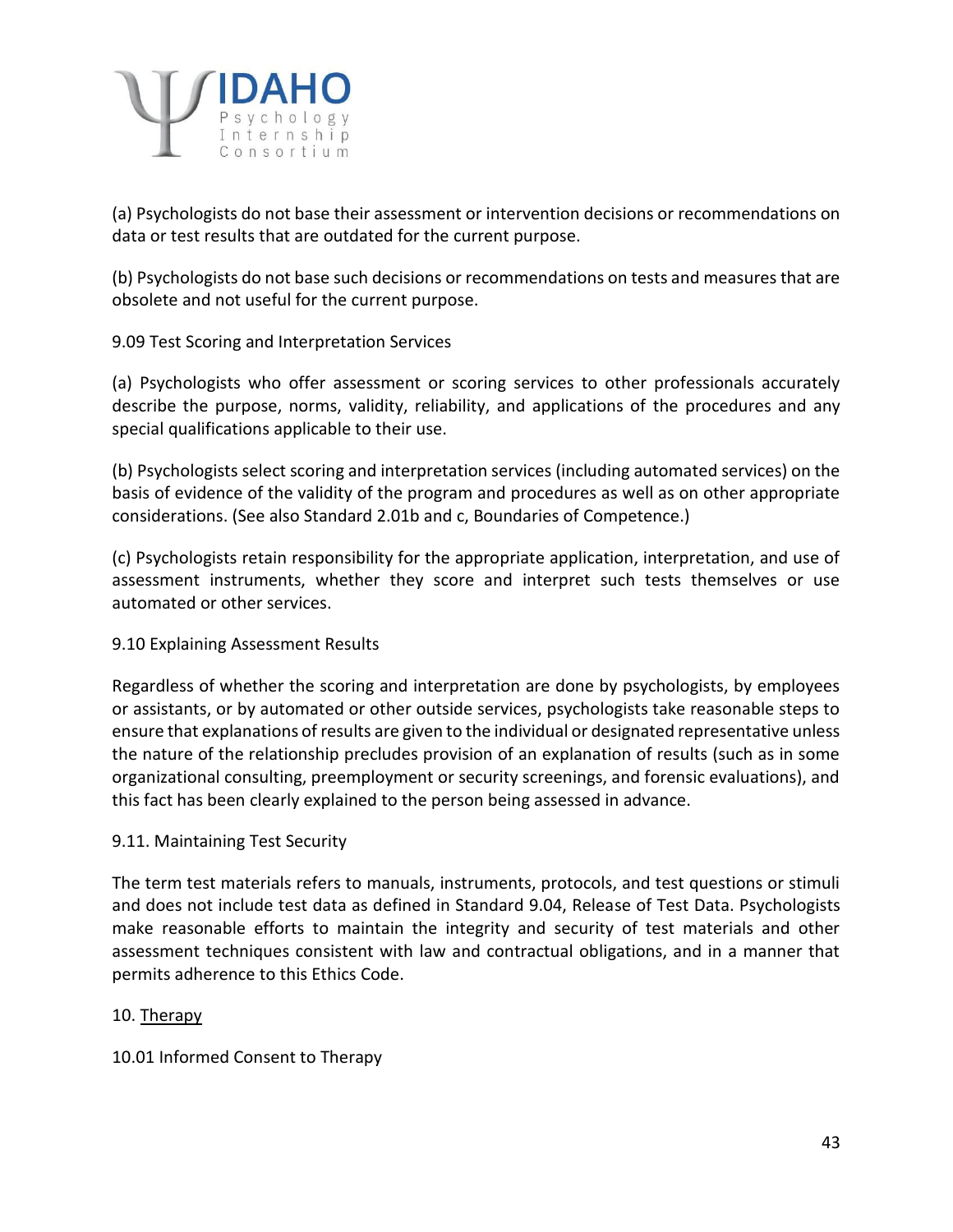

(a) When obtaining informed consent to therapy as required in Standard 3.10, Informed Consent, psychologists inform clients/patients as early as is feasible in the therapeutic relationship about the nature and anticipated course of therapy, fees, involvement of third parties, and limits of confidentiality and provide sufficient opportunity for the client/patient to ask questions and receive answers. (See also Standards 4.02, Discussing the Limits of Confidentiality, and 6.04, Fees and Financial Arrangements.)

(b) When obtaining informed consent for treatment for which generally recognized techniques and procedures have not been established, psychologists inform their clients/patients of the developing nature of the treatment, the potential risks involved, alternative treatments that may be available, and the voluntary nature of their participation. (See also Standards 2.01e, Boundaries of Competence, and 3.10, Informed Consent.)

(c) When the therapist is a trainee and the legal responsibility for the treatment provided resides with the supervisor, the client/patient, as part of the informed consent procedure, is informed that the therapist is in training and is being supervised and is given the name of the supervisor.

## 10.02 Therapy Involving Couples or Families

(a) When psychologists agree to provide services to several persons who have a relationship (such as spouses, significant others, or parents and children), they take reasonable steps to clarify at the outset (1) which of the individuals are clients/patients and (2) the relationship the psychologist will have with each person. This clarification includes the psychologist's role and the probable uses of the services provided or the information obtained. (See also Standard 4.02, Discussing the Limits of Confidentiality.)

(b) If it becomes apparent that psychologists may be called on to perform potentially conflicting roles (such as family therapist and then witness for one party in divorce proceedings), psychologists take reasonable steps to clarify and modify, or withdraw from, roles appropriately. (See also Standard 3.05c, Multiple Relationships.)

## 10.03 Group Therapy

When psychologists provide services to several persons in a group setting, they describe at the outset the roles and responsibilities of all parties and the limits of confidentiality.

# 10.04 Providing Therapy to Those Served by Others

In deciding whether to offer or provide services to those already receiving mental health services elsewhere, psychologists carefully consider the treatment issues and the potential client's/patient's welfare. Psychologists discuss these issues with the client/patient or another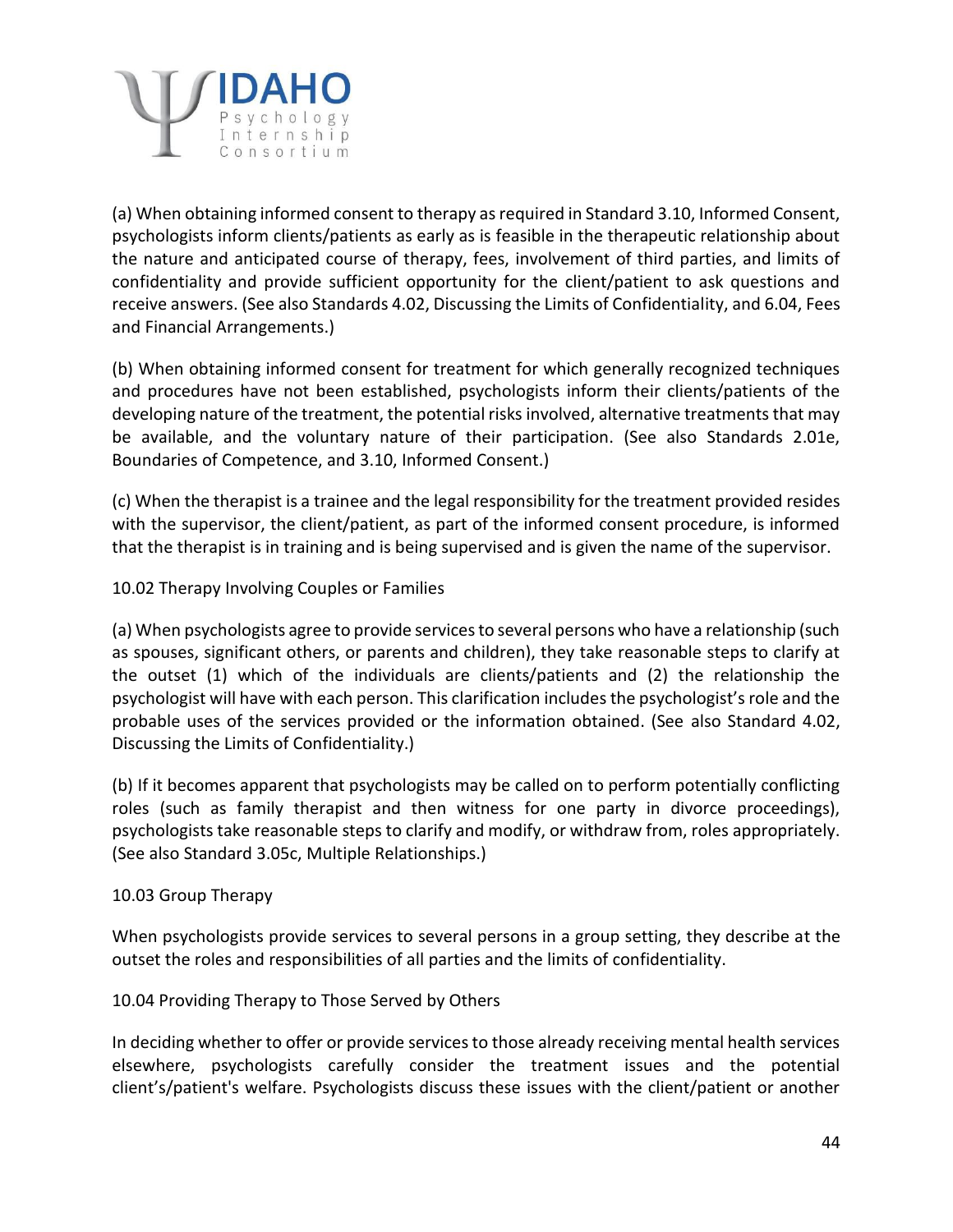

legally authorized person on behalf of the client/patient in order to minimize the risk of confusion and conflict, consult with the other service providers when appropriate, and proceed with caution and sensitivity to the therapeutic issues.

10.05 Sexual Intimacies With Current Therapy Clients/Patients

Psychologists do not engage in sexual intimacies with current therapy clients/patients.

10.06 Sexual Intimacies With Relatives or Significant Others of Current Therapy Clients/Patients

Psychologists do not engage in sexual intimacies with individuals they know to be close relatives, guardians, or significant others of current clients/patients. Psychologists do not terminate therapy to circumvent this standard.

10.07 Therapy With Former Sexual Partners

Psychologists do not accept as therapy clients/patients persons with whom they have engaged in sexual intimacies.

10.08 Sexual Intimacies With Former Therapy Clients/Patients

(a) Psychologists do not engage in sexual intimacies with former clients/patients for at least two years after cessation or termination of therapy.

(b) Psychologists do not engage in sexual intimacies with former clients/patients even after a two-year interval except in the most unusual circumstances. Psychologists who engage in such activity after the two years following cessation or termination of therapy and of having no sexual contact with the former client/patient bear the burden of demonstrating that there has been no exploitation, in light of all relevant factors, including (1) the amount of time that has passed since therapy terminated; (2) the nature, duration, and intensity of the therapy; (3) the circumstances of termination; (4) the client's/patient's personal history; (5) the client's/patient's current mental status; (6) the likelihood of adverse impact on the client/patient; and (7) any statements or actions made by the therapist during the course of therapy suggesting or inviting the possibility of a post termination sexual or romantic relationship with the client/patient. (See also Standard 3.05, Multiple Relationships.)

# 10.09 Interruption of Therapy

When entering into employment or contractual relationships, psychologists make reasonable efforts to provide for orderly and appropriate resolution of responsibility for client/patient care in the event that the employment or contractual relationship ends, with paramount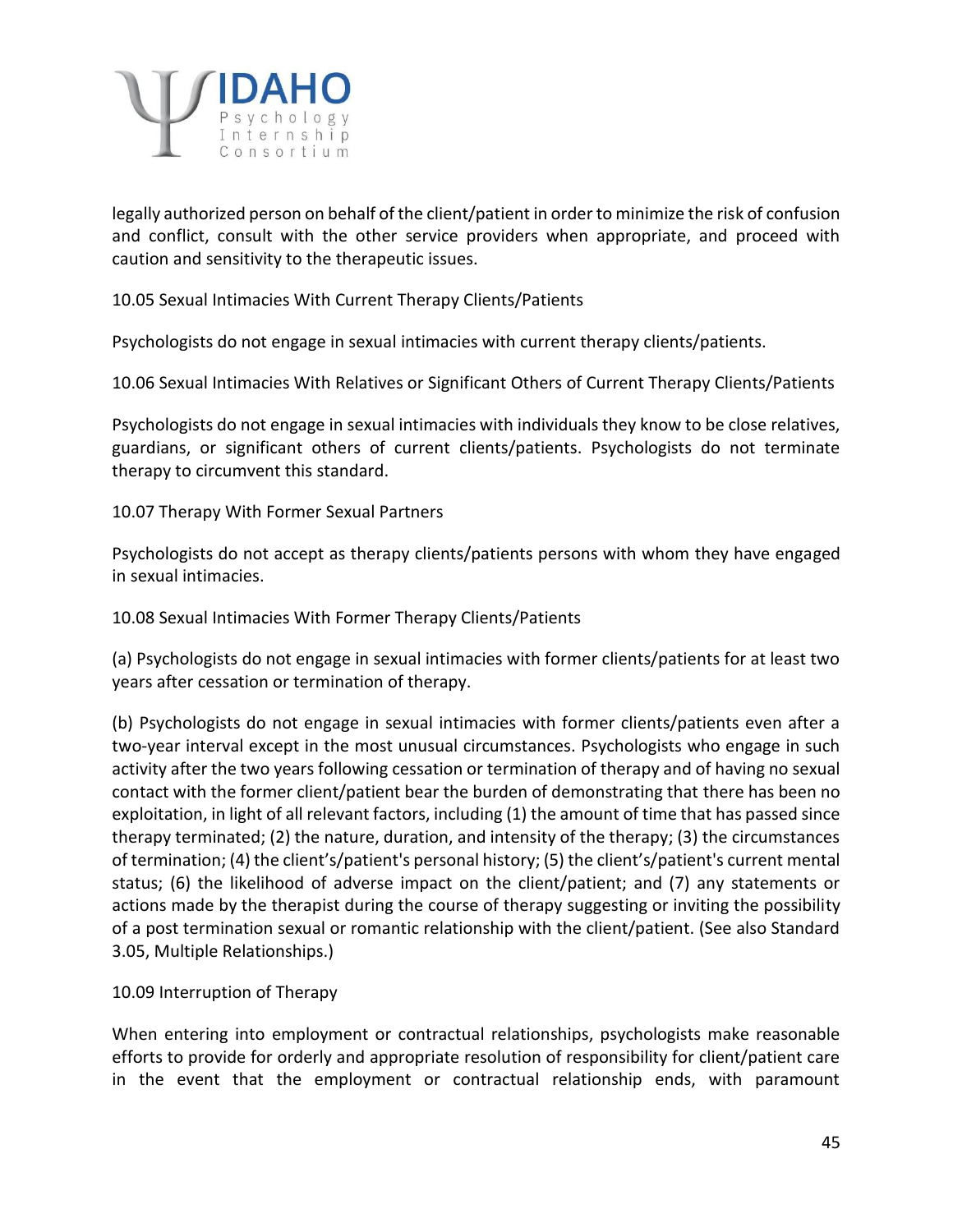

consideration given to the welfare of the client/patient. (See also Standard 3.12, Interruption of Psychological Services.)

10.10 Terminating Therapy

(a) Psychologists terminate therapy when it becomes reasonably clear that the client/patient no longer needs the service, is not likely to benefit, or is being harmed by continued service.

(b) Psychologists may terminate therapy when threatened or otherwise endangered by the client/patient or another person with whom the client/patient has a relationship.

(c) Except where precluded by the actions of clients/patients or third-party payors, prior to termination psychologists provide pretermination counseling and suggest alternative service providers as appropriate.

*The American Psychological Association, in Washington, D.C., is the largest scientific and professional organization representing psychology in the United States and is the world's largest association of psychologists. APA's membership includes more than 152,000 researchers, educators, clinicians, consultants and students. Through its divisions in 54 subfields of psychology and affiliations with 60 state, territorial and Canadian provincial associations, APA works to advance psychology as a science, as a profession and as a means of promoting health, education and human welfare.*

**In agreement with ID-PIC's Profession Wide Competencies and Learning Elements, specifically Competency 3: Individual & Cultural Diversity, as well as the Human Relations Standard of the APA ethics code, please see the following links for supplemental standards of practice and professional conduct:**

American Psychological Association. 2017. *Multicultural Guidelines: An Ecological Approach to Context, Identity, and Intersectionality*. Retrieved from: <http://www.apa.org/about/policy/multicultural-guidelines.pdf>

American Psychological Association, APA Task Force on Race and Ethnicity Guidelines in Psychology. (2019). *Race and Ethnicity Guidelines in Psychology: Promoting Responsiveness and Equity.* Retrieved from <http://www.apa.org/about/policy/race-and-ethnicity-in-psychology.pdf>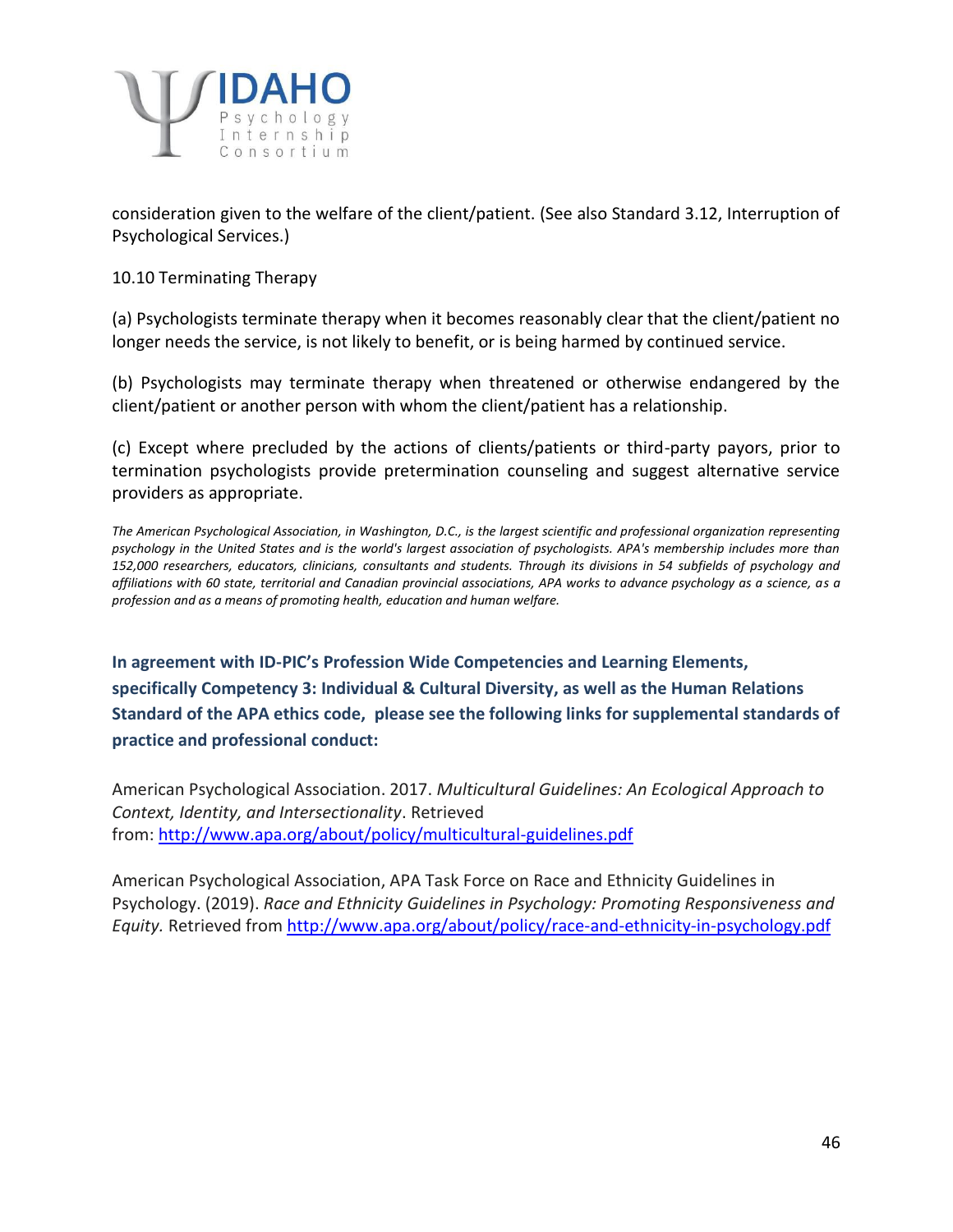

# ID-PIC Due Process Procedures

## **Performance Issues about Interns**

For situations in which a supervisor or other training committee member raises a grievance or significant concern about the performance or behavior of a psychology intern:

ID-PIC has developed a Due Process and Resolution process, which focuses on prevention and a timely response to identified problems. This ensures that decisions made by the consortium are not arbitrarily or personally based and identifies specific steps that are applied to all interns. Further, clearly identified steps and a process are provided for an intern to address an issue with some aspect of the Training Program or one of its members.

Doctoral-level psychology interns are expected to maintain the highest standards of personal conduct, integrity, and professionalism. They are expected to support and comply with APA Ethical Guidelines and to utilize supervision effectively in order to grow professionally. It also is the responsibility of the intern's clinical supervisor and the ID-PIC faculty to assure that high standards of professionalism are attained by the interns under their supervision. Maintenance of these standards will promote effectiveness of both the professional training provided by the internship and the quality of psychological work provided by the interns to clients/constituent communities of the consortium agencies.

# GENERAL DUE PROCESS GUIDELINES

Due process includes steps that assure fair evaluation of intern performance, intern awareness of options for resolution of performance issues and clearly defined steps for notice, hearing and appeal. General guidelines for due process at ID-PIC include the following:

- A. The Training Faculty will present ID-PIC's program expectations for professional functioning to interns in writing, at the start of the training period. This is discussed in a group format during orientation and may be followed up individually during supervision. Interns sign an acknowledgement indicating receipt and understanding of, and agreement to abide by, these guidelines and other ID-PIC policies.
- B. The process for evaluation of interns is clearly described during orientation. Interns will be formally evaluated at least twice per year by their primary supervisor. The written evaluation is based on APA criteria and includes the profession-wide competencies of: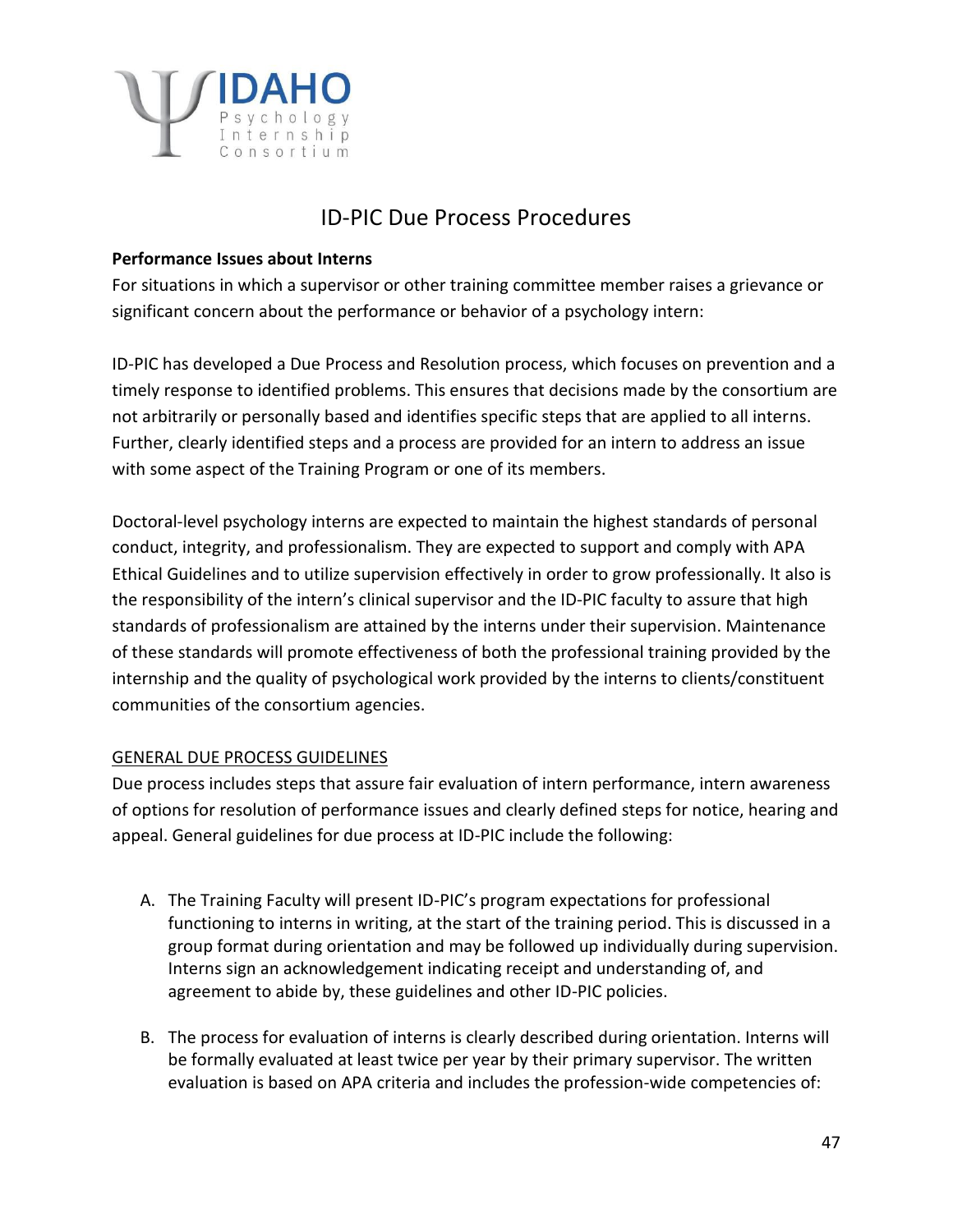

- 1. Research
- 2. Ethical and legal standards
- 3. Individual and cultural diversity
- 4. Professional values, attitudes, and behaviors
- 5. Communication and interpersonal skills
- 6. Assessment
- 7. Intervention
- 8. Supervision
- 9. Consultation and inter-professional/interdisciplinary skills
- C. The various procedures and actions involved in decisions regarding inadequate skills or problematic behaviors are described to interns.
- D. The Program Director and/or site clinical supervisor will communicate early and often with academic programs about any suspected difficulties with interns.

## Definition of Problem Behavior

For purposes of this document, intern problem behavior is defined broadly as an interference in professional functioning which is reflected in one or more of the following ways:

1) an inability and/or unwillingness to acquire and integrate professional standards into one's repertoire of professional behavior,

2) an inability to acquire professional skills in order to reach an acceptable level of competency,

3) an inability to control personal stress, psychological dysfunctions, and/or excessive emotional reactions which interfere with professional functioning.

It is a professional judgment as to when an intern's behavior becomes problematic rather than of concern. Trainees may exhibit behaviors, attitudes or characteristics that, while of concern and requiring remediation, are not unexpected or excessive for professionals in training. Issues typically become identified as problematic when they include one or more of the following characteristics:

- 1) The intern does not acknowledge, understand, or address the problem when it is identified,
- 2) The problem is not merely a reflection of a skill deficit which can be rectified by academic or didactic training,
- 3) The quality of services delivered by the intern is sufficiently negatively affected,
- 4) The problem is not restricted to one area of professional functioning,
- 5) A disproportionate amount of attention by training personnel is required,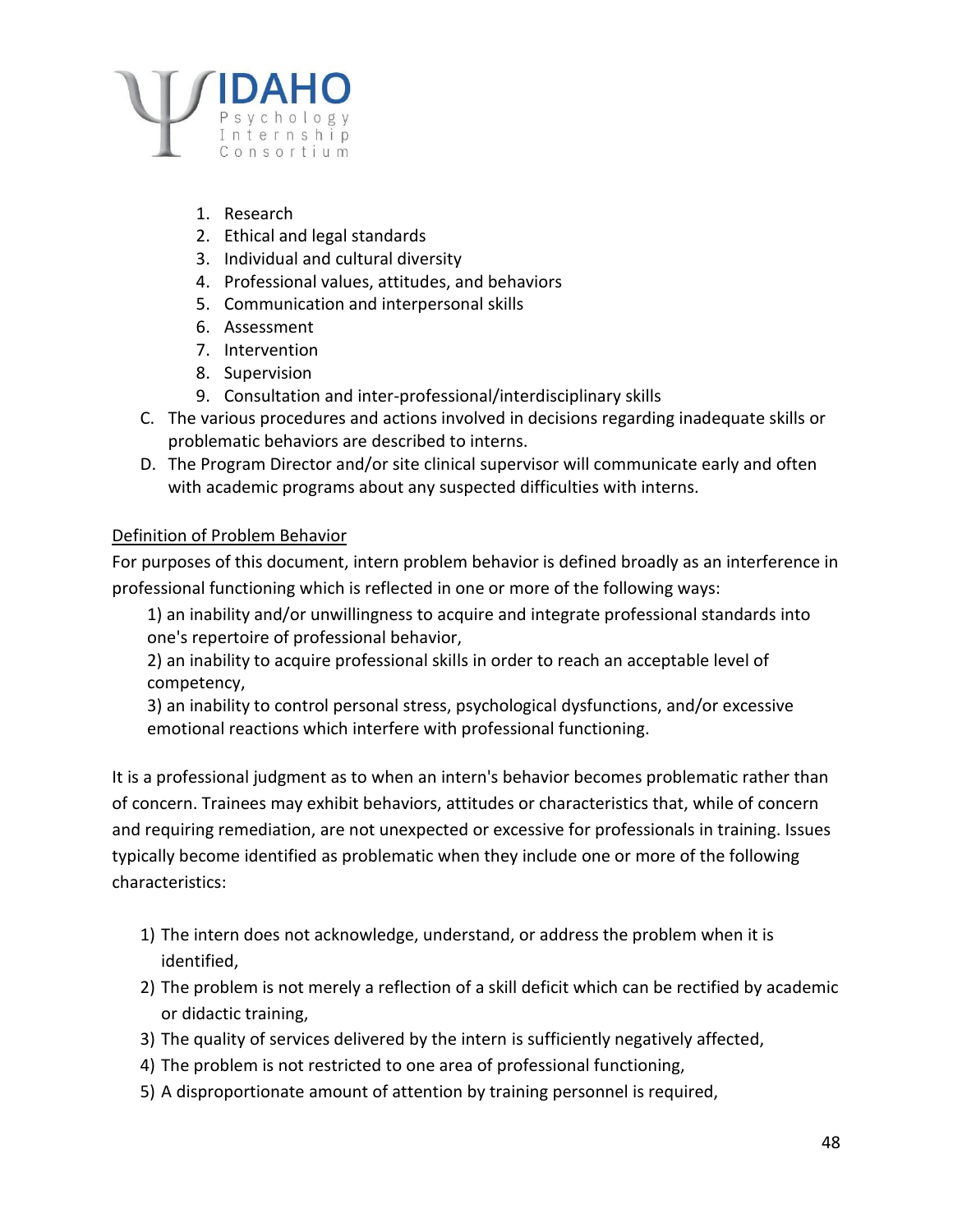

- 6) The trainee's behavior does not change as a function of feedback, remediation efforts, and/or time,
- 7) The problematic behavior has potential for ethical or legal ramifications if not addressed,
- 8) The intern's behavior negatively impacts the public view of the agency,
- 9) The problematic behavior negatively impacts the intern class.

## Administrative Hierarchy and Definitions

ID-PIC's Due Process procedure occurs in a step-wise fashion, involving greater levels of intervention as a problem increases in persistence, complexity, or level of disruption to the training program. Faculty roles included herein are defined as follows:

- Supervisor: Any faculty member who provides direct supervision or teaching to an intern.
- Associate Program Director: A supervisor who functions as a site-level director of training and serves as a voting member of the Training Committee, if applicable.
- Program Director: The supervisor who function as the program-level director of training. She or he leads the Training Committee and serves as a voting member.

# Use of Videoconference

Videoconferencing will be utilized for situations that require the meetings of interns and training staff who are located in geographically different areas of Idaho.

# Informal Review

When a supervisor believes that an intern's behavior is or may likely become problematic, the first step in addressing the issue should be to raise the issue with the intern directly and as soon as feasible in an attempt to informally resolve the problem. This process should be documented in writing, but will not become part of the intern's professional file.

## Formal Review

If an intern's problem behavior persists following an attempt to resolve the issue informally, or if an intern receives a rating below "meets expectations/satisfactory" on a broad domain within a supervisory evaluation, the following process is initiated:

A. The supervisor will meet with the Associate Program Director (APD), Program Director (PD), and intern within two weeks to discuss the problem and determine what action needs to be taken to address the issue. If a Program Director is the intern's direct supervisor, an Associate Program Director be included in the meeting.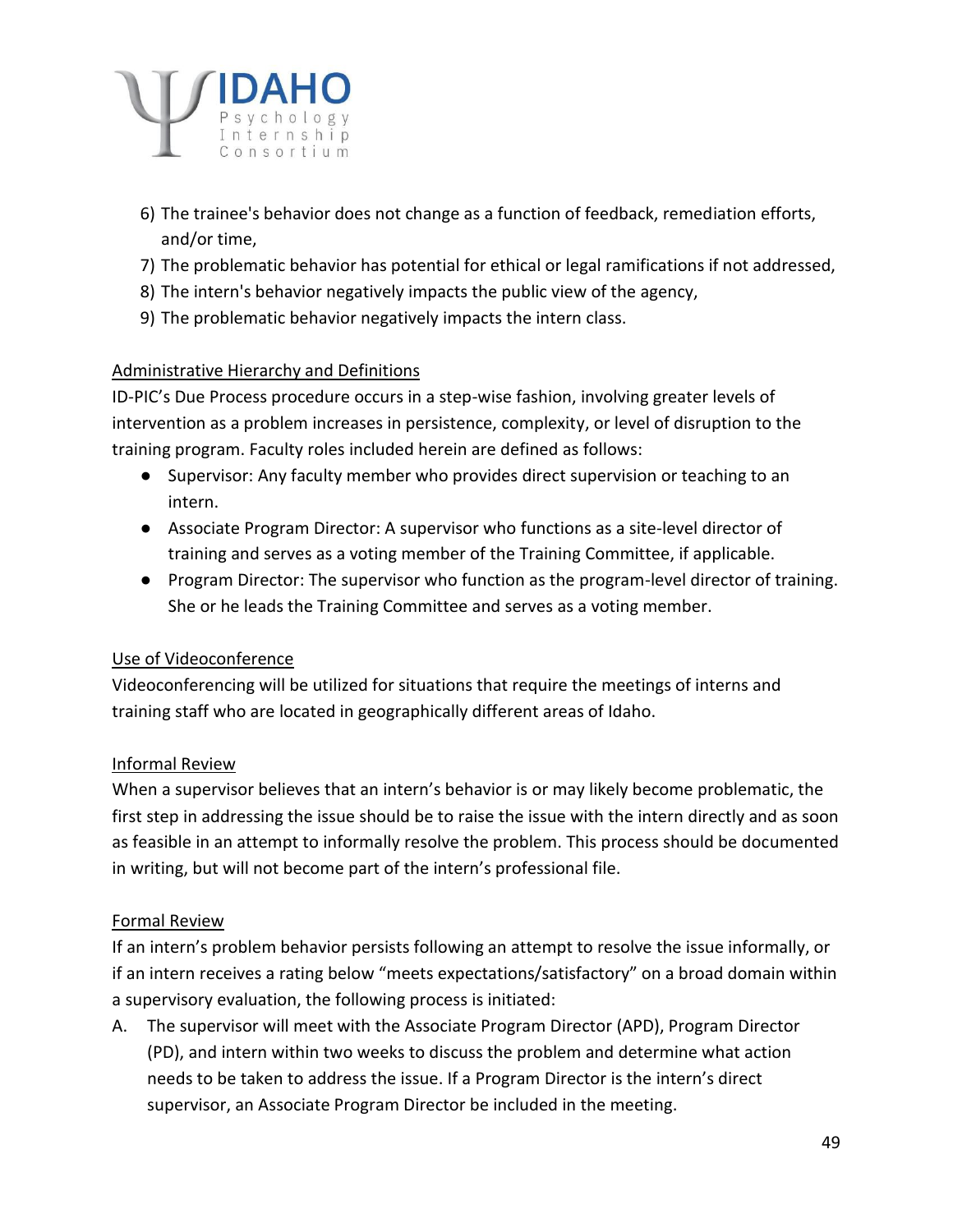

- B. The intern will have the opportunity to provide a written statement related to his/her response to the problem within 5 working days.
- C. After discussing the problem and the intern's response, the supervisor, APD, and Program Director may:
	- 1) Issue an "Acknowledgement Notice" which formally acknowledges
		- a) that the faculty is aware of and concerned with the problem,
		- b) that the problem has been brought to the attention of the intern,
		- c) that the faculty will work with the intern to specify the steps and timeframe necessary to rectify the problem or skill deficits addressed by the inadequate evaluation rating, and
		- d) that the problem is not significant enough to warrant further remedial action at this time,
		- e) A written notice will be submitted to the intern and the Director of Clinical Training at the trainee's graduate institution. This notice will be issued within 5 working days of the meeting.
	- 2) Place the intern on "Probation" which defines a relationship such that the faculty, through the supervisors and PD, actively and systematically monitor, for a specified length of time, the degree to which the intern addresses, changes and/or otherwise improves the problematic behavior or skill deficit. The length of the probation period will depend upon the nature of the problem and will be determined by the intern's supervisors and PD. The probation is a written statement to the intern and to the Director of Clinical Training at the trainee's graduate institution and includes:
		- a) the actual behaviors or skills associated with the problem,
		- b) the specific recommendations for rectifying the problem,
		- c) the time frame for the probation during which the problem is expected to be ameliorated, and
		- d) the procedures designed to ascertain whether the problem has been appropriately rectified.

This written statement will be issued within 10 working days of the decision. The PD or primary supervisor will notify the WICHE consultant at this time and will also notify the Human Resources department at the intern's place of employment and/or as required per organizational policies. At the end of this probation period, the Program Director will provide a written statement indicating whether or not the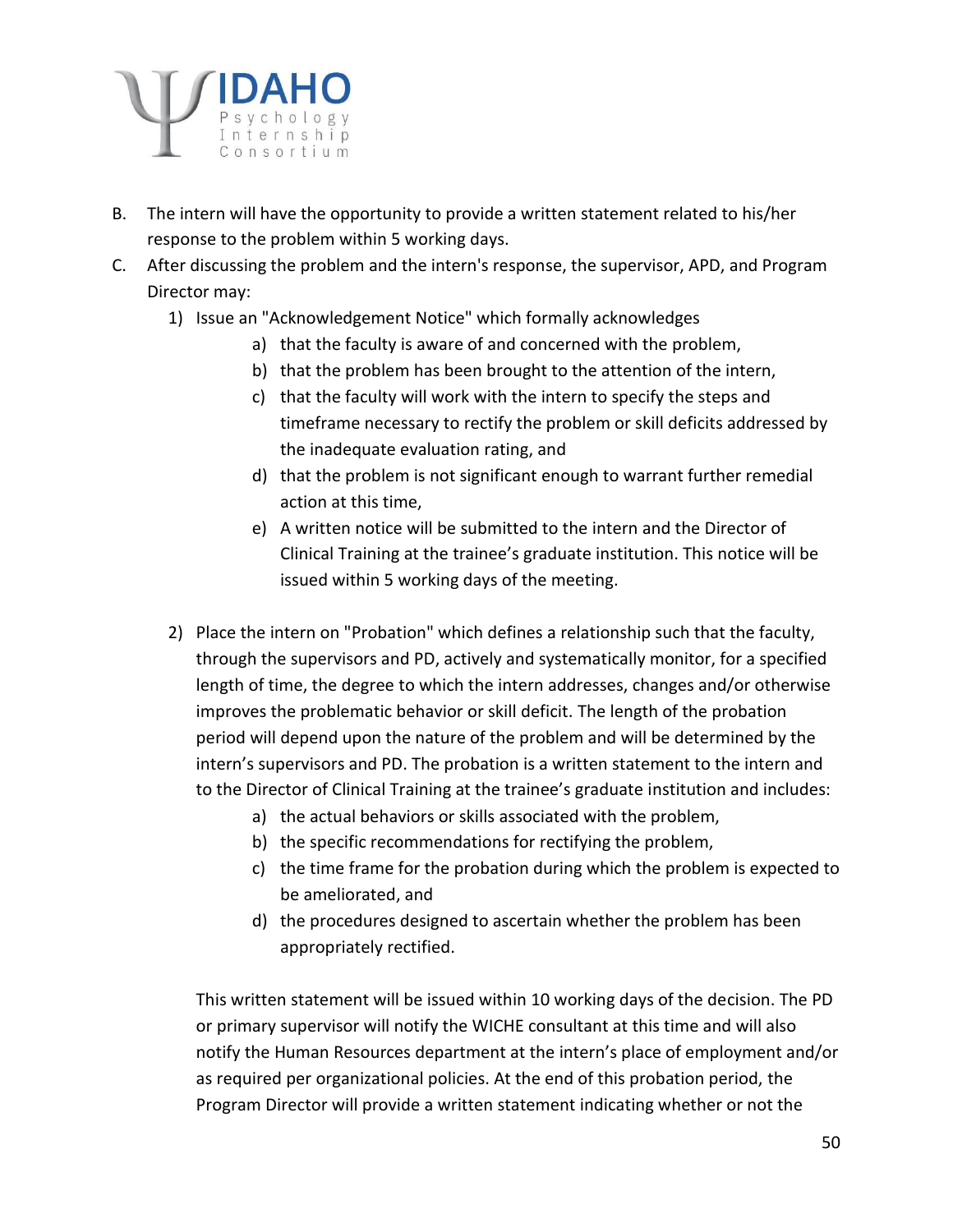

problem has been remediated. This statement will become part of the intern's permanent file and will also be shared with the intern and sent to the Director of Clinical Training at the intern's graduate institution as well as the Human Resources department at the intern's place of employment. The intern shall receive a copy of the letter to the sponsoring university.

- 3) Document the problem and take no further action.
- D. Once the Acknowledgment Notice or Probation is issued by the PD, it is expected that the status of the problem or inadequate rating will be reviewed no later than the next formal evaluation period or, in the case of probation, no later than the time limits identified in the probation statement. If the problem has been rectified to the satisfaction of the faculty and the intern, the sponsoring university and other appropriate individuals will be informed and no further action will be taken.
- E. If the problem is not rectified through the above processes the intern's placement within ID-PIC may be terminated.
- F. If the problem represents gross misconduct or ethical violations that have the potential to cause harm, the intern's placement within ID-PIC may be terminated.
- G. If the intern's employment is terminated by the site, the intern's placement within ID-PIC may be terminated.
- H. The final decision to terminate an intern's placement would be made by the entire Training Committee and would represent a discontinuation of participation by the intern within every aspect of the consortium. The Training Committee would make this determination during a meeting convened within a reasonable timeframe following the conclusion of step A or during the regularly-scheduled monthly Training Committee meeting, whichever occurs first. The PD or primary supervisor will notify the WICHE consultant at this time and will also notify the Human Resources department at the intern's place of employment. The Program Director may decide to temporarily suspend an intern's clinical activities or place an intern on paid administrative leave during this period prior to a final decision being made, if warranted.
- I. ID-PIC will adhere to APPIC's Policies on intern dismissal and secure a release from the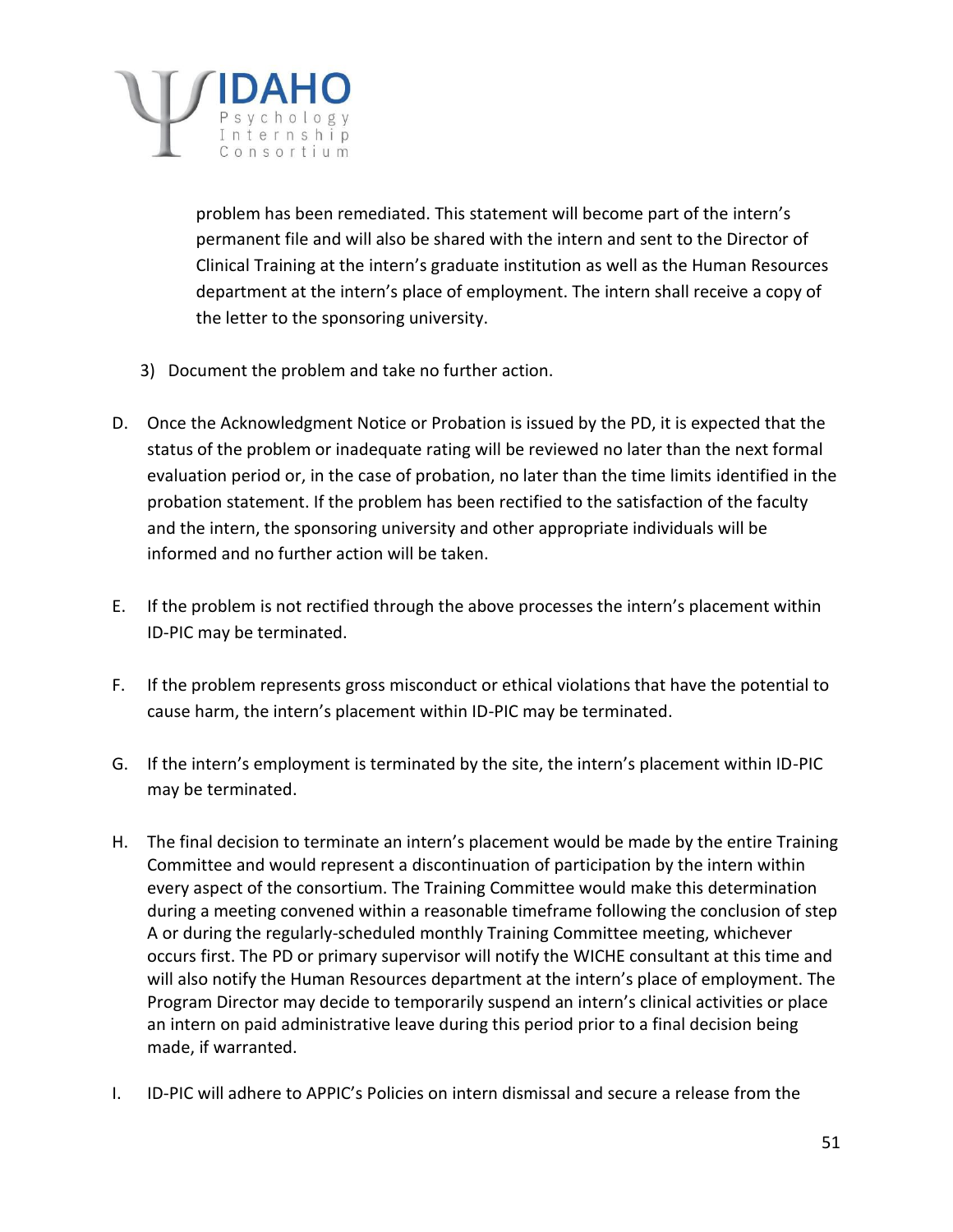

Match contract.

## Appeal and Review Panel

If the intern does not agree with the decisions made from previous Due Process steps, or if he or she wishes to formally challenge ratings received on a formal evaluation, an Appeal may be submitted by the intern to the Training Committee.

- A. This request must be made in writing--an email will suffice--to the Program Director within 5 working days of notification regarding the decision made in step C or D above, or within 10 days after receiving a formal evaluation. The PD or primary supervisor will notify the WICHE consultant at this time and will also notify the Human Resources department at the intern's place of employment.
- B. If requested, the Appeal will be conducted by a review panel convened by one of the Program Director and consisting of him/herself (or an Associate Program Director, if appropriate), the intern's primary supervisor, and at least one other member of the Training Committee. The intern may request a specific member of the Training Committee to serve on the review panel.
- C. The Appeal review will be held over a two-week period. The review panel will review all written materials and have an opportunity to interview the parties involved or any other individuals with relevant information. The review panel may uphold the decisions made previously or may modify them. The review panel has final discretion regarding outcome.
- D. In the event that an intern is filing a formal appeal in writing to disagree with a decision that has already been made by the Training Committee and supported by the Program Director, then that appeal is reviewed by the Program Director in consultation with the Training Committee. The Program Director will determine if a new Review Panel should be formed including a neutral party or parties (such as other professionals or administrators within the site agencies) to reexamine the case, or if the decision of the original review panel is upheld.

Reviewed/revised by ID-PIC Faculty on 06/01/2021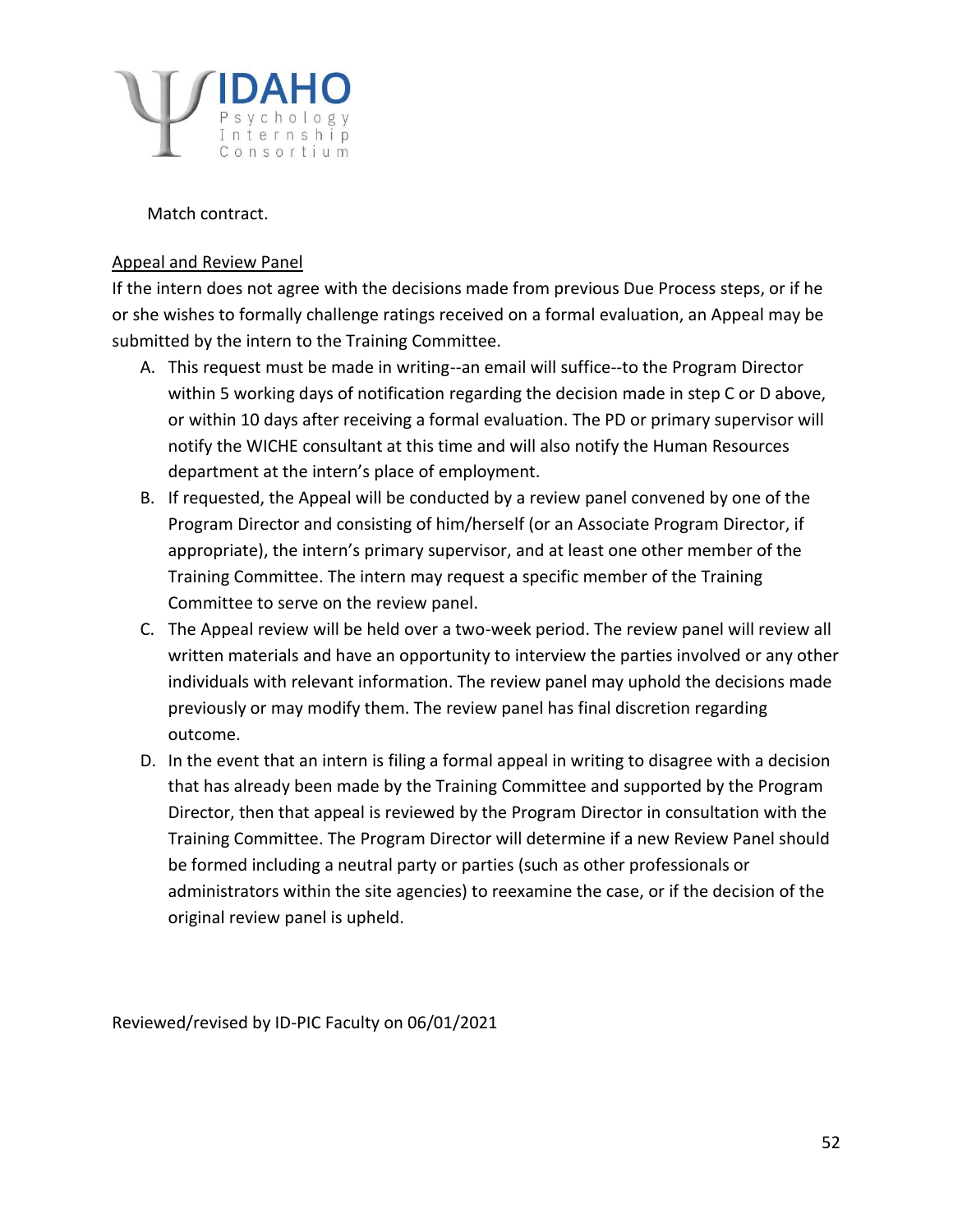

# **Policies**

# Administrative and Financial Assistance Policy

# **Stipend**

The annual internship stipend across all consortium sites is \$28,410-\$31,200. The stipends vary due to state based salary requirements for some sites, insurance costs or coverage at others, and stipends at some sties include offsets to higher out of pocket insurance costs. Some sites also include a 401k matched contribution, which raises the base salary to \$28, 410 for the lowest salary when the match is considered.

# **Benefits**

All interns are required by the consortium to have current health insurance coverage. Access to health benefits will be provided to all interns but may vary across sites. Paid time off (PTO) will be available to all interns.

With regard to Family and Medical Leave extensions during the internship year, agency parameters will dictate extended leave options. Interns are responsible for discussing leave requests with their supervisor and working in coordination with HR department.

Leave such as vacation, professional, or sick leave will be available to all interns and depends on site-specific policies. In addition, ID-PIC interns have access to numerous resources. Funding for travel within the state of Idaho is provided in order for interns to complete required training experiences. Assessment and other training materials are provided by each training site, and additional materials that may be needed can be purchased using consortium funding with Training Committee approval. Additionally, each intern has access to administrative and IT support through their primary training site.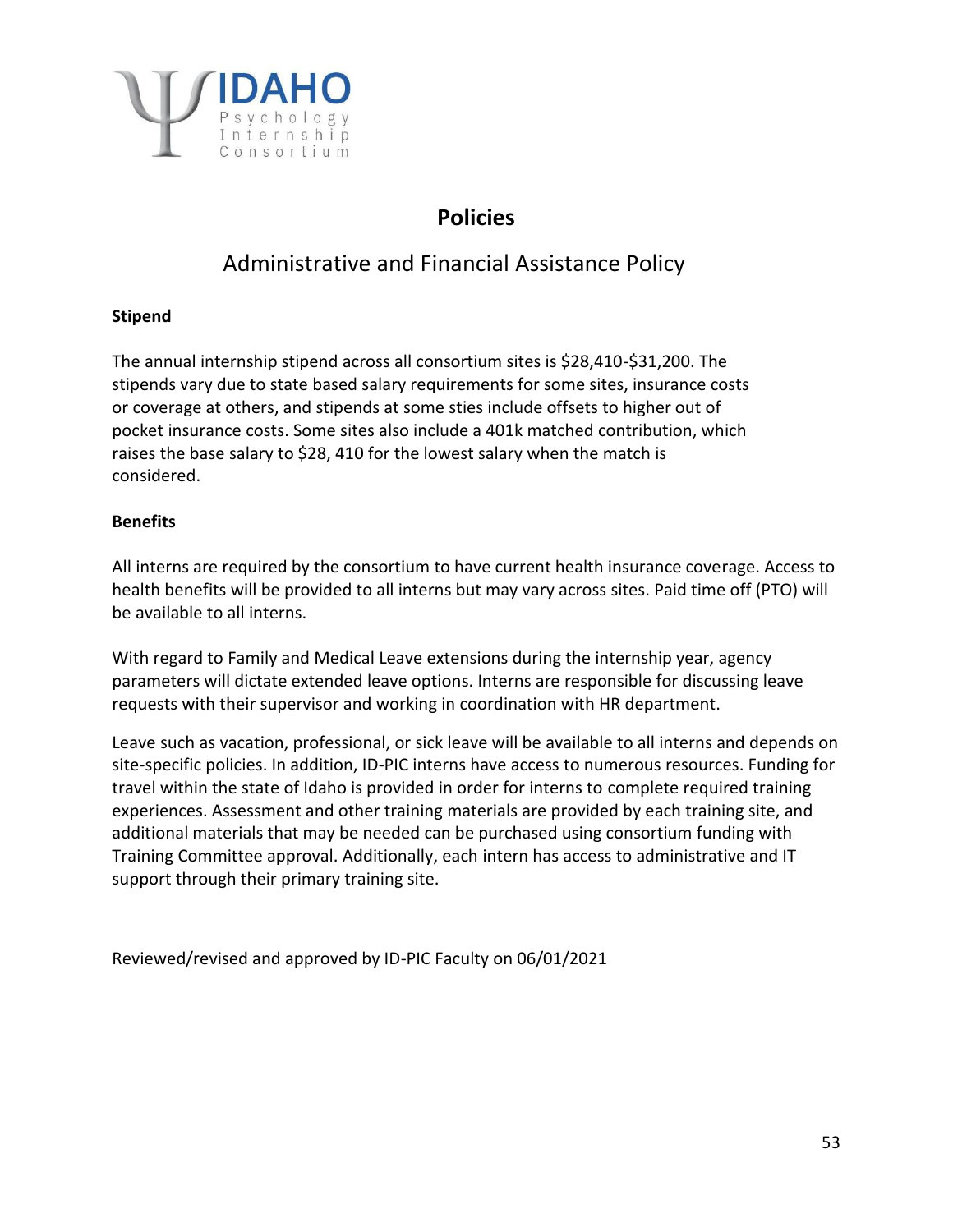

# Disability Modification Policy

Consistent with ID-PIC's commitment to nondiscrimination, the consortium makes reasonable adjustments for qualified individuals with disabilities unless doing so would result in undue hardship for ID-PIC or cause a direct threat to health or safety. These guidelines govern all aspects of the internship, including intern recruitment, selection, internship duties, evaluation, and due process procedures. Interns needing modifications should contact their Training Director and/or Site Supervisor as well as Human Resources at their internship site to ensure that their needs are adjusted.

Reasonable adjustments may include modifications to 1) the internship application process to enable a qualified applicant with a disability to be considered for internship ranking, and/or 2) the work environment or the manner in which internship duties are typically performed. Examples of reasonable adjustments include making work facilities accessible, adjusting work schedules, providing alternate formats or interpreters for didactics, providing assistive technologies or equipment, and so on.

# Procedure for Requesting Reasonable Modification

1. Any qualified intern with a disability who needs a reasonable adjustment must complete their internship site's form. Interns may request a copy of their Site's specific form from their Site Supervisor or site HR representative.

Completed Request for Reasonable Modification should be returned to the intern's Site Supervisor or HR representative. The intern should also schedule a meeting with their Training Director and Site Supervisor to discuss needed adjustments.

If an intern makes a verbal request for adjustments to a member of the ID-PIC Training Committee, that individual should refer the intern to this policy as well as to the appropriate Request for Reasonable Modification form for each site.

The ID-PIC Training Committee and/or site HR representatives reserve the right to request official documentation from the intern's physician or disability student services at the intern's home institution to confirm impairment/disability status.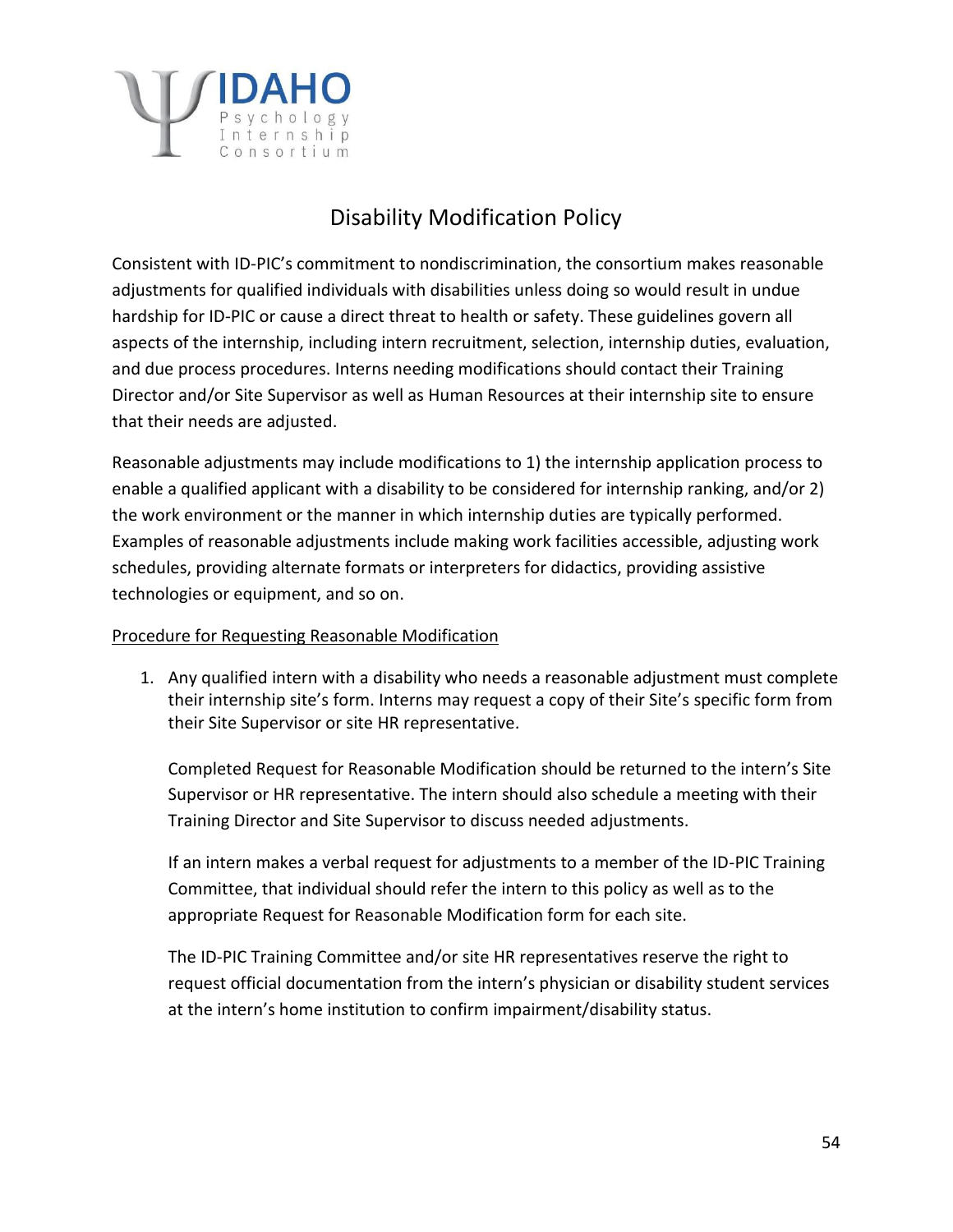

- 2. Together with the intern, the Training Director, Site Supervisor, and site HR representative will meet to determine if reasonable adjustments are warranted. Internship roles will be analyzed to determine essential and non-essential duties. Essential duties of the internship are those that the intern must be able to perform, with or without an adjustment. Non-essential duties may be modified, replaced, or eliminated if necessary to provide reasonable adjustment.
- 3. If reasonable adjustments are deemed appropriate a Modification plan will be developed and implemented for the intern. The Modification plan will be signed and dated by the intern, Training Director, and Site Supervisor.

The Training Director or Site Supervisor will check in with the intern monthly to ensure that the adjustments are appropriate or if changes need to be made. If at any point the intern believes their Modification plan is not addressing their needs, they should let their Training Director or Site Supervisor know as soon as possible.

Amendments to the Reasonable Modification plan can be made through a meeting with the intern, Training Director, and Site Supervisor. Amended Modification Plans will be signed and dated by each participating individual.

4. If the intern does not believe that they have been treated fairly during the Modification process or if their needs are not being addressed despite a Modification plan, the intern may file a Grievance with the Training Committee and/or a complaint with their site HR representative.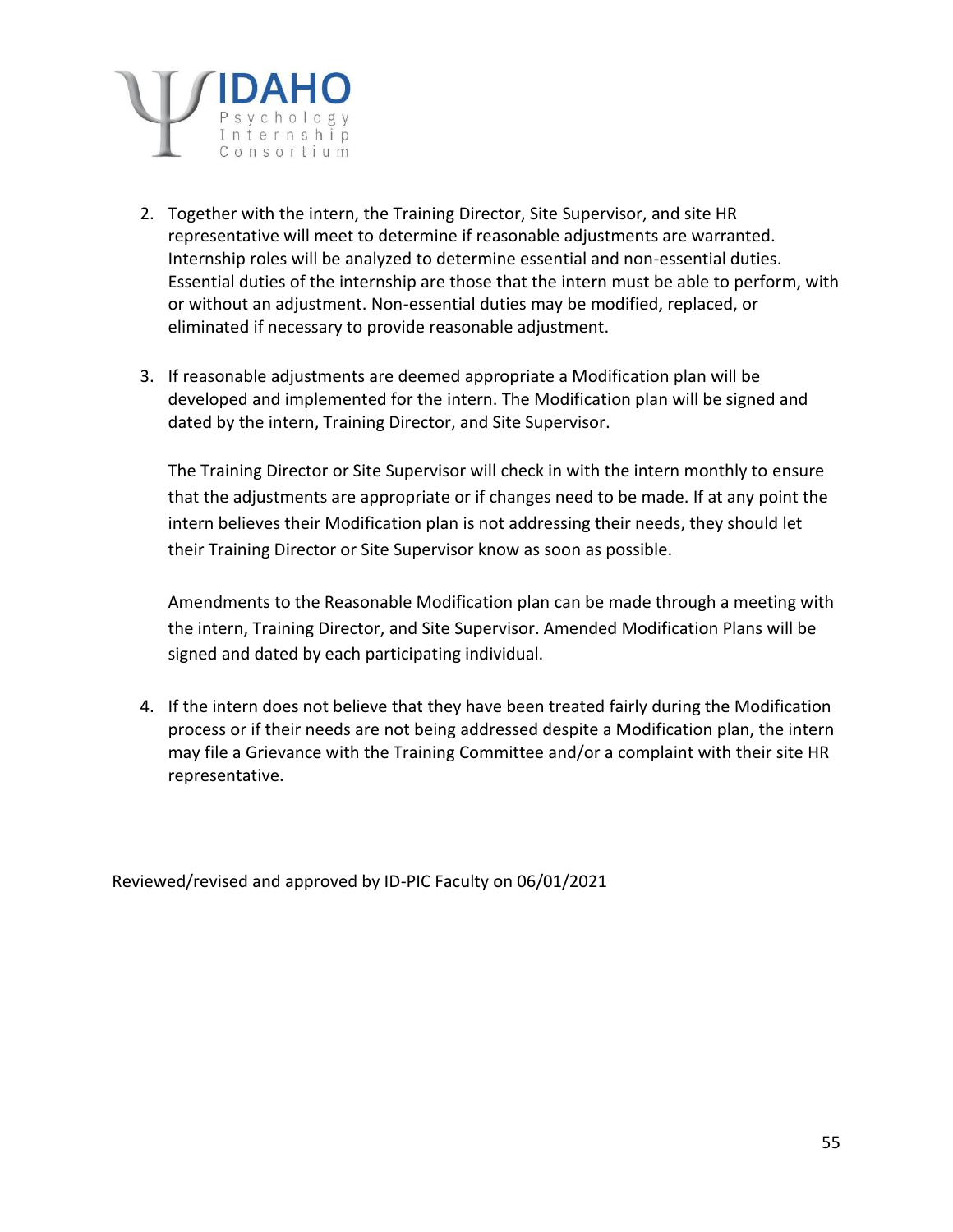

# Didactic Attendance Policy

Attendance at the weekly Didactic Seminar (i.e., group supervision/professional development and didactic lecture) and other scheduled group training activities is mandatory for all interns in the Idaho Psychology Internship Consortium and is required for successful completion of the internship. Attendance at these scheduled activities should take priority over other site obligations each week. Site supervisors are aware of these activities and their requirement for interns.

A schedule for the Didactic Seminar will be distributed at the beginning of each year and may be updated throughout the year. Revisions will be provided on a periodic basis throughout the year. Attendance at each seminar meeting is tracked by the ID-PIC consortium. No unexcused absences are allowed. Absences must be discussed and approved by a primary supervisor prior to the didactic. It is the responsibility of the intern to inform the ID-PIC faculty and intern body of a future absence from a didactic. Pre-approved intern vacation and alternative training opportunities are considered excused absences. Interns who miss a meeting of the didactic seminar because of a serious emergency or for a serious illness should alert their Site Director and Program Director as soon as possible. If a pattern of didactic absences emerges, the site supervisor will address this issue with the intern and bring the concern to the ID-PIC Training Committee for resolution. Didactic absences will be reviewed at quarterly meetings.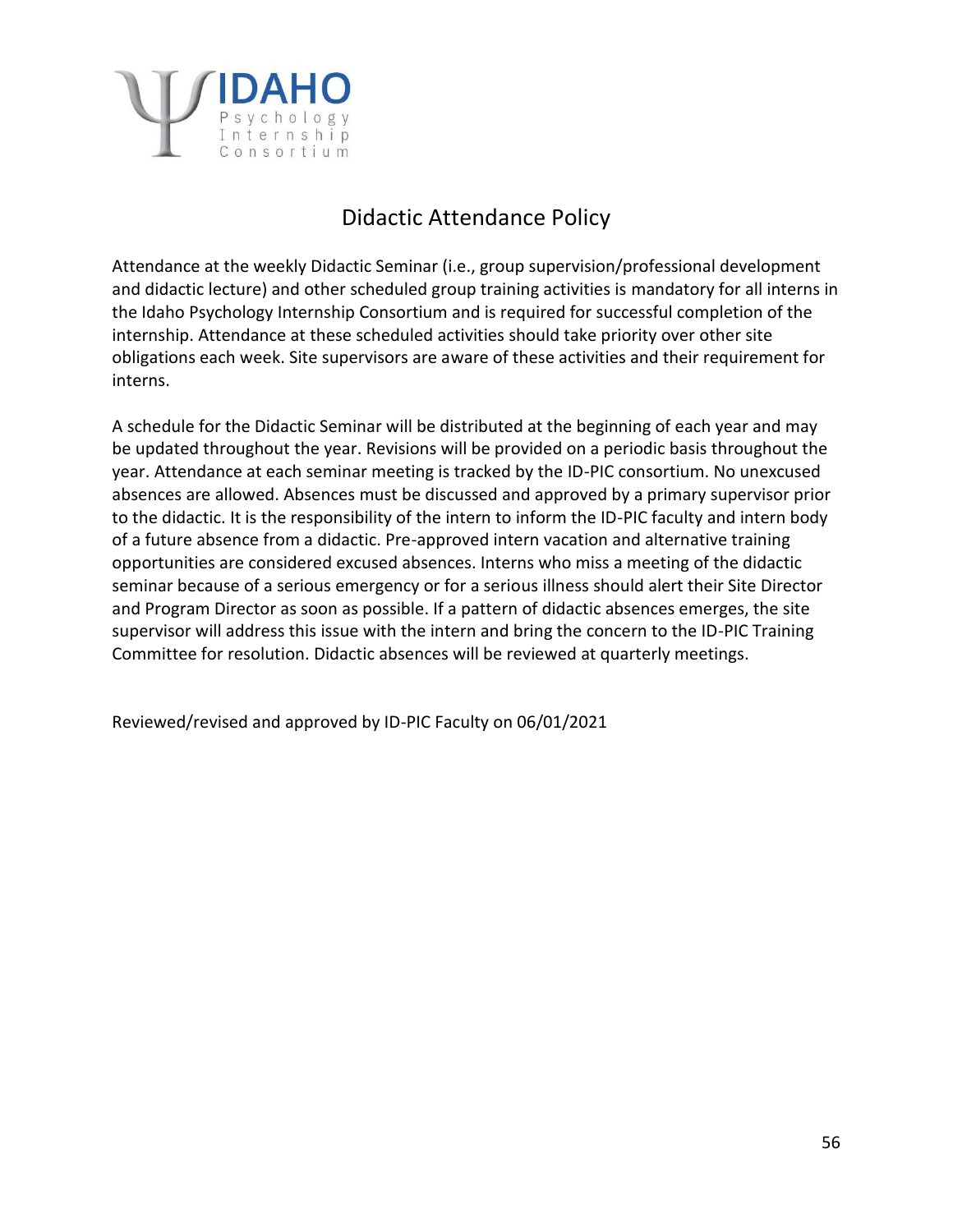

# Dissertation Policy

The Idaho Psychology Internship Consortium is an intensive program which seeks to provide comprehensive training to doctoral interns. To this end, interns must complete the entirety of the 2000 required training hours, without exception. Although interns are welcome to utilize paid time off (PTO) days for work on their dissertations, ID-PIC does not permit additional time off beyond what is allowable in their employment contract for this purpose. Reasonable accommodations will be made for interns who must utilize leave time to complete their dissertation defense, provided that this leave does not prevent the intern from completing the 2000-hour training requirement.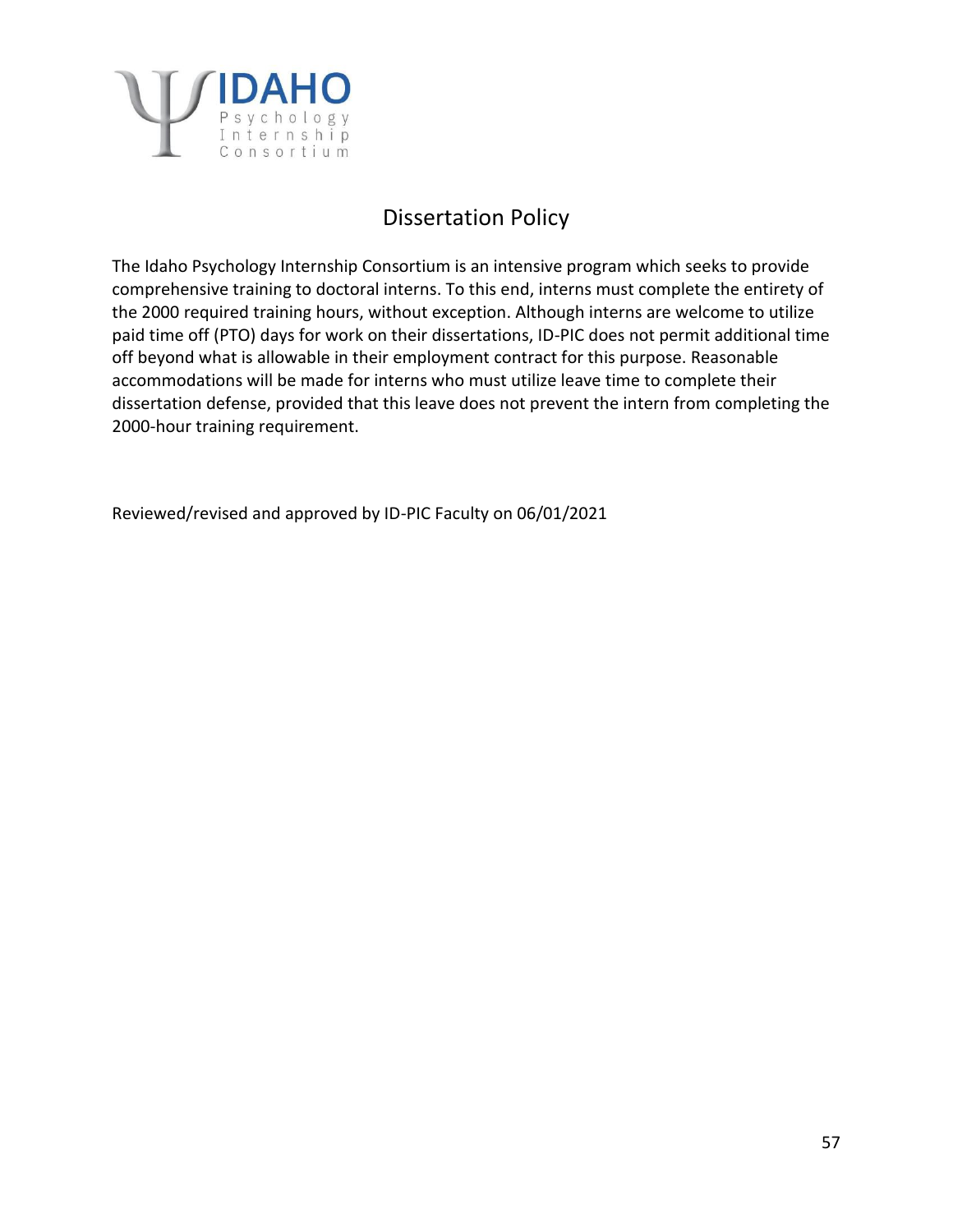# Diversity Committee Representative Intern Policy

Idaho Psychology Internship Consortium interns are encouraged to pursue a leadership role in their cohort by volunteering for a Diversity Committee Representative role. The term of each Diversity Committee Representative is equally split between all interested interns (i.e., 3 months for each intern of the cohort of 4). The Diversity Committee Representative intern is responsible for attending the Diversity Committee monthly meetings, as well as participate in the meeting agenda items. The Diversity Committee Representative is also responsible for completing a diversity project during the 3-month period they are in this role. The topic and due date of this project will be chosen by the diversity committee during Diversity monthly meetings. The Diversity Committee Representative intern is encouraged to participate in diversity discussions among interns and faculty, and to bring any diversity concerns to the attention of the Diversity Committee.

Faculty meetings are typically held on the 1<sup>st</sup> Thursday of each month at 12:00PM-1:00PM. The Diversity Committee meeting is approximately 1 hour. The following table is an example of how interested interns are assigned throughout the internship year.

| <b>Lead Intern</b> | <b>Month</b> |
|--------------------|--------------|
| Representative 1   | August       |
| Representative 1   | September    |
| Representative 1   | October      |
| Representative 2   | November     |
| Representative 2   | December     |
| Representative 2   | January      |
| Representative 3   | February     |
| Representative 3   | March        |
| Representative 3   | April        |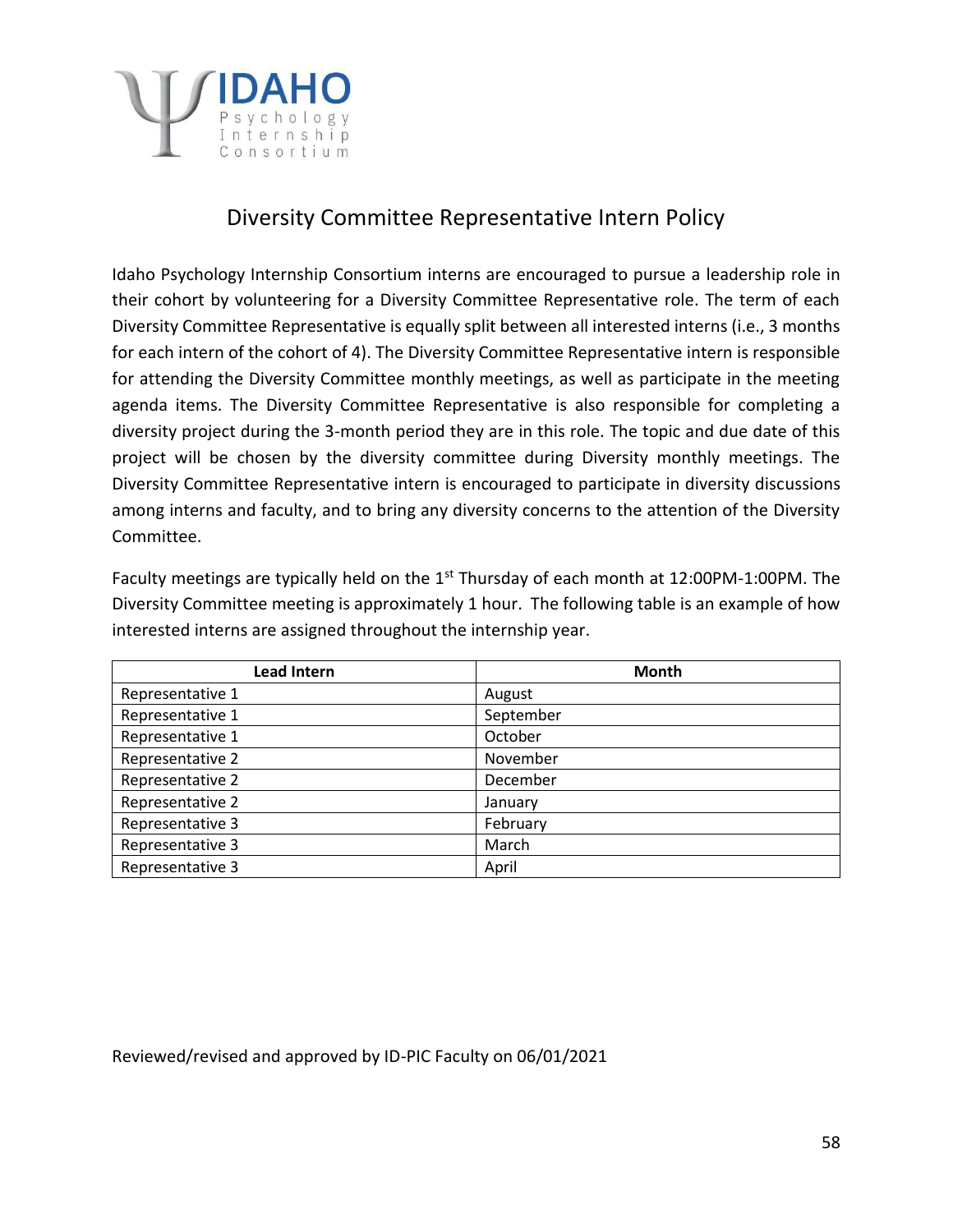

# Grievance Policy and Procedures

## **Grievance Submission and Resolution Process**

These guidelines are intended to provide the psychology intern with a means to resolve perceived conflicts. Interns who pursue grievances in good faith will not experience any adverse professional consequences. For situations in which an intern raises a grievance about a supervisor, staff member, trainee, or the internship program:

## **Informal Review**

The grieved individual should raise the issue with the involved supervisor, staff member, or other trainee. If this level of intervention is unsatisfactory, the grieved individual should then seek support from the Program Director (PD), Assistant Program Director or an appropriate faculty member in an effort to informally resolve the problem. The PD or appropriate faculty member will intervene in an informal manner attempting to resolve the grievance. If this grievance is not resolved through the informal process, the PD or appropriate faculty member will initiate the formal review process, if appropriate. This decision to move into a formal review process will be made in collaboration with the grieved individual. Based on the nature of the grievance, faculty may initiate the formal review process in situations related to ethical, legal, and risk management violation.

If the grievance relates to interpersonal conflicts and/or is assessed by faculty to impact the learning environment, the ID-PIC Training Committee will determine the appropriate approach, including but not limited to, conflict resolution, mediation, or other appropriate form of resolution. The PD will document the process and outcome of the informal review.

# **Formal Review**

If the matter cannot be satisfactorily resolved using informal means, the following will happen:

a. A formal grievance in writing will be submitted by the grieved individual to the PD. The PD will assign two Chairs to the ID-PIC Grievance Committee to investigate the grievance. b. The Chairs will review the grievance, speak with the relevant parties involved and gather the additional information as needed.

c. The Chairs will take relevant findings to the ID-PIC Training Committee to discuss and develop a plan of action to resolve the grievance. The plan of action will be put in writing and communicated with all relevant individuals.

d. The plan of action will be implemented by those involved. The Chairs will monitor the progress of the plan.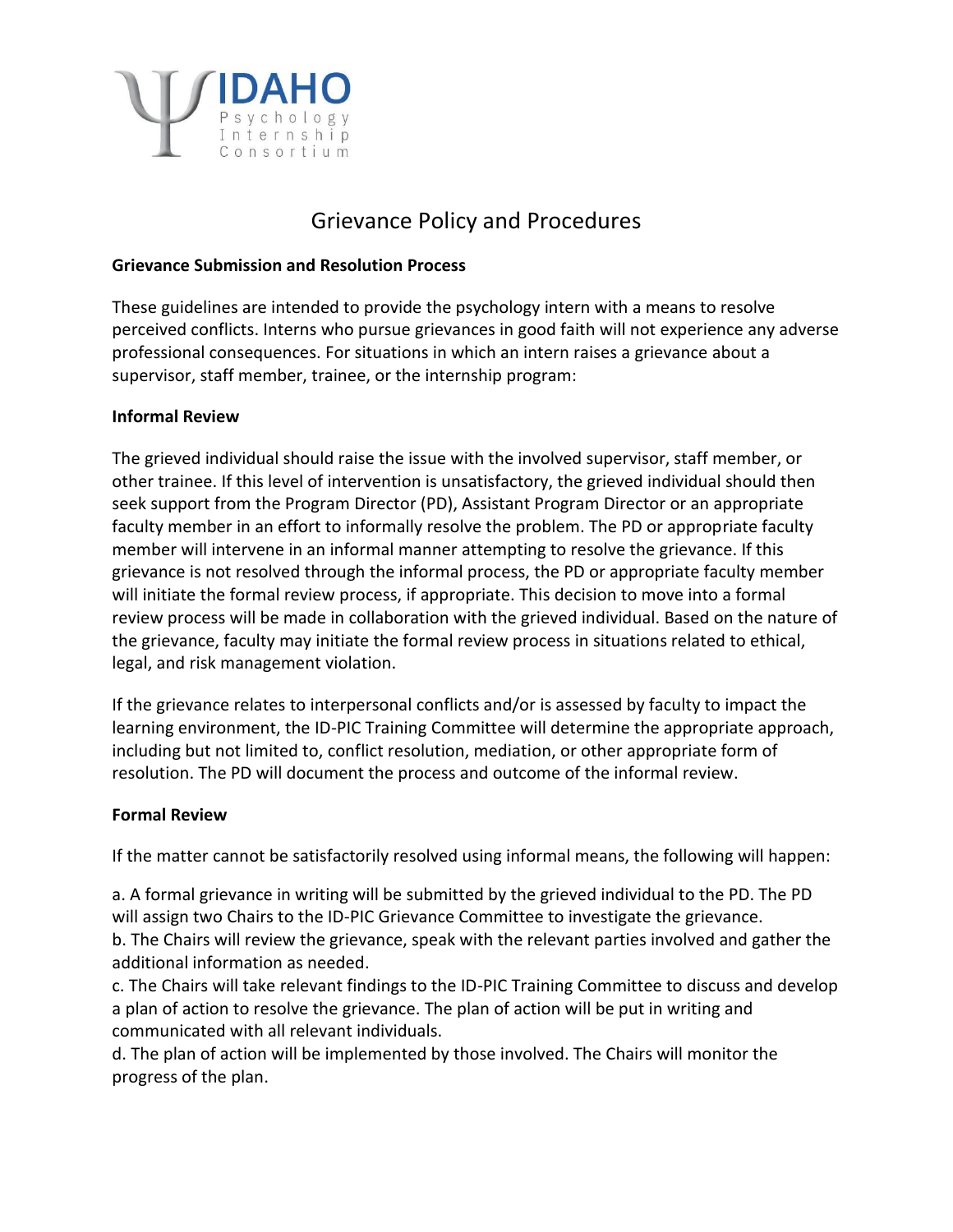

e. If the plan of action resolves the grievance, a letter of resolution will be drafted, approved by the ID-PIC Training Committee, and the grievance will be closed. All relevant documents will be kept on files.

f. If the plan of action fails and the individual who has the grievance filed against them is an intern, ID-PIC due process will be initiated, by consensus of the ID-PIC Training Committee. g. If grievance is against ID-PIC faculty and/or supervisors, ID-PIC will follow the process outlined above. If the issue is not resolved it will be turned over to the employer agency in order to initiate the due process procedures outlined in the employment contract. h. If the grievance is against non-ID-PIC professionals and the ID-PIC Training Committee determines the grievance has merit, the issue will be turned over to the employer agency in order to initiate the grievance/due process procedures outlined by the employer*.* 

## **Timeline of Response**

The grievance resolution process contains many steps. ID-PIC faculty will make every effort to address grievances in a timely manner. Each phase of correspondence/communication may take up to 10 business days.

## **Use of Videoconference**

Videoconferencing may be utilized for situations that require the meetings of interns and training staff who are in geographically different areas of Idaho.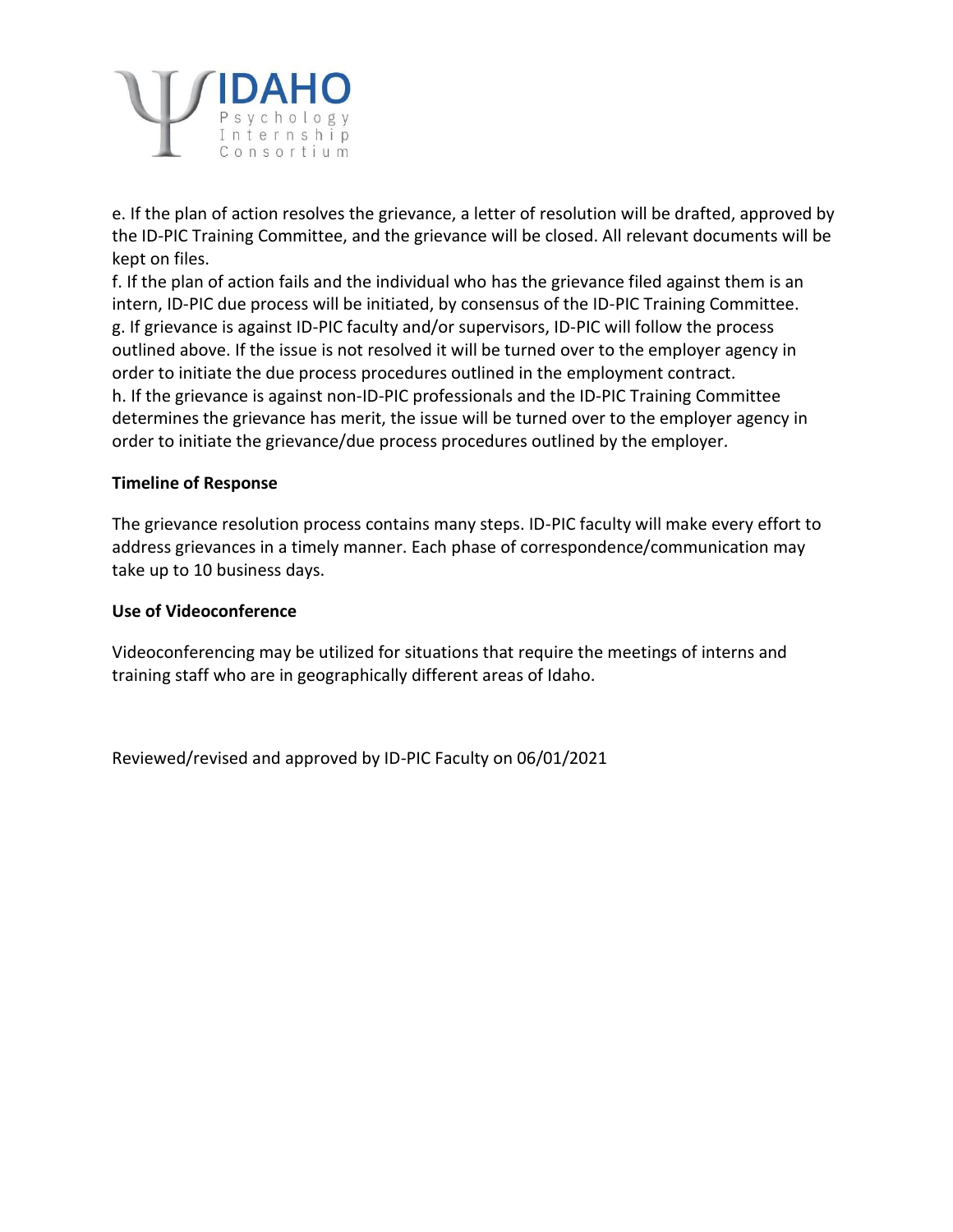

# Intern Performance Evaluation, Feedback, Retention, and Termination Decisions

## **Intern Performance Evaluation and Feedback**

The Idaho Psychology Internship Consortium requires that interns demonstrate minimum levels of achievement across all training competencies. Interns are formally evaluated by their primary supervisor three times annually, at 3 months, 7 months, and the end of the internship year. Evaluations are conducted using a standard rating form, which includes comment spaces where supervisors include specific written feedback regarding the interns' performance and progress. The evaluation form includes information about the interns' performance regarding all of ID-PIC's expected training competencies and the related objectives. Intern evaluations are based in part on direct observation of the intern as well other performance-based activities. Supervisors are expected to review these evaluations with the interns and provide an opportunity for discussion if the intern has questions or concerns about the feedback.

A minimum level of achievement on each evaluation is defined as a rating of "4" for each competency at the end of the internship year. The rating scale for each evaluation is a 5-point Likert scale, with the following rating values: 1 = Insufficient Competence: The intern does not understand or is unable to effectively demonstrate the element; 2 = Emerging Competence: The intern has a basic foundation in the element and moves toward acquiring competence in it; 3 = Maturing Competence: The intern is aware of the element and can utilize this awareness to inform their work in the internship setting, though the intern may still need assistance to regularly use the element; 4 = Competent: The intern is aware of the element and frequently applies it in their work without need for assistance; and 5 = Proficient/Advanced: The intern has a well-established competence in the element (knowledge, awareness, or skill) being evaluated. If an intern receives a score of 2 or less by a supervisor at the 3-month evaluation period, or a score of 3 or less at the 7-month evaluation period on any component of any evaluation, or if supervisors have reason to be concerned about the intern's performance or progress, the program's due process procedure will be initiated. The due process procedure can be found on [https://idaho-pic.org/.](https://idaho-pic.org/)

Additionally, all ID-PIC interns are expected to complete 2000 hours of training during the internship year. Meeting the hours' requirement and obtaining sufficient ratings on all evaluations demonstrates that the intern has progressed satisfactorily through and completed the internship program. Feedback to the interns' home doctoral program/Director of Clinical Training is provided at the culmination of the internship year. Directors of Clinical Training are contacted within one month following the end of the internship year and informed that the intern has successfully completed the program.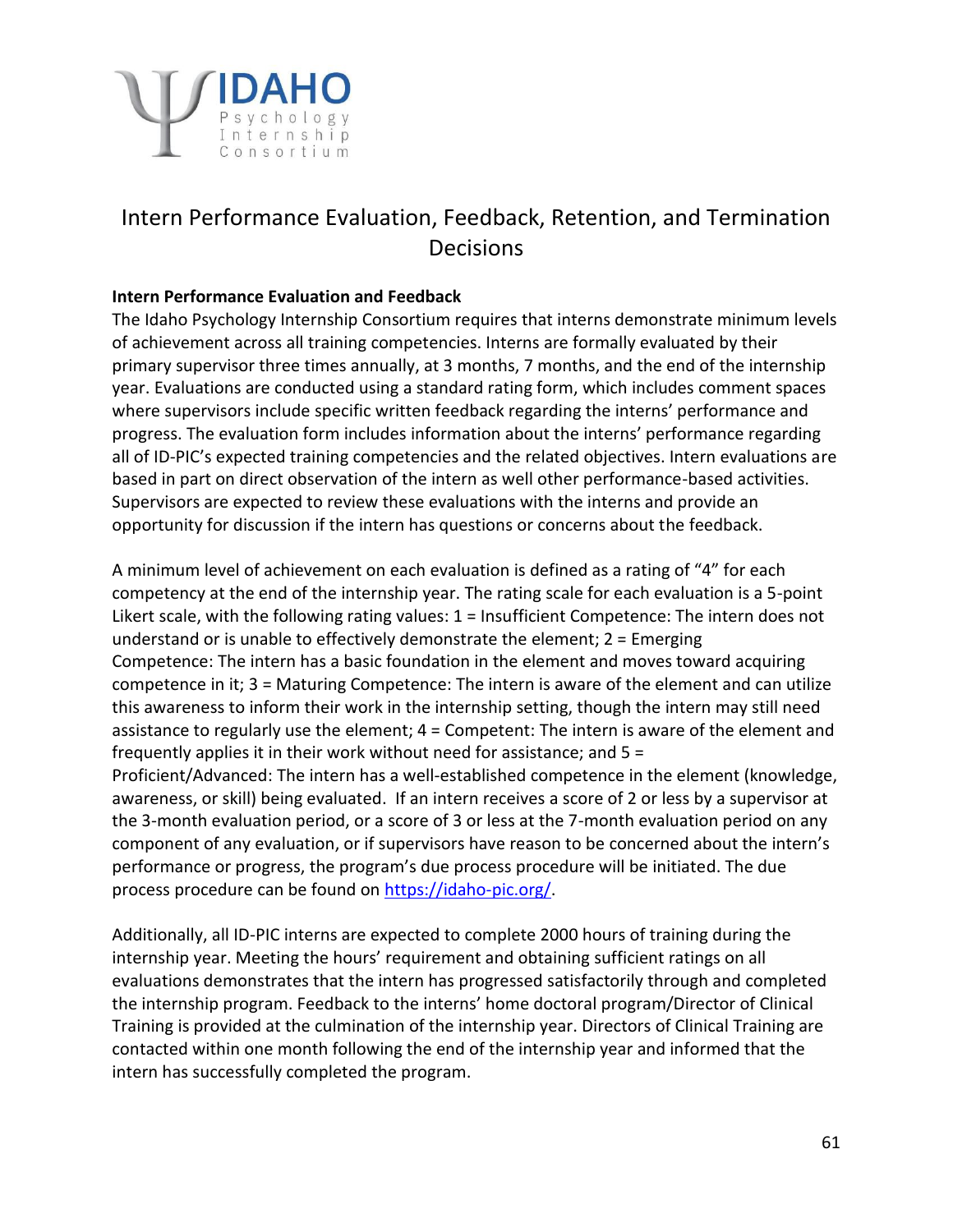

In addition to the evaluations described above, interns must complete a self-evaluation form at the beginning and end of the internship. Interns also complete a Program Evaluation Survey at the mid-point and end of the internship year, in order to provide feedback to inform any changes or improvements in the training program. Finally, interns complete Evaluation of Supervisor 3 times a year.

## **Retention and Termination Decisions**

If successful completion of the program comes into question at any point during the internship year, or if an intern enters into the formal review step of the due process procedure due to a grievance by a supervisor or an inadequate rating on an evaluation, the home doctoral program/Director of Clinical Training will be contacted within 30 days. This contact is intended to ensure that the home doctoral program, which also has a vested interest in the interns' progress, is kept engaged in order to support an intern who may be having difficulties during the internship year. The home doctoral program/Director of Clinical Training is notified of any further action that may be taken by ID-PIC as a result of the due process procedure, up to and including termination from the program.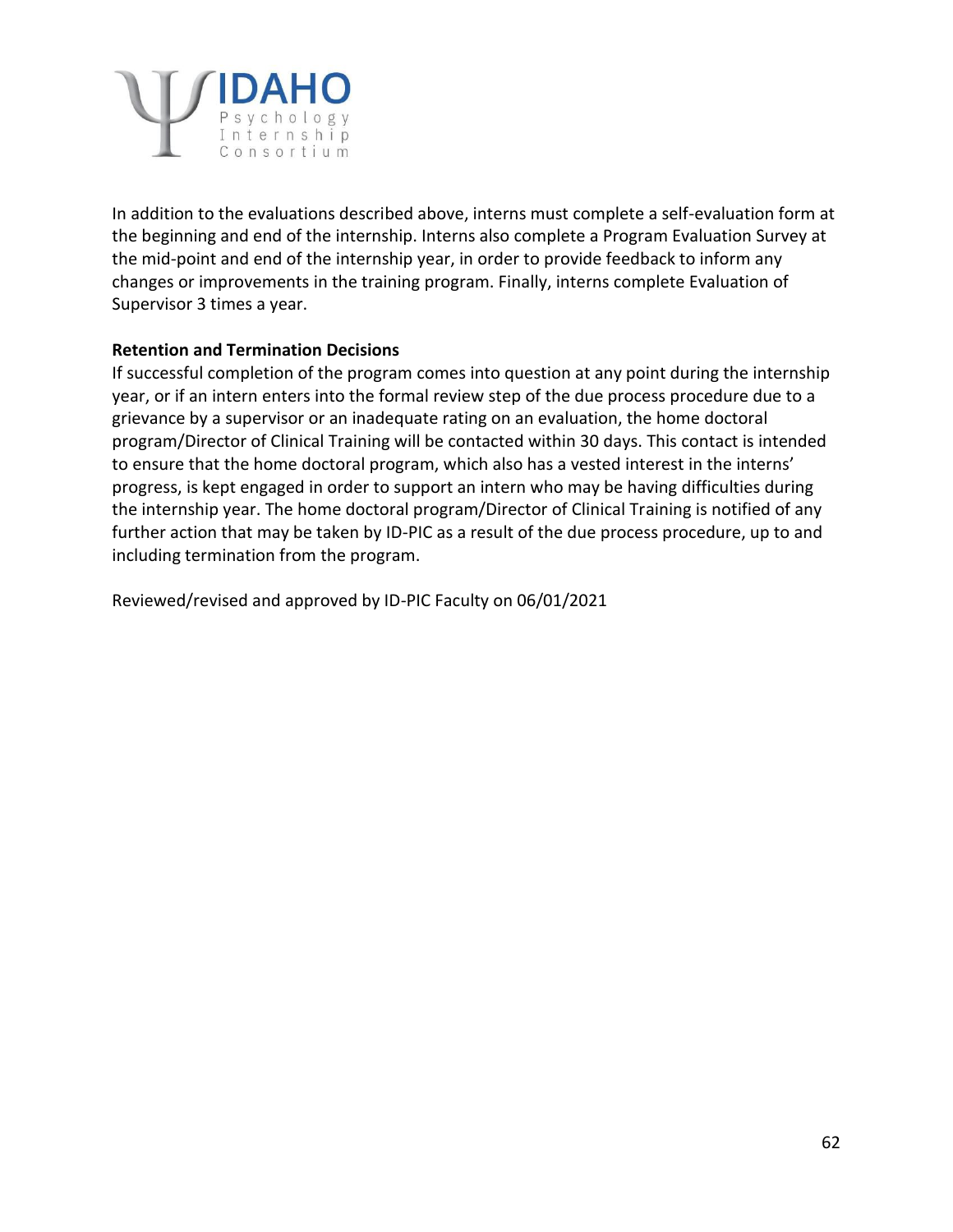

# Intern Publication Policy

ID-PIC interns are encouraged to pursue academic and research related activities as an important aspect of professional development throughout their internship and career. ID-PIC faculty are to be informed of any research activities that interns are participating in during the intern year. It is expected interns will not identify themselves as representing ID-PIC on published works. If the research occurred as a direct product of the internship training program, the affiliation is with the site organization and approved by the Site Director and in compliance with the site's research/publication policies. Interns conducting research outside of the internship training can utilize their university as an affiliation.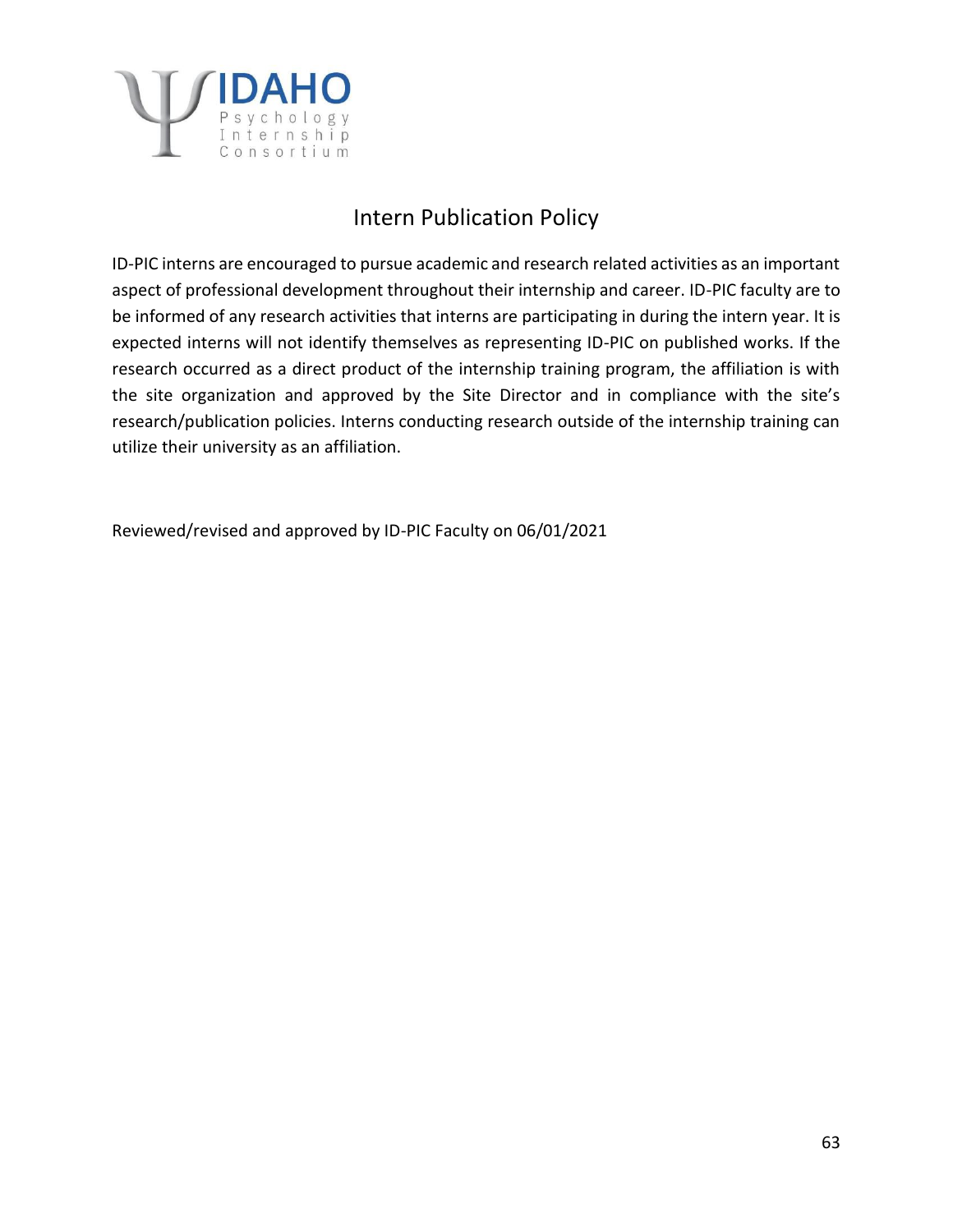

# Intern Recruitment and Selection Policy

## **Intern Recruitment**

The Idaho Psychology Internship Consortium (ID-PIC) offers several full-time positions each internship year across the multi-site consortium (Boise State University Counseling Center, Family Medicine Residency of Idaho, Idaho State University Family Medicine Residency/State Hospital South, and Pearl Health Clinic). The number of positions varies based on funding within each site and is announced in advance through the APPIC website.

ID-PIC generally recruits applicants who:

1. Demonstrate sustained and specific interest in, and readiness for, focused training in the unique challenges of practicing psychology in rural and remote settings and to ensure clinical competency in working with Idaho's various cultural groups;

2. Demonstrate interest and ability in the site's population and treatment model and communicates a good fit between the site and the intern's unique background, interests, experiences, and abilities;

3. Have enough clinical experience and/or skill to work effectively with clients with high complexity of needs across biopsychosocial domains (with supervisory support);

4. Have skills and sensitivity regarding multicultural issues, and willingness to continue to grow in this area; and

5. Demonstrate maturity, professionalism, and a commitment to on-going development and working within an interdisciplinary team setting.

ID-PIC recruits applicants from diverse backgrounds. The Consortium believes that a diverse training environment contributes to the overall quality of the program. ID-PIC provides equal opportunity to all prospective interns and does not discriminate because of identity variables that are irrelevant to success as a psychology intern. Applicants are individually evaluated in terms of quality of previous training, practicum experiences, and fit with the internship.

ID-PIC does not engage in discrimination against or harassment of any person employed or seeking employment within our consortium on the basis of race, color, national origin, religion, sex, gender, gender expression, gender identity, pregnancy, physical or mental disability, medical condition, genetic information, ancestry, marital status, age, sexual orientation, or service in the uniformed services. This policy applies to all practices, including recruitment, selection, salary, training and development. This policy is intended to be consistent with the provisions of applicable state and federal laws and site-specific policies. ID-PIC also prohibits sexual harassment and addresses any such grievance in collaboration with each site's Human Resource Department.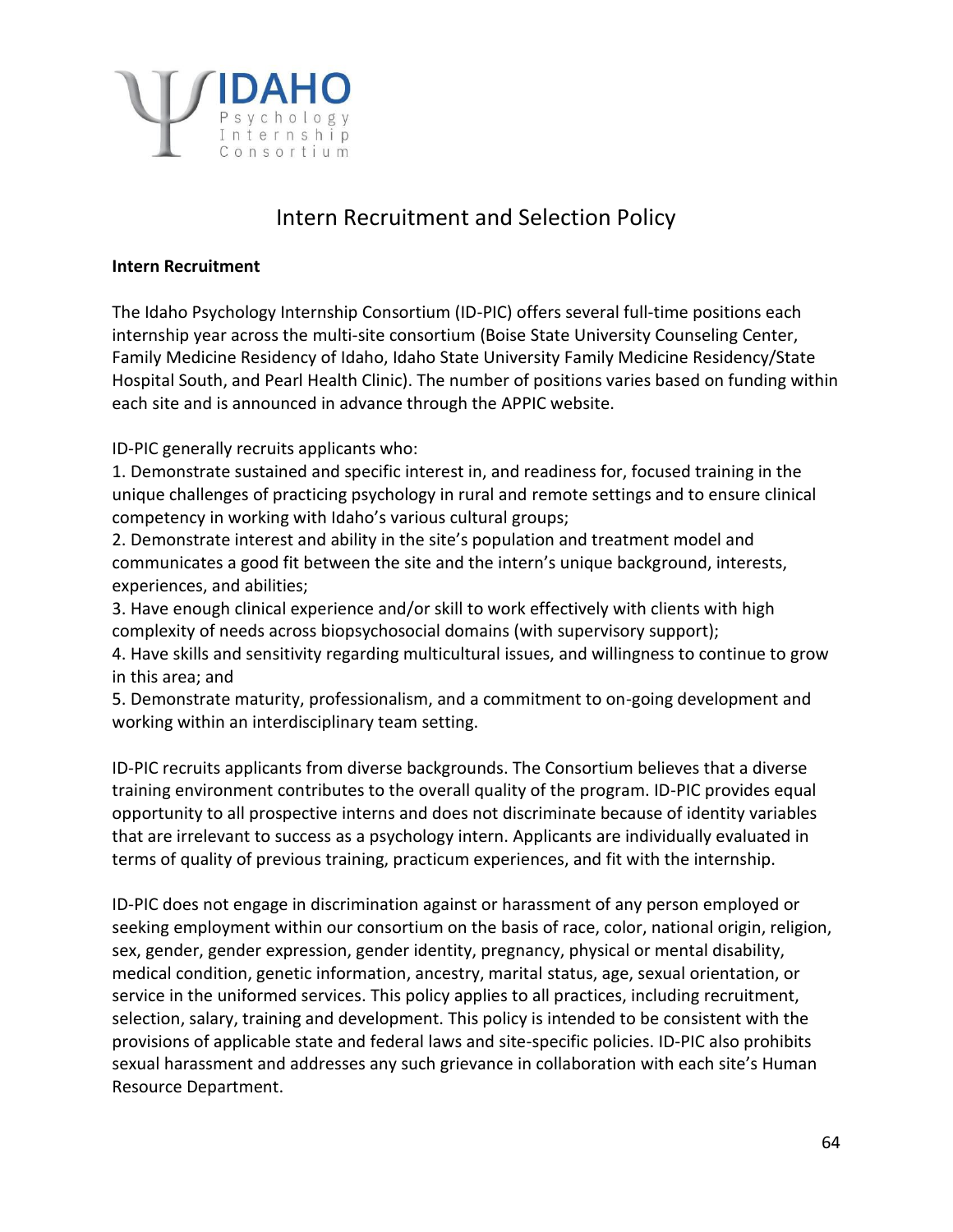# **Application Process**

Students interested in applying for the internship program submit an online application through the APPIC website (www.appic.org). Applicants apply to as many or as few training sites within ID-PIC as they choose. Applicants designate the training sites by selecting the appropriate Match Number when submitting the application. Only one complete application is required for consideration to any of the sites in the Consortium.

A complete application package consists of the following materials:

1. A completed On‐line AAPI (APPIC's standard application);

2. Cover letter (part of on‐line AAPI) stating your preferred training site(s) and why you are interested in those sites specifically;

3. A current Curriculum Vitae (as part of the on‐line AAPI);

4. Three letters of recommendation, two of which must be from persons who have directly supervised your clinical work (as part of the on‐line AAPI-*no more than three letters);* and, 5. Official transcripts of **all** graduate coursework.

All application materials must be received by the deadline in order to be considered. ID-PIC faculty members may choose to call references for additional information in December or January of the interview year. If applicants are invited to interview, they will be notified by email on or before the interview notification date. At that time, they will also be informed of the sites for which they have been selected to interview. ID-PIC will conduct all interviews via videoconference.

# **Intern Selection**

# **Required Prior Doctoral Program Preparation and Experiences**

Education: All applicants must be a current doctoral-level student in a counseling or clinical psychology program. Applicants must be certified by their academic program as being ready for an internship.

Background Check: Candidates who match with ID-PIC must successfully complete a State of Idaho background check prior to being appointed for internship. Final hiring for the internship is contingent upon clearing the general background check, as well as medical staff office reviews at each site. The ID-PIC website provides detailed information on the requirements for each individual site.

# **Preferred Qualifications**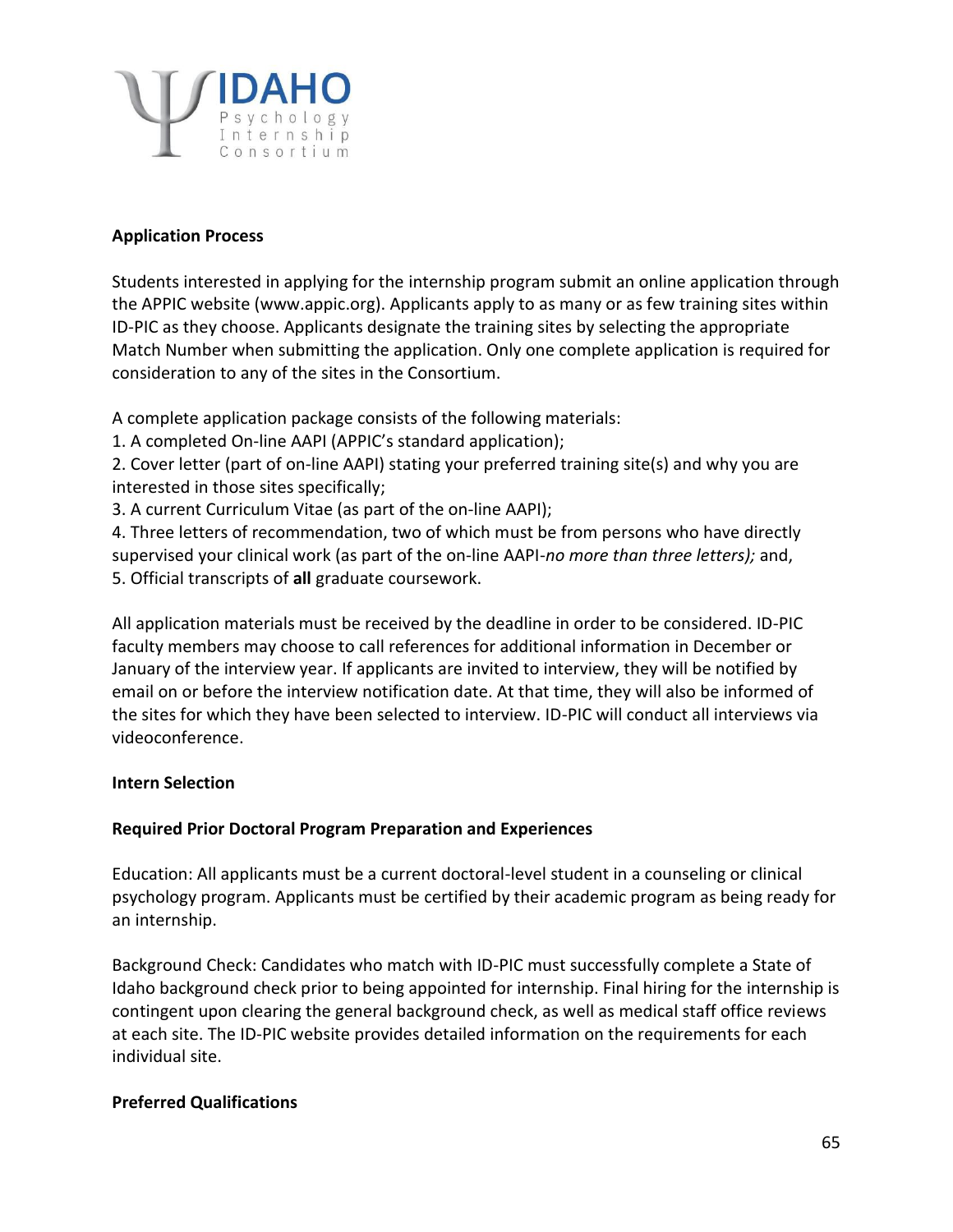

ID-PIC will base its selection process on the entire application package.

In addition to the preferences noted above, ID-PIC takes into consideration the interest of any prospective intern to remain in Idaho following internship. Developing a strong behavioral health workforce is an important consideration for the state of Idaho, and an interest in remaining in Idaho to join the workforce will be considered a benefit in a potential intern.

Questions regarding the application or interview process may be directed to ID-PIC's Program Director.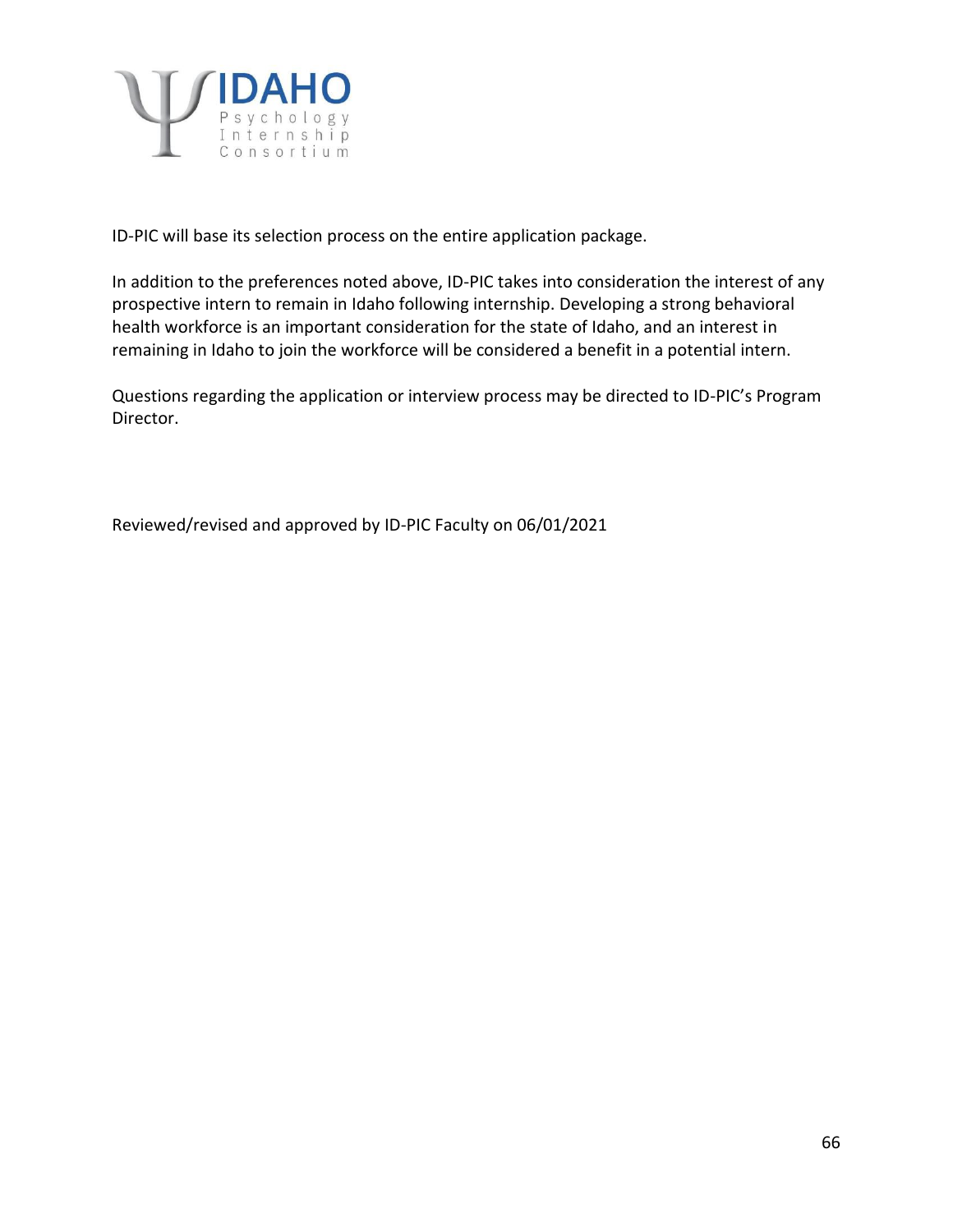

# Intern Travel Reimbursement

All interns must follow the travel policies of their site. Funding is available for previouslyapproved expenses incurred. Interns arrange their own travel in consultation with their supervisors. Reimbursement documentation must be submitted in a timely manner. Interns must determine if travel needs prior approval from their supervisor.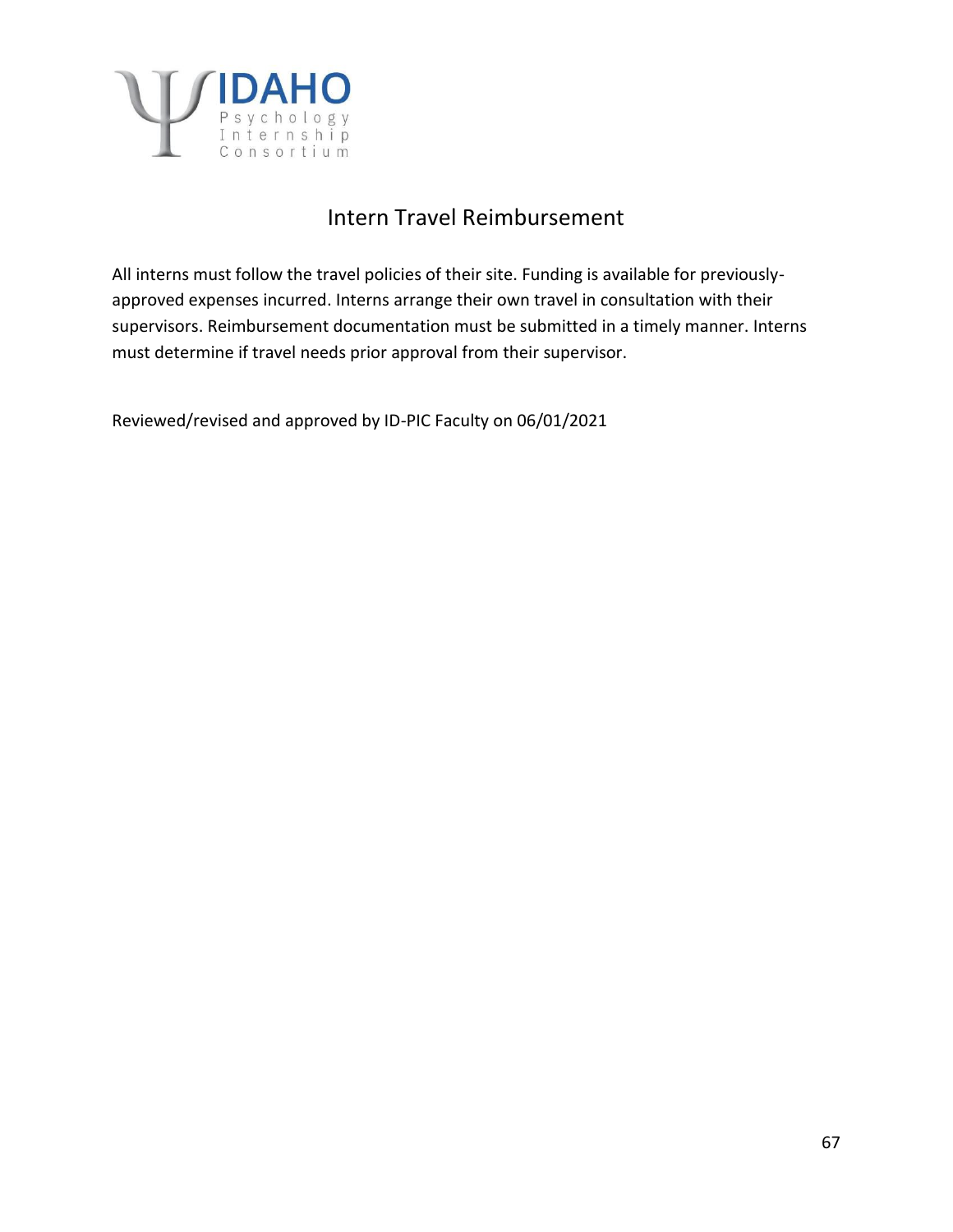

# Maintenance of Records Policy

## **Record Retention**

ID-PIC keeps all intern records that may be required for licensure purposes indefinitely. Our records are kept in an electronic system. Passwords are only provided to those individuals approved by ID-PIC Faculty and essential to the functioning of our consortium.

### **Intern Performance**

ID-PIC documents and permanently maintains accurate records of the interns' training experiences, evaluations, and certificates of internship completion for evidence of the interns' progress through the program and for future reference and credentialing purposes. Additionally, ID-PIC informs interns of its records retention policy.

## **Complaints and Grievances**

ID-PIC keeps information and records of all formal complaints and grievances of which it is aware that have been submitted or filed against the program and/or against individuals associated with the program since its last accreditation site visit. This information and records are stored in our electronic system. ID-PIC is aware that the Commission on Accreditation will examine a program's records of intern complaints as part of its periodic review of the program.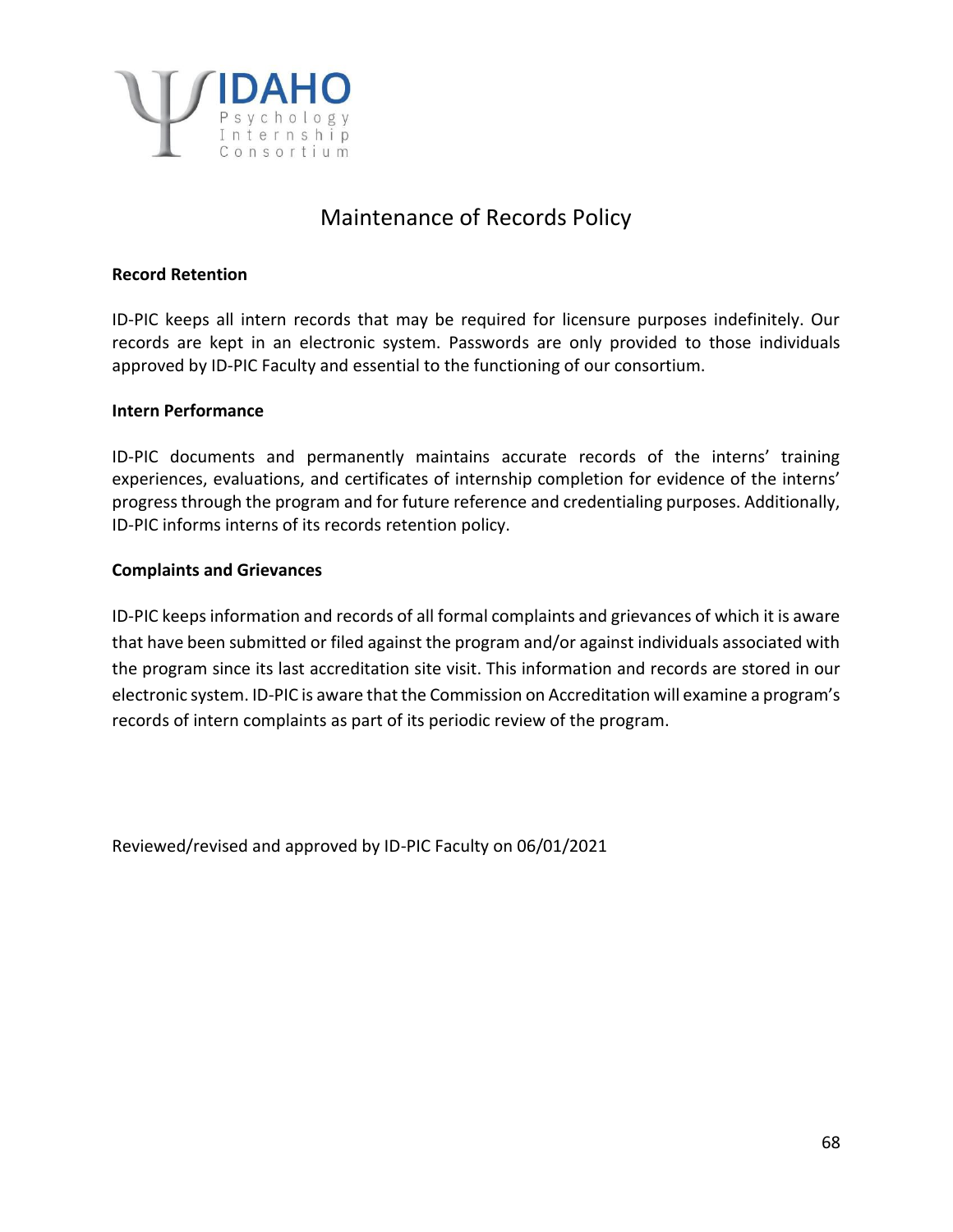

# Nondiscrimination Policy

## **Diversity and Nondiscrimination**

The Idaho Psychology Internship Consortium strongly values diversity and believes in creating an equitable, hospitable, appreciative, safe, and inclusive learning environment for its interns. Diversity among interns and supervisors enriches the educational experience, promotes personal growth, and strengthens communities and the workplace. Every effort is made by ID-PIC to create a climate in which all staff and interns feel respected, comfortable, and in which success is possible and obtainable. ID-PIC fosters an understanding of cultural and individual diversity as it relates to professional psychology. ID-PIC strives to make every effort to dispel ignorance or anxiety associated with multicultural experiences. ID-PIC's training program includes an expected competency in diversity training, and multiple experiences are provided to be sure that interns are both personally supported and well-trained in this area. ID-PIC avoids any actions that would restrict program access or completion on grounds that are irrelevant to success in the training program or the profession.

ID-PIC welcomes applicants from diverse backgrounds and underrepresented communities. The Consortium believes that a diverse training environment contributes to the overall quality of the program. ID-PIC provides equal opportunity to all prospective interns and does not discriminate because of a person's race, color, religion, sex, national origin, age, disability, or any other factor that is irrelevant to success as a psychology intern. Applicants are individually evaluated in terms of quality of previous training, practicum experiences, and fit with the internship.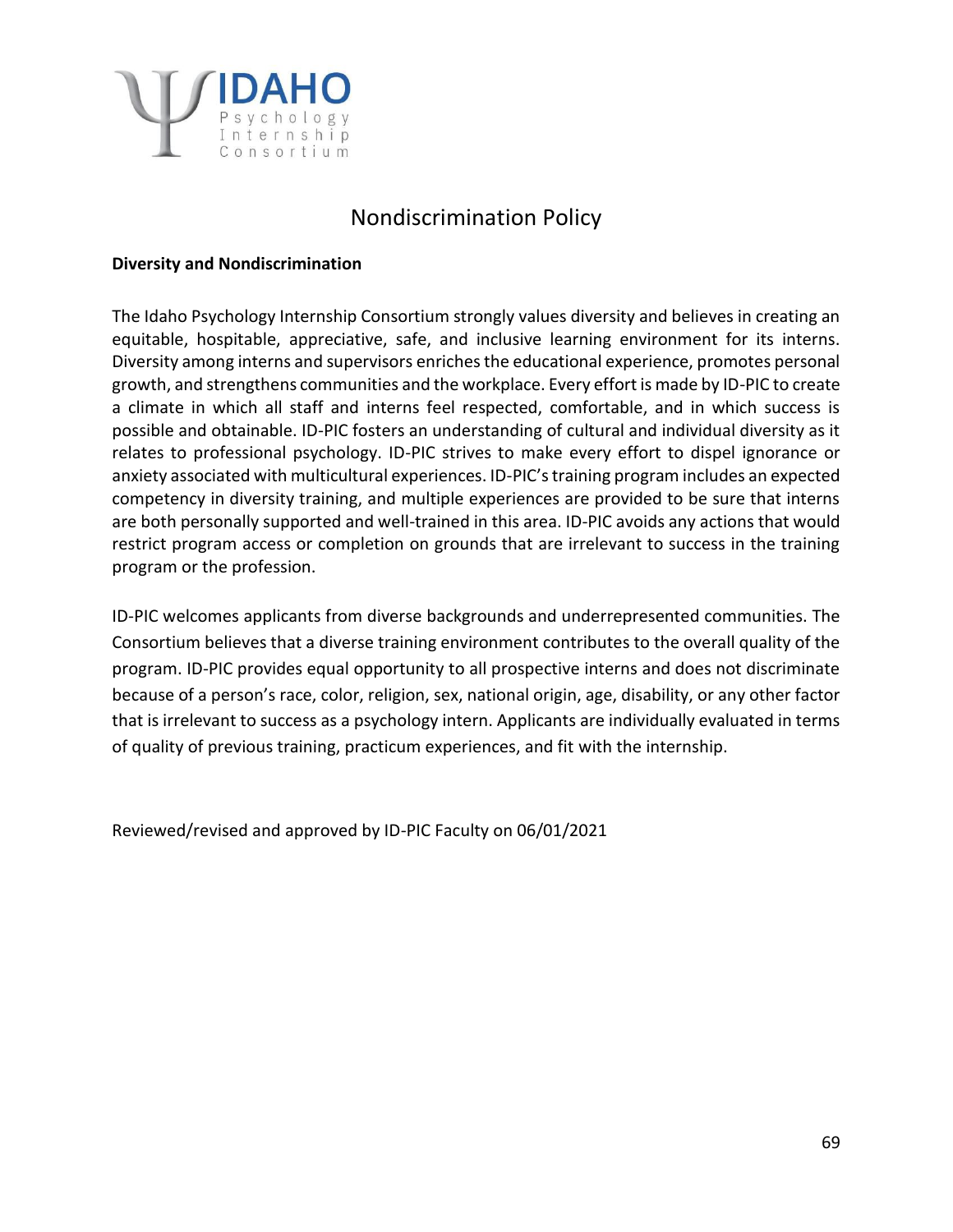

# Requirements for Successful Internship Performance

(Including expected competencies and minimal levels of achievement for completion)

# **Expected Competencies**

The Idaho Psychology Internship Consortium requires that interns demonstrate minimum levels of achievement across all training competencies, as outlined in the Competencies. Interns are formally evaluated by their primary supervisor three times annually, at 3 months, 7 months (the midpoint), and 12 months (end of the internship year). The evaluation form includes information about the interns' performance regarding all of ID-PIC's expected competencies and the related training elements.

Additionally, all ID-PIC interns are expected to complete 2000 hours of training during the internship year of which a minimum of 500 hours needs to be face-to-face. Meeting the hours requirement and obtaining sufficient ratings on all evaluations demonstrates that the intern has progressed satisfactorily through and completed the internship program. Feedback to the interns' doctoral program is provided at the culmination of the internship year. Doctoral programs are contacted within one month following the end of the internship year and informed that the intern has successfully completed the program.

In addition to the evaluations described above, interns must complete a self-evaluation form at the beginning and end of the internship. Additionally, interns will complete a Program Evaluation Survey at the mid-point and end of the internship year, in order to provide feedback that will inform any changes or improvements in the training program.

# **Minimal Levels of Achievement for Completion**

In addition to completing 2000 hours of training during the internship year, a minimum level of achievement on each evaluation is required.

A minimum level of achievement on each evaluation is defined as a rating of "4" for each competency. The rating scale for each evaluation is a 5-point Likert scale, with the following rating values: 1 = Insufficient Competence: The intern does not understand or is unable to effectively demonstrate the element; 2 = Emerging Competence: The intern has a basic foundation in the element and moves toward acquiring competence in it;  $3 =$  Maturing Competence: The intern is aware of the element and can utilize this awareness to inform their work in the internship setting, though the intern may still need assistance to regularly use the element; 4 = Competent: The intern is aware of the element and frequently applies it in their work without need for assistance; and 5 = Proficient/Advanced: The intern has a well-established competence in the element (knowledge, awareness, or skill) being evaluated. If an intern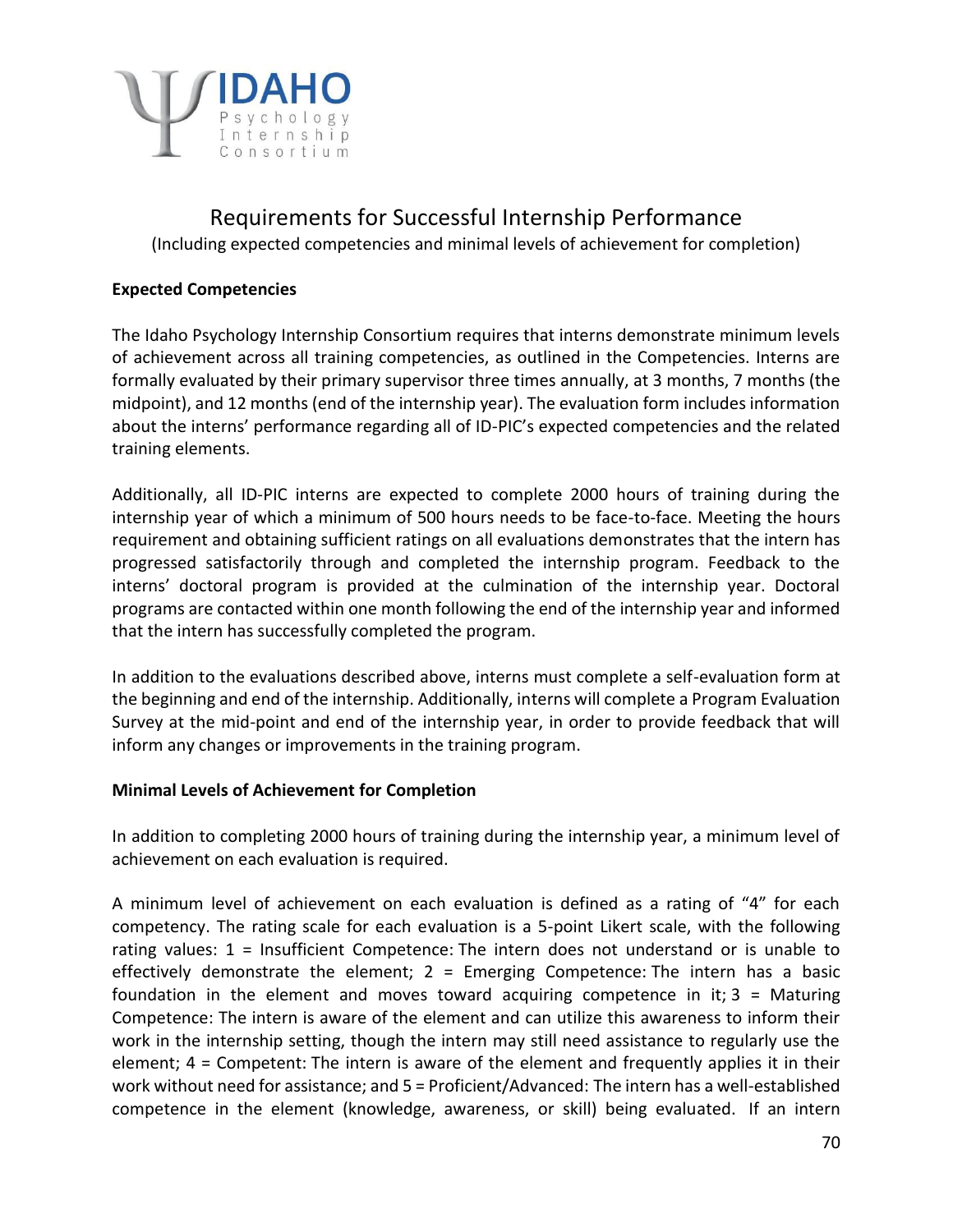

receives a score of 2 or less at the 3-month evaluation period, or a score of 3 or less at the 7 month evaluation period on any component of any evaluation, or if supervisors have reason to be concerned about the intern's performance or progress, the program's due process procedure will be initiated. The due process procedure can be found on [https://idaho-pic.org/.](https://idaho-pic.org/)

If successful completion of the program comes into question at any point during the internship year, or if an intern enters into the formal review step of the due process procedure due to a grievance by a supervisor or an inadequate rating on an evaluation, the Director of Clinical Training/home doctoral program will be contacted within 30 days. This contact is intended to ensure that the doctoral program, which also has a vested interest in the interns' progress, is kept engaged in order to support an intern who may be having difficulties during the internship year. The doctoral program is notified of any further action that may be taken by ID-PIC as a result of the due process procedure, up to and including termination from the program.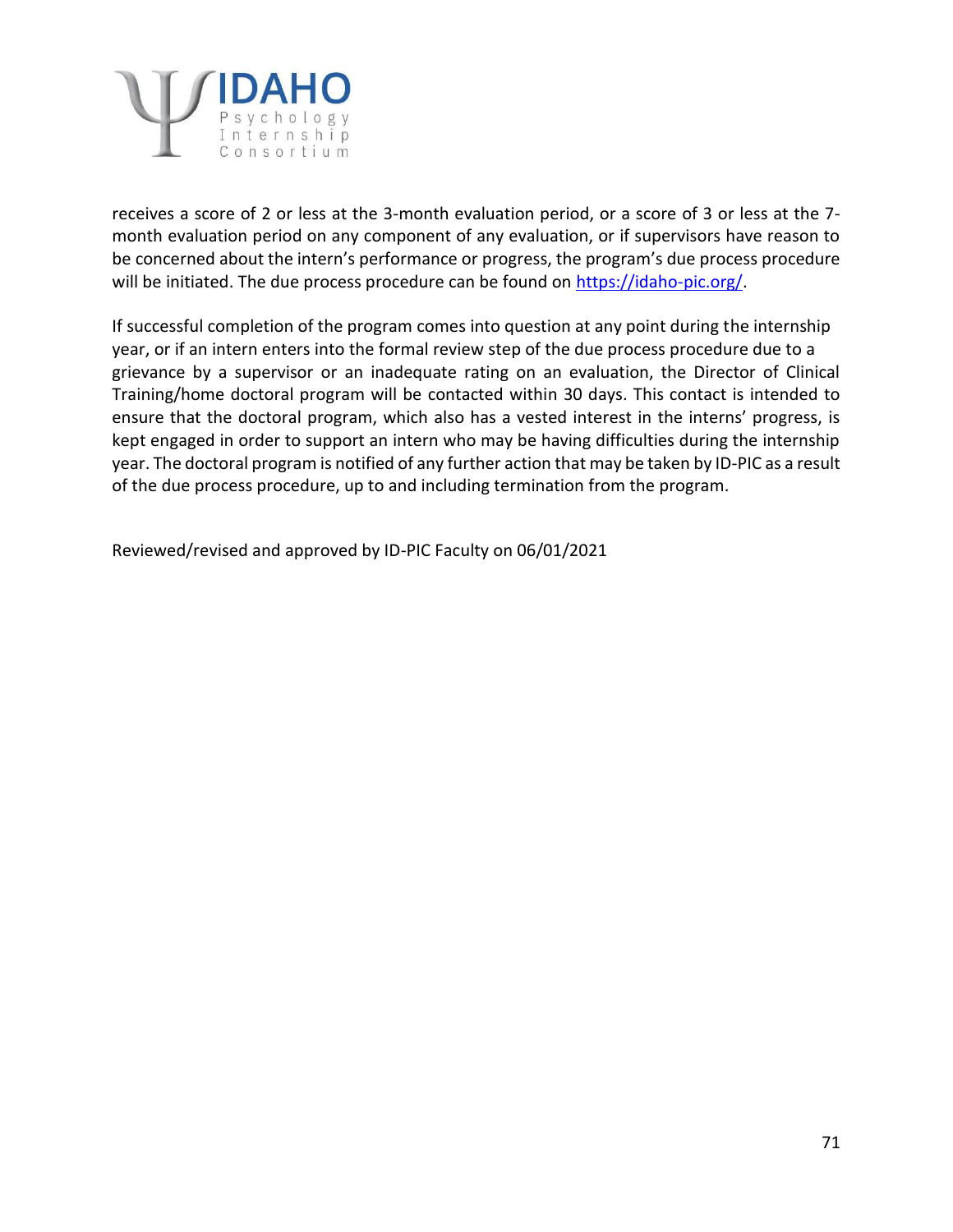

# Supervision Requirements Policy

## **General Supervision**

General supervision within ID-PIC recognizes the rights of interns and faculty to be treated with courtesy and respect. To maximize the quality and effectiveness of the interns' learning experiences, all interactions among interns, supervisors, and faculty/staff are collegial and conducted in a manner that reflects the highest standards of the profession. ID-PIC faculty inform interns of these principles and of their avenues of recourse should problems arise through policies that are available at **<https://idaho-pic.org/>**.

ID-PIC faculty regularly schedule supervision and are accessible for consultation to interns when they are providing clinical services. ID-PIC faculty provide interns with a level of observation, guidance, and supervision that encourages successful completion of the internship. Faculty serve as professional role models and engage in actions that promote interns' acquisition of knowledge, skills, and competencies consistent with the ID-PIC's training aims.

One licensed psychologist serves as primary clinical supervisor for each intern. Interns receive a minimum of two (2) hours of individual supervision each week from a licensed psychologist. Supplemental weekly individual supervision may be provided by other appropriately credentialed professionals at the training site. Weekly group supervision will be required and conducted with all interns across consortium sites via distance technology. Group supervision may focus on legal/ethical issues and clinical topics. All interns will receive a total minimum of 4 hours per week of supervision.

## **Telesupervision**

Telesupervision within the Idaho Psychology Internship Consortium uses videoconferencing to provide weekly group supervision to all interns and, on occasion, to provide supplemental individual supervision on an as needed basis. Telesupervision may not account for more than 2 hours of the minimum required 4 total weekly hours of supervision.

We believe that the use of technology in training serves as an opportunity to introduce and acquaint interns with good video-conferencing practices that inform distance learning and telehealth, should they need to provide distance-delivered services in the course of their professional work after completing the Internship. Videoconference supervision will not commence until after ID-PIC Orientation and the intern has become acquainted with the supervisors and peers through in-person interaction. Also, prior to obtaining supervision via videoconference, interns will become familiar with the concept through readings and didactic training provided during ID-PIC Orientation. ID-PIC recognizes that distance technology is often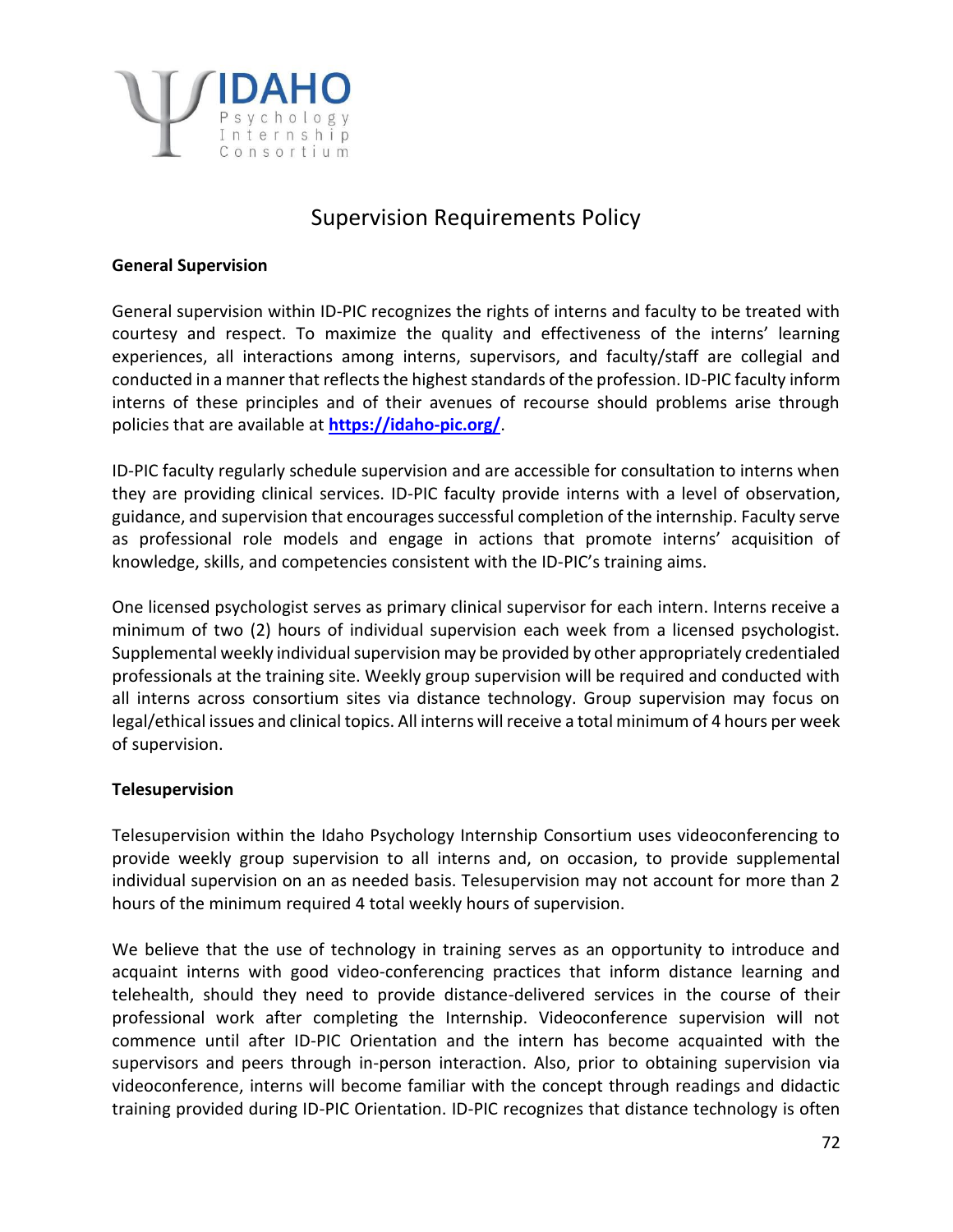

an important component of rural practice, and in this way, telesupervision is consistent with the overall mission of the internship.

Group supervision in this format is required for all current ID-PIC interns for two (2) hours each week, at a regularly scheduled time. Interns and supervisors meet in a virtual conference room and interact via high-quality real-time transmission of simultaneous video and audio. This supervision group is led by each member of the ID-PIC faculty, on a rotating basis. ID-PIC places high value on cohesion and socialization of intern cohorts, and virtual meetings via videoconferencing are an effective way to foster connection during the intervals between inperson meetings. ID-PIC recognizes the importance of supervisory relationships. Group supervision is led by each member of the ID -PIC faculty on a rotating basis, in order to provide all interns with the opportunity to experience a breadth of supervisory relationships beyond their primary supervisor. Given the geographical distance between training sites, this model allows the interns to form greater connection to the entire training faculty than would be experienced otherwise. It is expected that the foundation for these supervisory relationships will be initially cultivated during ID -PIC's orientation, such that interns will have formed relationships with the faculty prior to engaging in videoconference group supervision. For all clinical cases discussed during group supervision, full professional responsibility remains with the intern clinician's primary supervisor, and any crises or other time-sensitive issues are reported to that supervisor immediately.

As for individual supervision, sites may supervise clinical services via distance. These services fall under the supervisor's license and the supervisor maintains clinical responsibility. Telesupervision may be utilized in addition to weekly in-person supervision on an as needed basis (e.g., crisis management consultation) when timely in-person supervision is not possible due to travel to remote locations. Interns also have consistent access to other supervisory staff and are expected to utilize those staff in the event that non-scheduled consultation or crisis coverage is required when the primary supervisor for any case is off-site.

Interns also have consistent access to other supervisory staff and are expected to utilize those staff in the event that non-scheduled consultation or crisis coverage is required when the primary supervisor for any case is off-site.

All ID-PIC videoconferencing occurs over a secure network using a videoconferencing bridge. Supervision sessions using this technology are never recorded. All interns are provided with instruction regarding the use of the videoconferencing equipment at the outset of the training year. Technical difficulties that cannot be resolved on site are directed to the appropriate IT personnel at each site.

Reviewed/revised and approved by ID-PIC Faculty on 06/01/2021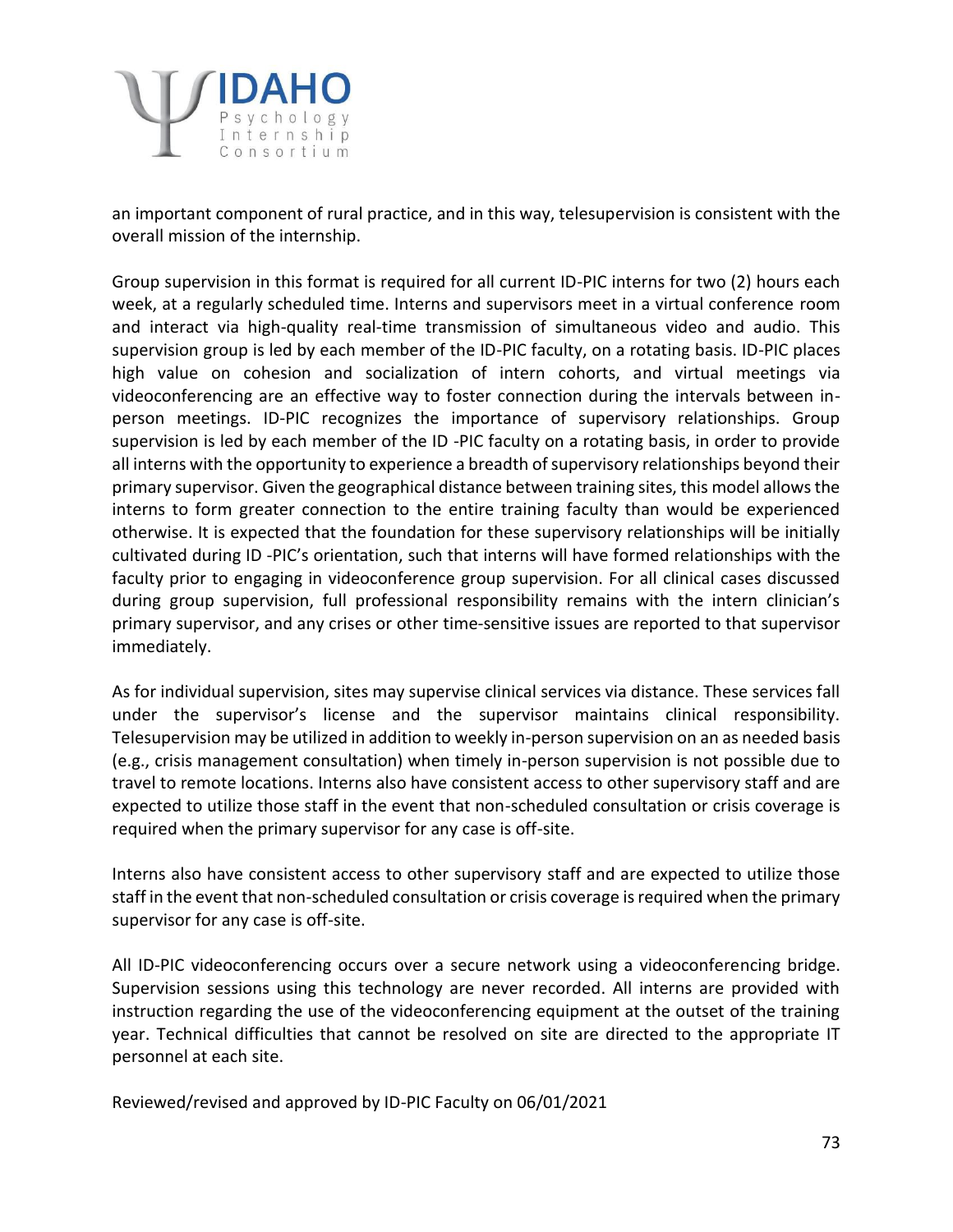# Training Committee Representative Intern Policy

Idaho Psychology Internship Consortium interns are encouraged to pursue a leadership role in their cohort by signing up for a Training Committee Representative role. The term of each Training Committee Representative is equally split between all interested interns (i.e., 3 months for each intern of a cohort of 4). The Training Committee Representative is responsible for organizing at least one socializing event with the intern cohort (in-person or virtual) during the time of their term. **The Training Committee Representative is also encouraged to participate in diversity discussions among the interns and faculty, and to bring any diversity concerns to the attention of the Training Committee.** Further, the Training Committee Representative is expected to participate in a segment of Faculty Meetings and to facilitate communication between the intern cohort and the training committee, especially regarding intern questions and concerns. Faculty meetings are typically held on the 1st Thursday of each month at 2 pm. The Training Committee Representative will be expected to call in for ~15 minutes of the meeting.

| <b>Lead Intern</b> | <b>Month</b>    |
|--------------------|-----------------|
|                    | <b>August</b>   |
|                    | September       |
|                    | <b>November</b> |
|                    | <b>December</b> |
|                    | January         |
|                    | February        |
|                    | <b>March</b>    |
|                    | <b>April</b>    |
|                    | May             |
|                    | June            |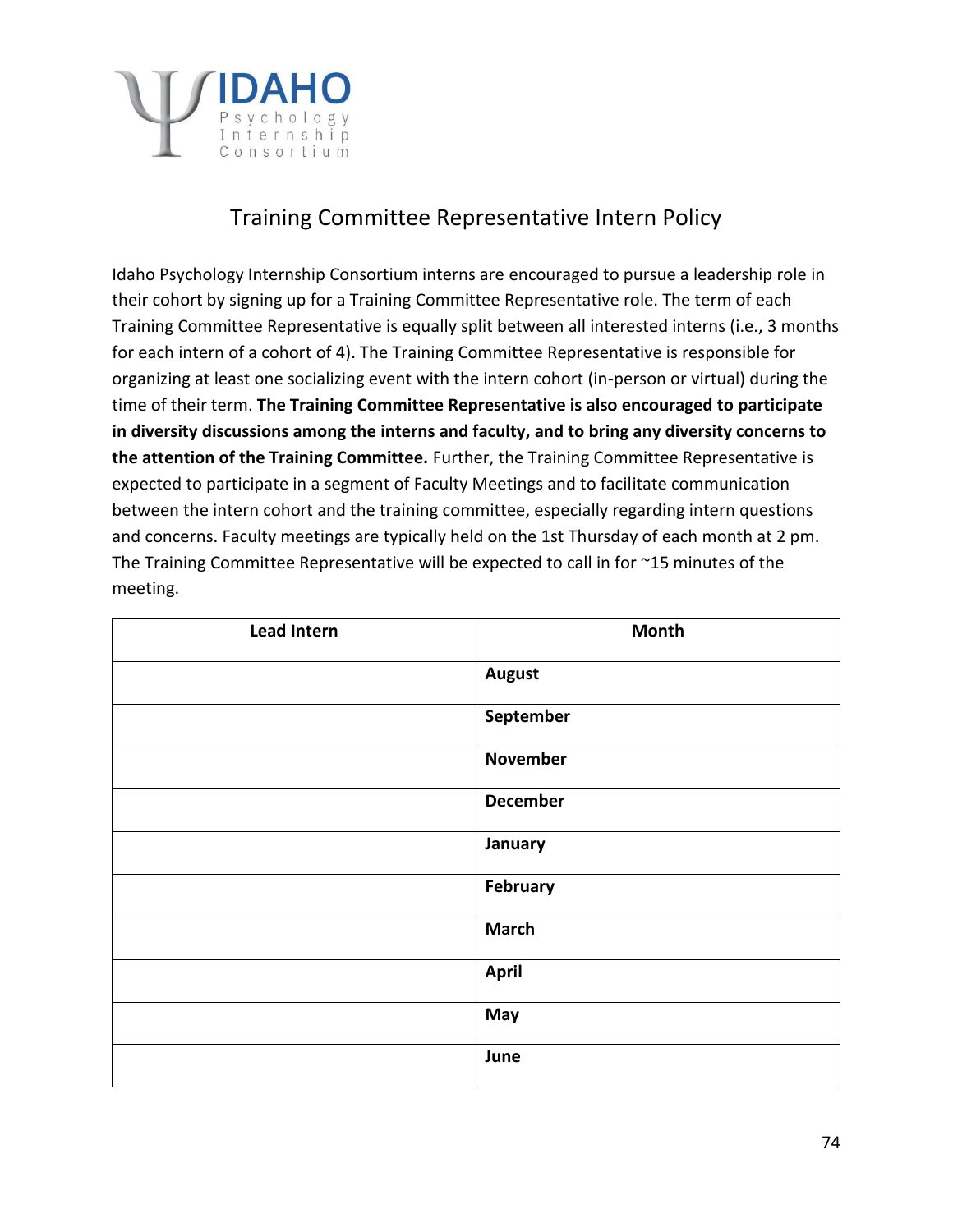# Videoconference Supervision Policy

The Idaho Psychology Internship Consortium uses videoconferencing to provide weekly group supervision to all interns. This format is utilized in order to promote interaction and socialization among interns and faculty. Interns and faculty meet in a virtual conference room and interact via high-quality real-time transmission of simultaneous video and audio. Group supervision in this format is required for all current ID-PIC interns for two (2) hours each week, at a regularly scheduled time. This supervision group is led by each member of the ID-PIC training faculty, on a rotating basis. ID-PIC places high value on cohesion and socialization of intern cohorts, and virtual meetings via videoconferencing are an effective way to foster connection during the intervals between in-person meetings. ID-PIC also emphasizes training in distance technology due to the high level of need for distance-delivered services in the State of Idaho. Regular videoconferencing for group supervision provides a meaningful way to practice utilizing distance technology such that interns may become skillful in using this technology. ID-PIC recognizes the importance of supervisory relationships. Group supervision is led by each member of the ID-PIC faculty on a rotating basis, in order to provide all interns with the opportunity to experience a breadth of supervisory relationships beyond their site supervisor. Given the geographical distance between training sites, this model allows the interns to form greater connection to the entire faculty that would not be experienced otherwise. It is expected that the foundation for these supervisory relationships will be initially cultivated during ID-PIC's orientation, such that interns will have formed relationships with the entire training faculty prior to engaging in videoconference group supervision. For all clinical cases discussed during group supervision, full professional responsibility remains with the intern clinician's site supervisor, and any crises or other timesensitive issues are reported to that supervisor immediately. All ID-PIC videoconferencing occurs over a secure network, using the Zoom, and occasionally WebEx, video teleconferencing bridges. Supervision sessions using this technology are never recorded. All interns are provided with instructions regarding the use of the videoconferencing equipment at the outset of the training year. ID-PIC makes adjustments based on the needs of interns (i.e., for interns with hearing or vision impairments, or those who do not have their own Wi-Fi or computers to connect). Technical difficulties that cannot be resolved on site are directed to the Zoom Administrator or the Program Director.

Reviewed/revised and approved by ID-PIC Faculty on 06/01/2021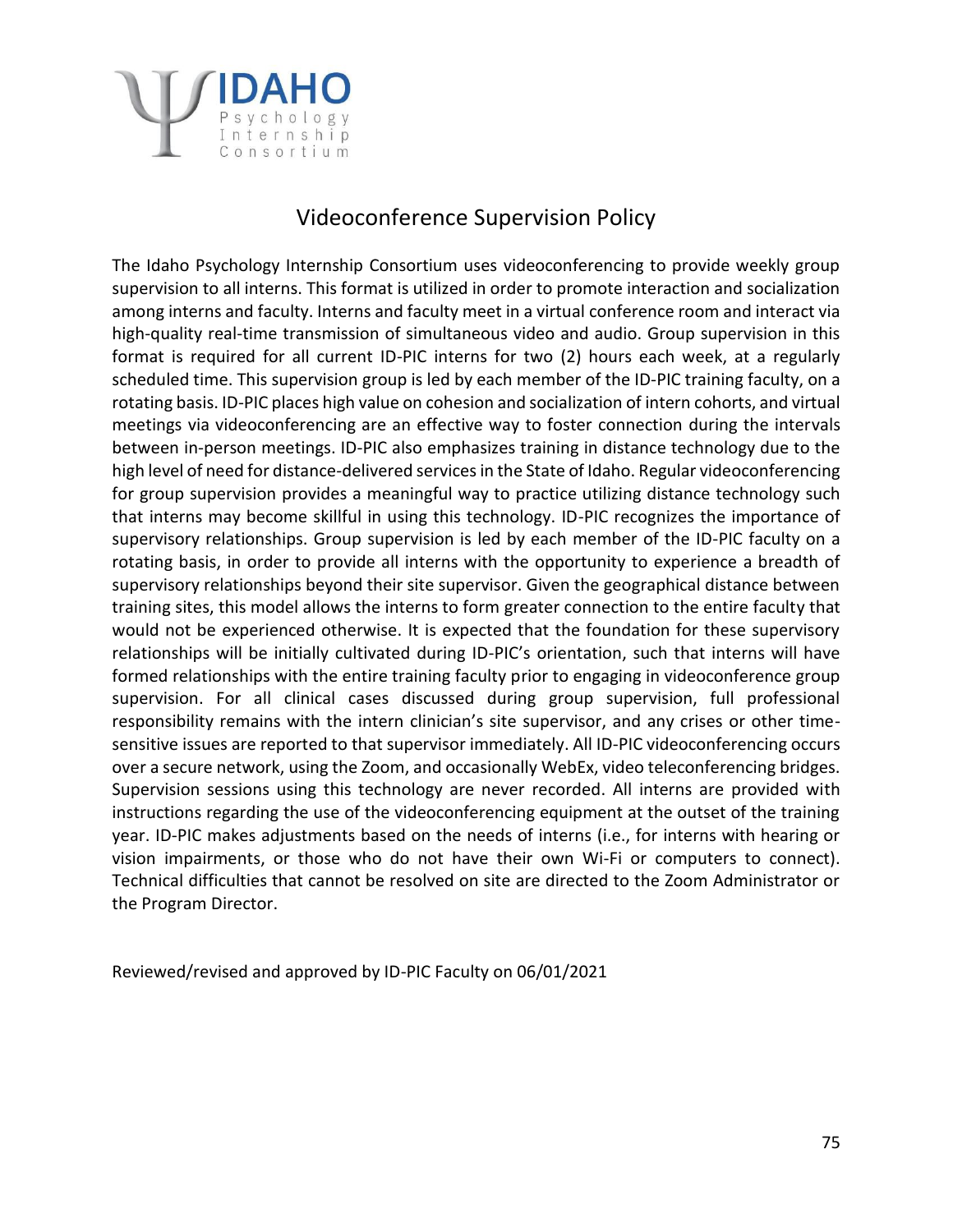

### **Signature Page**

I, \_\_\_\_\_\_\_\_\_\_\_\_\_\_\_\_, have received, reviewed, and understand all of the ID-PIC policies and procedures, including the Due Process policy, as well as the APA Ethics Code. By signing below, I agree to abide by ID-PIC's policies and procedures and the APA Ethics Code. I further understand that this information is available to me in the ID-PIC Handbook as well as online at [https://idaho](https://idaho-pic.org/)[pic.org/.](https://idaho-pic.org/)

| Intern Signature            | Date |
|-----------------------------|------|
| <b>Supervisor Signature</b> | Date |
| Program Director Signature  | Date |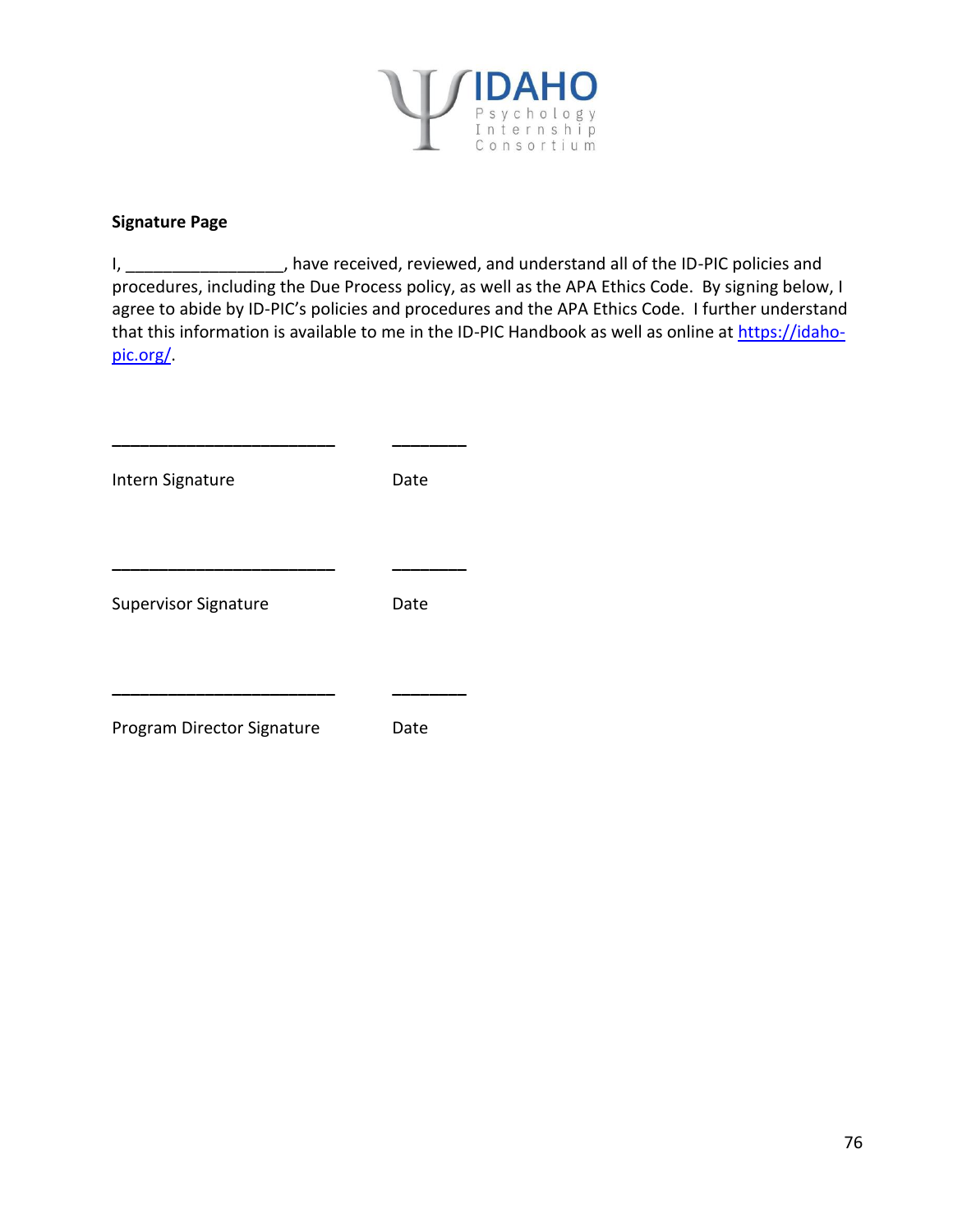

#### **Appendix A: Supervisor Evaluation of Intern Form**

**Level 5 – Proficient/Advanced:** The intern has a well-established competence in the element (knowledge, awareness, or skill) being evaluated.

The use of the element is consistently incorporated into the intern's at or near expert level and is evident in their daily professional practice. Intern independently reflects on their experience of the element and knows when to consult. The intern functions in this element at a level that allows them to work independently. This level characterizes the competency of an established psychologist.

**Level 4 - Competent:** The intern is aware of the element and frequently applies it in their work without need for assistance.

The intern seeks greater learning about and understanding of the element as a form of ongoing development. Supervision focuses on further refining and developing advanced performance of this element. Intern is ready for work as an entry level psychologist.

**Level 3 – Maturing Competence:** The intern is aware of the element and can utilize this awareness to inform their work in the internship setting, though the intern may still need assistance to regularly use the element.

Ongoing supervision and monitoring are focused on continued advancement, integration, and consistency. Intern is nearing readiness for post-doctoral supervised experience and will need further attention on this element to be able to fully function independently. (Due process may be triggered if the intern receives a score of 3 at the mid-year evaluation.)

**Level 2 – Emerging Competence:** The intern has a basic foundation in the element and moves toward acquiring competence in it.

The intern may have cognitive understanding or experiential skill with the element, but those may not be well integrated. Significant supervision and monitoring are required to support the skill. This level of competency prompts Due Process procedures.

**Level 1 – Insufficient Competence:** The intern does not understand or is unable to effectively demonstrate the element.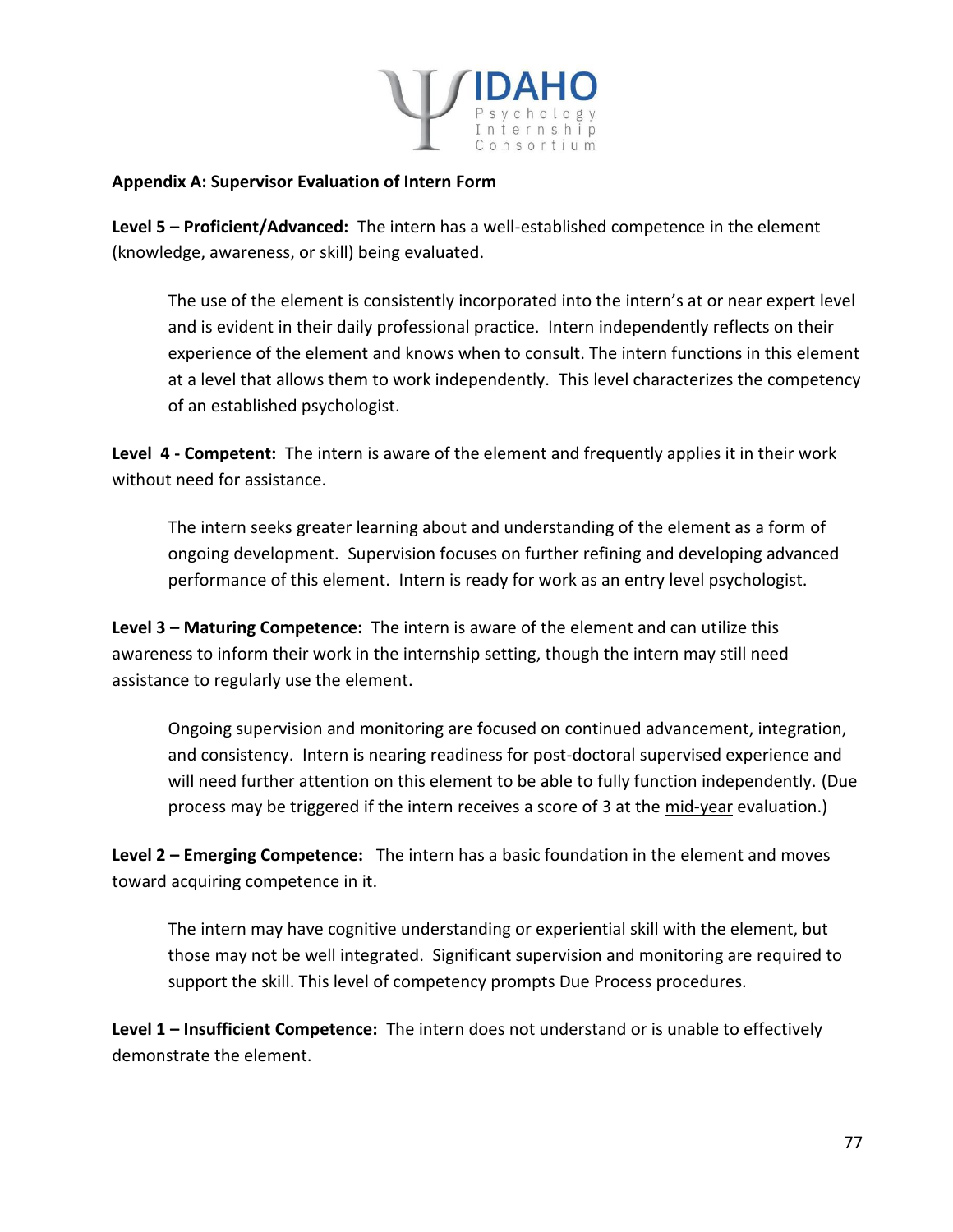

The intern does not understand or is unable to effectively demonstrate the element that is expected at this time in the training experience OR the intern exhibits behaviors indicating lack of readiness for the work that will be required in the internship setting. A doctoral intern evaluated at this level will require immediate augmented supervision or structured training opportunities. No confidence in ability to function independently at this time. This level of competency prompts Due Process procedures.

## **N/O Not Observable / Applicable**

**Minimum Level of Achievement = 4 (for end of internship)**